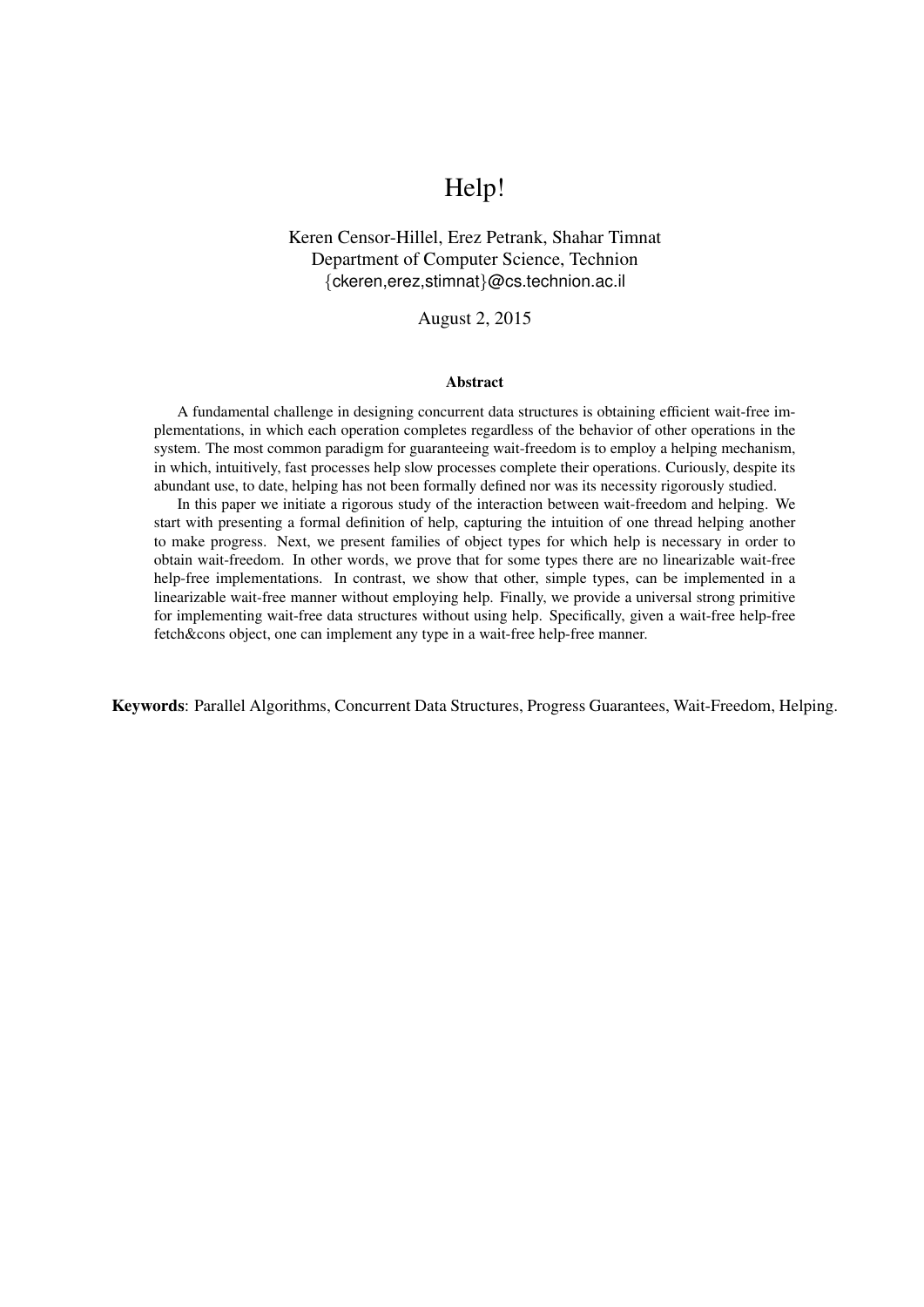## 1 Introduction

The era of multi-core architectures has been having a huge impact on software development: exploiting parallelism has become the main challenge of today's programming. With multiple processors communicating by accessing shared memory, the behavior of concurrent algorithms is measured by both *safety/correctness* and *progress* conditions.

Most of the code written today is lock-based, but this is shifting towards codes without locks [14]. The holy grail of designing concurrent data structures is in obtaining efficient *wait-free* implementations, with research dating back to some of the most important studies in distributed computing [10, 17, 21]. Waitfreedom refers to implementations in which each operation terminates in a finite, preferably small, number of steps and, in particular, without dependence on the behavior of other processes in the system.

While the goal is fundamental [4, 14], wait-free implementations are often more complicated than non wait-free designs such as *lock-free* implementations, which only require that some operation makes progress but not necessarily all. In practice, sometimes all processes complete their operations in a timely manner despite following a code that only guarantees lock-freedom. A line of work orthogonal to the one in this paper attempts to explain this behavior by the fact that the worst-case adversarial schedules are of low probability in practice. Such studies describe benevolent adversaries under which it is sufficient to design lock-free algorithms [2, 9, 15].

Nevertheless, wait-freedom captures progress against the worst possible behavior, and as such is vital for real-time systems. Previous work identifies relations of other properties of implementations to the possibility of being wait-free. For example, no universal construction can be wait-free and satisfy disjoint-access parallelism [6].

One common approach used in order to guarantee wait-freedom is to employ some *helping* mechanism [8, 12–14, 17, 19, 20, 23, 25, 26]. Loosely speaking, in helping mechanisms, apart from completing their own operation, processes perform some additional work whose goal is to facilitate the work of others. Curiously, despite being a crucial ingredient, whether explicitly or implicitly, in many implementations of concurrent data structures, the notion of helping has been lacking thorough study as a concept.

Intrigued by the tools needed in order to achieve wait-freedom, we offer in this work a rigorous study of the interaction between the helping paradigm and wait-freedom. In particular, we are interested in the following question: Does wait-freedom require help? To this end, we start by proposing a formal definition of help. The proposed definition is based on linearization order of histories of an implementation rather than on a semantic description. We give evidence that the proposed definition matches the intuitive notion. We then present and analyze properties of types for which any wait-free implementation necessitates help. Such types includes popular data structures such as the stack and the queue. In contrast, we show that other types can be implemented in a wait-free help-free manner. A natural example is an implementation of a set (with the INSERT, DELETE, and CONTAINS operations) with a bounded range of possible values.

## 1.1 Our Contributions

Our first contribution is definitial: we propose a formal definition of the existing intuitive concept of helping in Definition 3.3. Roughly speaking, a process *p* helps an operation of another process *q* if a step of *p* determines that *q*'s operation is linearized before some other operation.

We note that there is some ambiguity in the literature regarding the concept of help; it is used informally to describe two different things. One usage of help is in the common case where processes of lock-free algorithms coordinate access to a shared location. Here, one process  $p_1$  completes the (already ongoing) operation of another process  $p_2$  in order to enable access to shared data and to allow  $p_1$  to complete its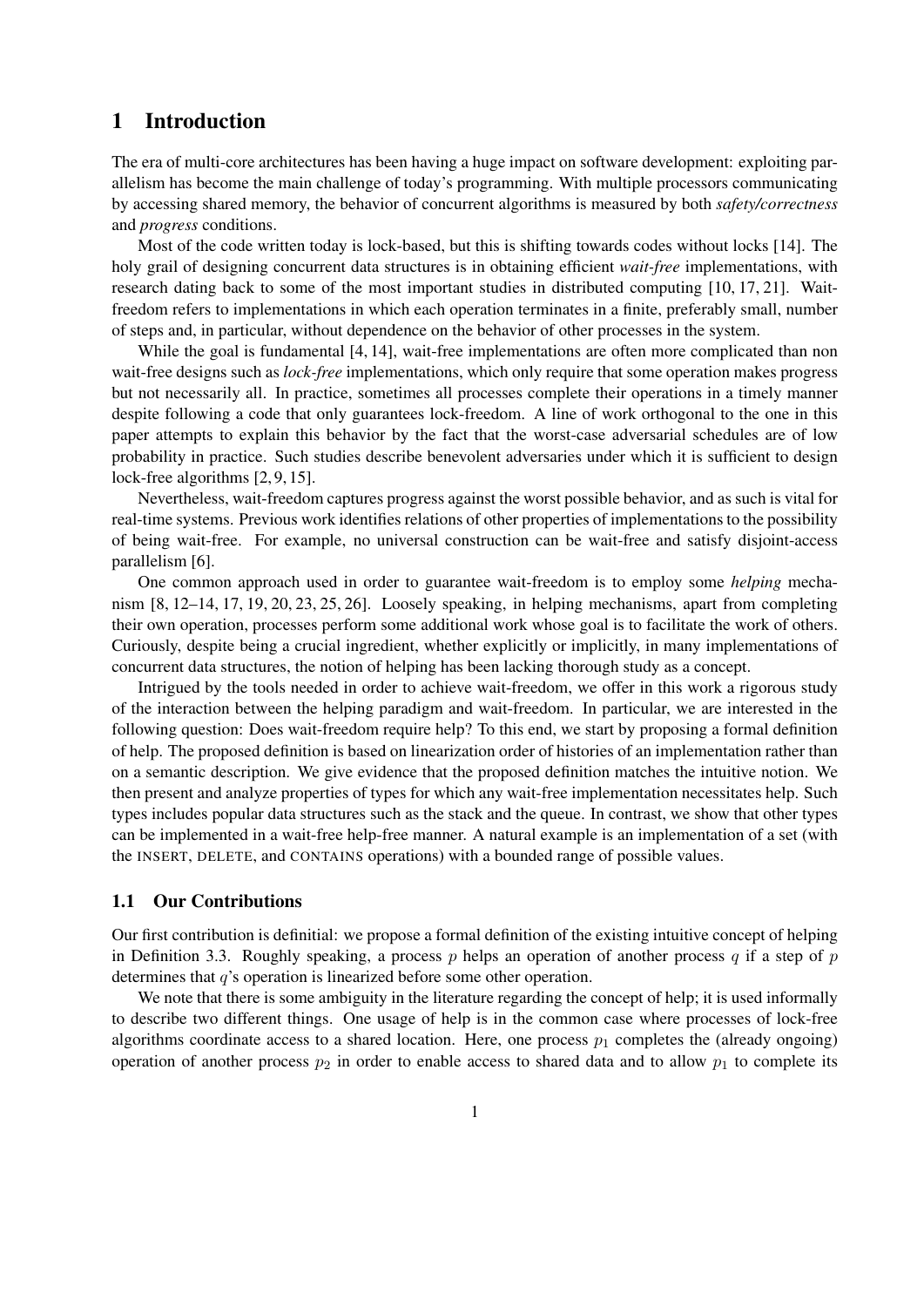operation. Barnes [5] uses this practice as a general technique to achieve lock-freedom. This is also the case for the queue of [22], where processes sometimes need to fix the tail pointer to point to the last node (and not the one before last) before they can execute their own operation. Loosely speaking, the purpose of the above practice is not "altruistic". A process fixes the tail pointer because otherwise it would not be able to execute its own operation.

This is very different from the usage of help in, e.g., UPDATE operations in [1], which perform embedded scans for the sole "altruistic" purpose of enabling concurrent SCAN operations. It also differs from reading a designated announcements array, whose sole purpose is to allow processes to ask other processes for help, such as in [17]. In [17], a process could have easily completed its operation without helping any other operation (by proposing to the consensus object used in this build a value that consists only the process's own value, without values of other processes viewed in the announcements array). Our definition of help deliberately excludes the former concept (where a process simply enables data access for its own operation), and captures only the latter "altruistic" form of help.

Having a formal notion of helping, we turn to study the interaction between wait-freedom and help. We look into characterizing properties of types that require help in any wait-free implementation. We define and analyze two general types of objects. The first type, which we call *Exact Order Types*, consists of types in which the order of operations affects the result of future operations. That is, for some operations sequences, every change in the order of operations influences the final state of the object. Natural examples of exact order types are FIFO queues and LIFO stacks.

We note that exact order types bear some similarity to previously defined objects, such as *perturbable objects* [18] and *class G objects* [7], since all definitions deal with an operation that needs to return different results in several different executions. However, these definitions are not equivalent. For example, queues are exact order types, but are not perturbable objects, while a max-register is perturbable but not exact order. We mention perturbable objects in Section 9.

The second type, which we call *Global View Types*, consists of types which support an operation that obtains the entire state of the object. Examples of global view types are snapshot objects, increment objects, and fetch&add. For instance, in an increment object that supports the operations GET and INCREMENT, the result of a GET depends on the exact number of preceding INCREMENTS. However, unlike the queue and stack, the result of an operation is not necessarily influenced by the internal order of previous operations. Notice that global view types are not equivalent to *readable objects* as defined by Ruppert [24], since for some global view types any applicable operation must change the state of the object. For example, a fetch&increment object is a global view type, but is not a readable object.

We prove that every wait-free implementation of any exact order type and any global view type requires help. Furthermore, when the CAS primitive is not available, we show that a max register [3] requires help even in order to provide lock-freedom.

Theorems 4.18, 5.23, 6.6 (rephrased): A linearizable implementation of a wait-free exact order type or a wait-free global view type using READ, WRITE, and CAS, or a lock-free max register using READ and WRITE, cannot be help-free.

We prove the above by constructing infinite executions in which some operation never completes unless helping occurs. This is done by carefully combining the definition of help with the attributes of the type.

We then show positive results, i.e., that some types can be implemented in a wait-free help-free manner. This is trivial for a *vacuous* type whose only operation is a NO-OP, but when CASes are available this also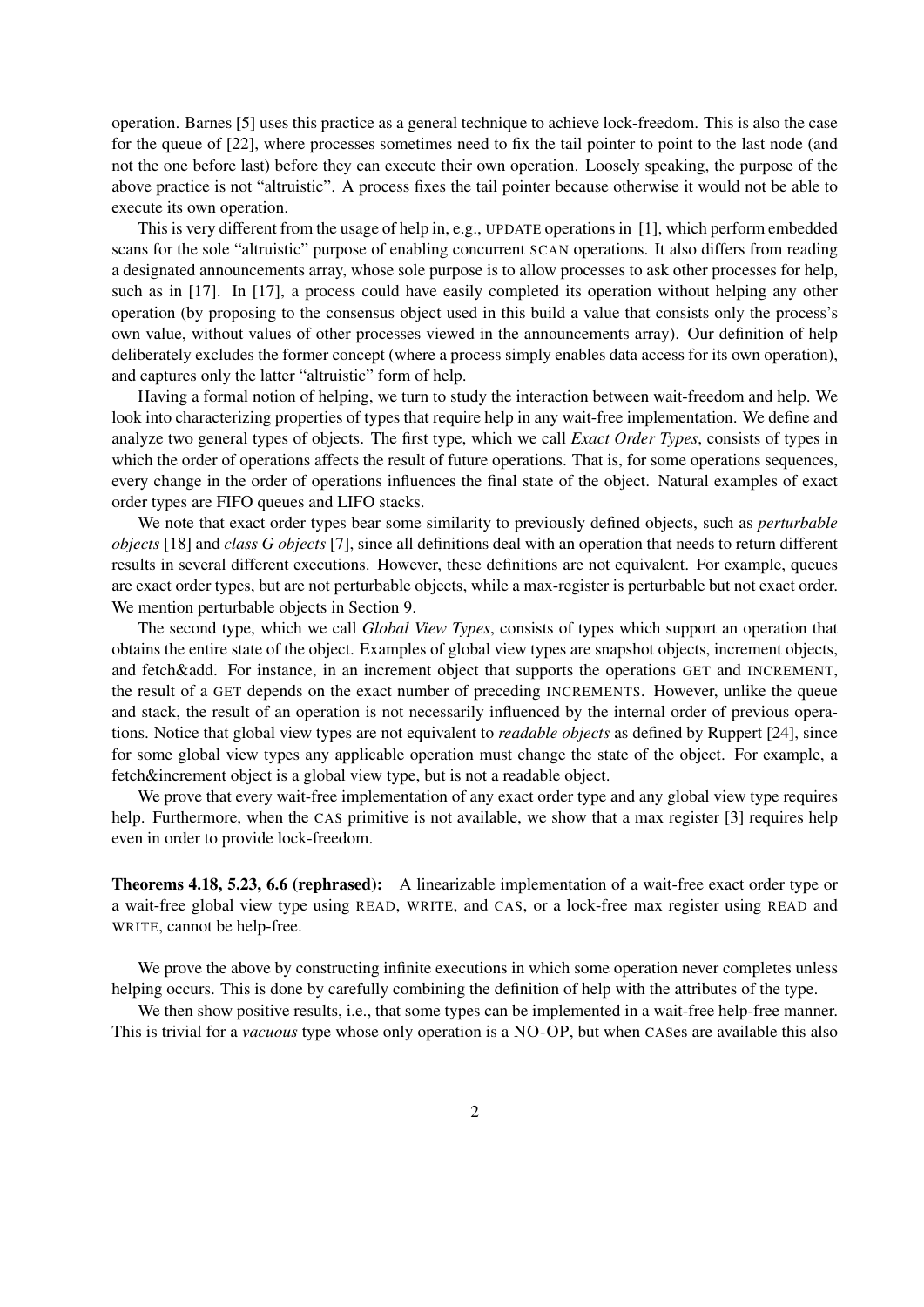holds for a max register and for a *set* type, which supports the operations INSERT, DELETE and CONTAINS<sup>1</sup>.

The proof that these types have wait-free help-free implementations can be generalized to additional types, provided they have an implementation in which every operation is linearized in a specific step of the same operation. Intuitively, these are implementations in which the result of an operation "does not depend too strongly" on past operations.

Naturally, the characterization of types which require help depends on the primitives being used, and while our results are generally stated for READ, WRITE, and CAS, we discuss additional primitives as well. In particular, we show that exact order types cannot be both help-free and wait-free even if the FETCH&ADD primitive is available, but the same statement is not true for global view types. Finally, we show that a fetch&cons primitive is universal for wait-free help-free objects. This means that given a wait-free help-free fetch&cons object, one can implement any type in a wait-free help-free manner.

#### 1.2 Additional Related Work

Helping mechanisms come in different forms. Many wait-free implementations use a designated announcement array, with a slot for each process. Each process uses its slot to describe the operation it is currently seeking to execute, and other processes read this announcement and help complete the operation. This is perhaps the most widely used helping mechanism, appearing in specific designs, as well as in universal constructions [17], and in general techniques, such as for converting any lock-free data structure to a wait-free data structure [26].

But other forms of help exist. Consider, for example, the form of help that is used for the double-collect snapshot algorithm of [1]. In this wait-free snapshot object, each UPDATE operation starts by performing an embedded SCAN and adding it to the updated location. A SCAN operation  $op_1$  that checks the object twice and sees no change can safely return this view. If a change has been observed, then the UPDATE operation *op*<sup>2</sup> that caused it also writes the view of its embedded SCAN, allowing *op*<sup>1</sup> to adopt this view and return it, despite the object being, perhaps constantly, changed. Thus, intuitively, the UPDATES help the SCANS.

## 2 Model and Definitions

We consider a standard shared memory setting with a fixed set of processes *P*. In each computation step, a process executes a single atomic primitive on a shared memory register, possibly preceded with some local computation. The set of atomic primitives contains READ, WRITE primitives, and usually also CAS. Where specifically mentioned, it is extended with the FETCH&ADD primitive.

A CAS primitive is defined by a triplet, consisting of a target register, an expected-value, and a new-value. When a CAS step is executed, the value stored in the target register is compared to the expected-value. If they are equal, the value in the target register is replaced with the new-value, and the Boolean value true is returned. In such a case we say that the CAS is *successful*. Otherwise, the shared memory remains unchanged, and false is returned. We stress that a CAS is executed atomically.

A FETCH&ADD primitive is defined by a target register and an integer value. An execution of the FETCH&ADD primitive atomically returns the value previously stored in the target register and replaces it with the sum of the previous value and the FETCH&ADD's integer value.

A *type* (e.g., a FIFO queue) is defined by a state machine, and is accessed via *operations*. An operation receives zero or more input parameters, and returns one result, which may be null. The state machine of a

 ${}^{1}$ A degenerated set, in which the INSERT and DELETE operations do not return a boolean value indicating whether they succeeded can also be implemented without CASes.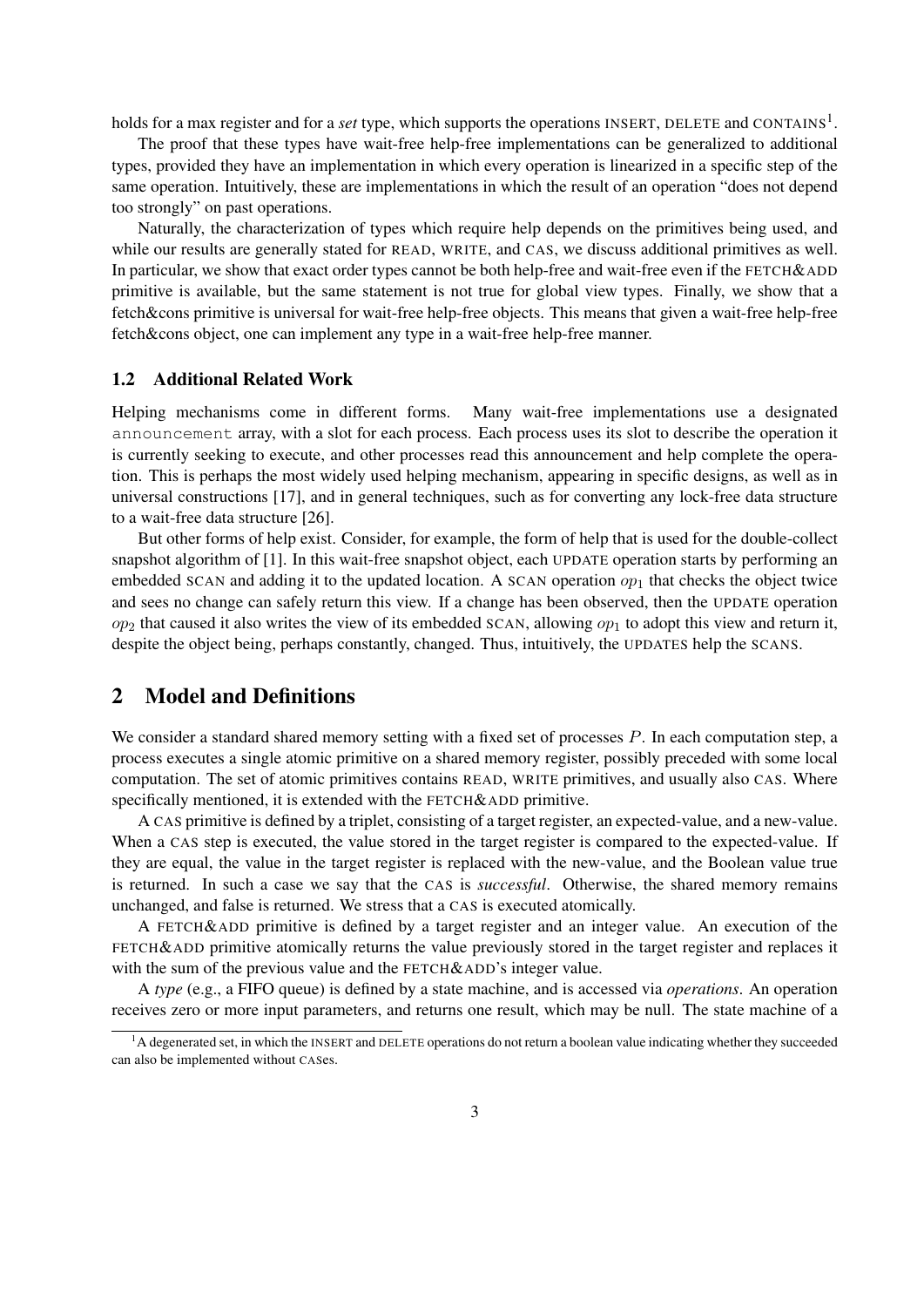type is a function that maps a state and an operation (including input parameters) to a new state and a result of the operation.

An *object*, is an implementation of a type using atomic primitives. An implementation specifies the primitives and local computation to be executed for each operation. The local computation can influence the next chosen primitive step. When the last primitive step of an operation is finished, the operation's result is computed locally and the operation is completed.

In the current work, we consider only executions of objects. Thus, a *program* of a process consists of operations on an object that the process should execute. The program may include local computations, and results of previous operations may affect the chosen future operations and their input parameters. A program can be finite (consisting of a finite number of operations) or infinite. This may also depend on the results of operations.

A *history* is a log of an execution (or a part of an execution) of a program. It consists of a finite or infinite sequence of computation steps. Each computation step is coupled with the specific operation that is being executed by the process that executed the step. The first step of an operation is also coupled with the input parameters of the operation, and the last step of an operation is also associated with the operation's result. A single computation step is also considered a history (of length one).

A *schedule* is a finite or infinite sequence of process ids. Given a schedule, an object, and a program for each process in *P*, a unique matching history corresponds. For a given history, a unique schedule corresponds. Given two histories,  $h_1$ ,  $h_2$ , we denote by  $h_1 \circ h_2$  the history derived from the concatenation of history  $h_2$  after  $h_1$ . Given a program *prog* for each process in *P*, and a history  $h$ , for each  $p \in P$  we denote by *h ◦ p* the history derived from scheduling process *p* to take another single step following its program immediately after *h*.

The *set of histories created by an object O* is the set that consists of every history *h* created by an execution of any fixed set of processes *P* and any corresponding programs on object *O*, in any schedule *S*.

A history defines a partial order on the operations it includes. An operation  $op<sub>1</sub>$  is before an operation *op*<sub>2</sub> (denoted:  $op_1 \prec op_2$ ) if  $op_1$  is completed before  $op_2$  begins. A sequential history is a history in which this order is a total order. A linearization [16] *L* of a history *h* is a sequence of operations (including their input parameters and results) such that 1)  $L$  includes all the operations that are completed in  $h$ , and may include operations that are started but are not completed in *h*, 2) the operations in *L* have the same input parameters as the operations in *h*, and also the same output results for operations that are completed in *h*, 3) for every two operations  $op_1$  and  $op_2$ , if  $op_1 \prec op_2$  in *h*, and  $op_2$  is included in *L*, then  $op_1 \prec op_2$  in *L*, and 4)  $L$  is consistent with the type definition of the object creating history  $h$ . An object  $O$  is a linearizable implementation of type *T* if each history in the set of histories created by *O* has a linearization.

Lock-freedom and wait-freedom are forms of progress guarantees. In the context of our work, they apply to objects (which are, as mentioned above, specific implementations of types). An object *O* is lock-free if there is no history *h* in the set of histories created by *O* such that 1) *h* is infinite and 2) only a finite number of operations is completed in *h*. That is, an object is lock-free if at least one of the executing processes must make progress and complete its operation in a finite number of steps. Wait-freedom is a strictly stronger progress guarantee. An object *O* is wait-free if there is no history *h* in the set of histories created by *O* such that 1) *h* includes an infinite number of steps by some process *p* and 2) the same process *p* completes only a finite number of operations in *h*. That is, *O* is wait-free if every process that is scheduled to run infinite computation steps must eventually complete its operation, regardless of the scheduling.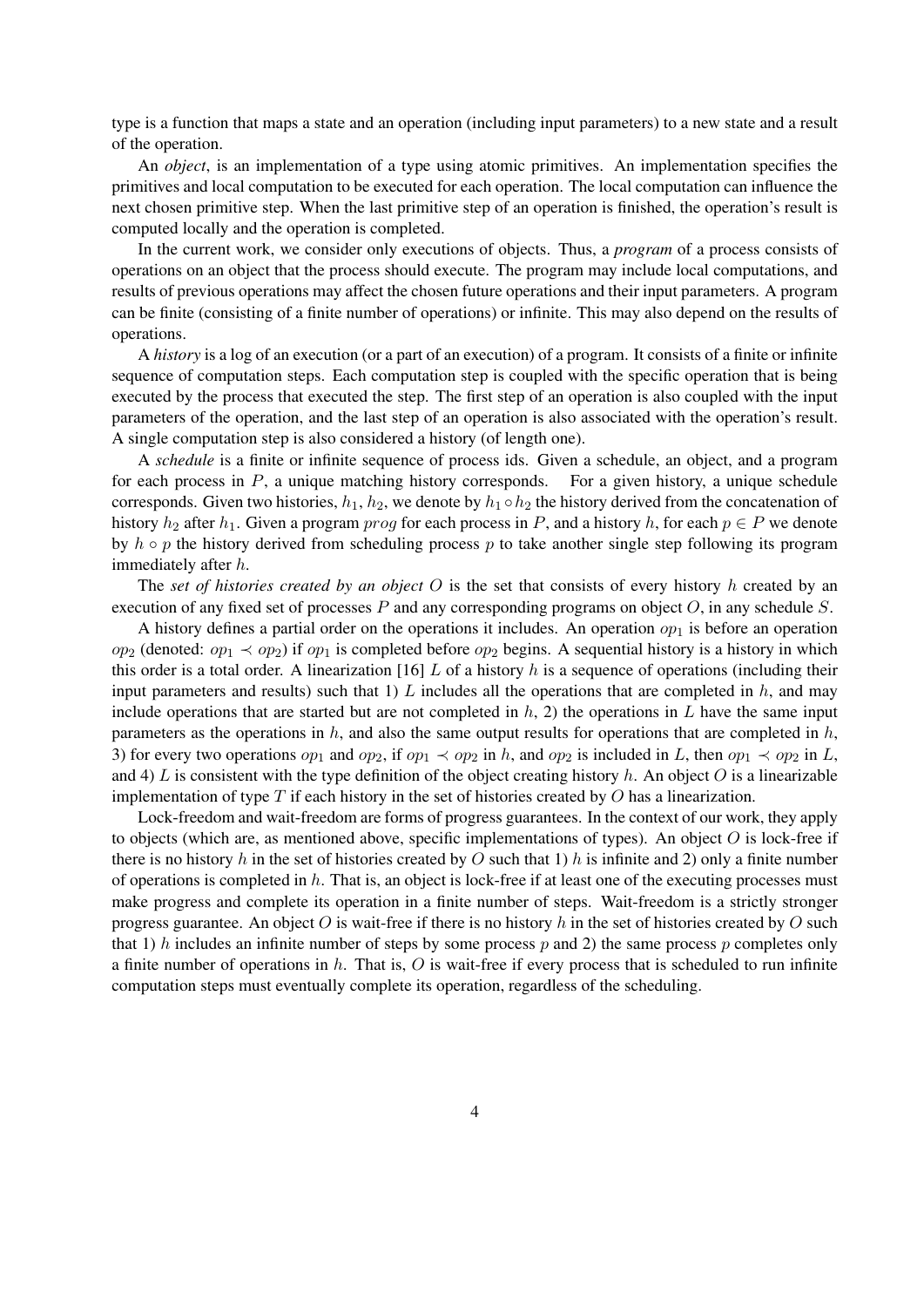## 3 What is Help?

The conceptual contribution of this work is in establishing that many types cannot be implemented in a linearizable wait-free manner without employing a helping mechanism. To establish such a conclusion, it is necessary to accurately define help. In this section we discuss help intuitively, define it formally, and consider examples showing that the formal definition expresses the intuitive concept of help. Additionally, we will establish two general facts about help-free wait-free implementations.

### 3.1 Intuitive Discussion

Many wait-free algorithms employ an array with a designated entry for each process. A process announces in this array what operation it wishes to execute, and other processes that see this announcement might help and execute this operation for it. Such mechanisms are used in most wait-free universal constructions, dating back to [17] and many other constructions since. These mechanisms are probably the most explicit way to offer help, but not the only one possible. Considering help in a more general form, we find it helpful<sup>2</sup> to think of the following scenario.

Consider a system of three processes, *p*1, *p*2, *p*3, and an object that implements a FIFO queue. The program of  $p_1$  is ENQUEUE(1), the program of  $p_2$  is ENQUEUE(2), and the program of  $p_3$  is DEQUEUE(). First consider a schedule in which  $p_3$  starts running solo until completing its operation. The result of the dequeue, regardless of the implementation of the FIFO queue, is null. If before scheduling *p*3, we schedule  $p_1$  and let it complete its operation, and only then let  $p_3$  run and complete its own operation,  $p_3$  will return 1. If we schedule  $p_1$  to start executing its operation, and stop it at some point (possibly before its completion) and then run  $p_3$  solo until completing its operation, it may return either null or 1. Hence, if we consider the execution of  $p_1$  running solo, there is (at least) one computation step *S* in it, such that if we stop  $p_1$ immediately before *S* and run  $p_3$  solo, then  $p_3$  returns null, and if we stop  $p_1$  immediately after *S* and run *p*<sup>3</sup> solo, *p*<sup>3</sup> returns 1.

Similarly, if we consider the execution of  $p_2$  running solo, there is (at least) one computation step that "flips" the value returned by  $p_3$  when running solo from null to 2. We now consider a schedule that interleaves  $p_1$  and  $p_2$  until one of them completes. In any such execution, there is (at least) one computation step that "flips" the result of  $p_3$  from null to either 1 or 2. If a step taken by  $p_2$  "flips" the result of  $p_3$  and causes it to return 1 (which is the value enqueued by  $p_1$ ) we say that  $p_2$  helped  $p_1$ . Similarly, if a step taken by  $p_1$  "flips" the result of  $p_3$  and causes it to return 2, then  $p_1$  helped  $p_2$ .

This is the intuition behind the help notion that is defined below. Some known lock-free queue algorithms do not employ help, such as the lock-free queue of Michael and Scott [22]. However, we prove in Section 4 that any *wait-free* queue algorithm must employ help.

## 3.2 Help Definition

We say that an operation *op* belongs to history *h* if *h* contains at least one computation step of *op*. Note that *op* is a specific instance of an operation on an object, which has exactly one invocation, and one result. We say that the *owner* of *op* is the process that executes *op*.

Definition 3.1 (Linearization Function.) *We say that f is a linearization function over a set of histories H, if for every*  $h \in H$ *,*  $f(h)$  *is a linearization of*  $h$ *.* 

<sup>2</sup> Pun intended.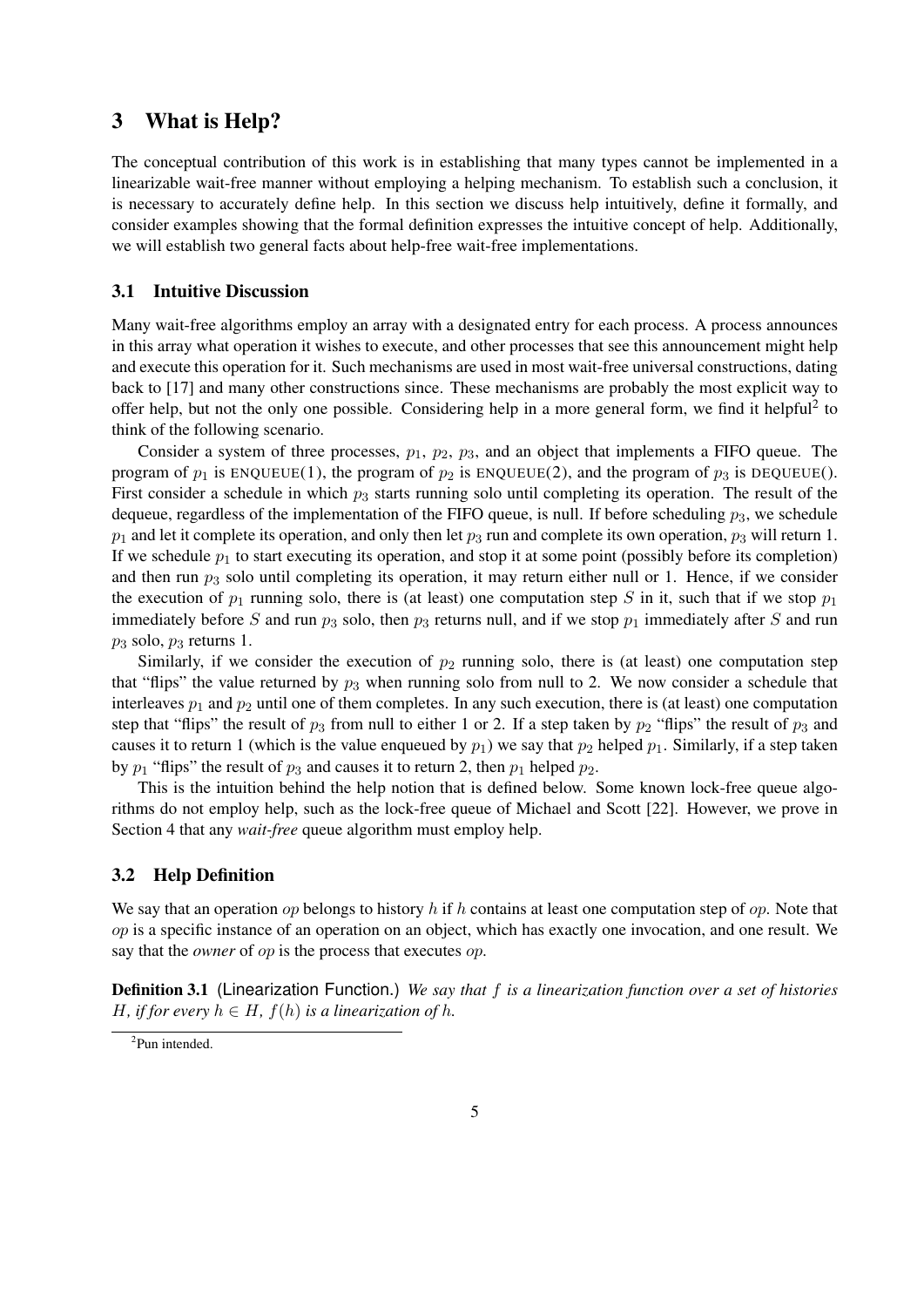Definition 3.2 (Decided Operations Order.) *For a history h in a set of histories H, a linearization function f over H*, *and two operations*  $op_1$  *and*  $op_2$ , *we say that*  $op_1$  *is* decided before  $op_2$  *in h with respect* to f and the set of histories H, if there exists no  $s \in H$  such that h is a prefix of s and op<sub>2</sub>  $\prec$  op<sub>1</sub> in  $f(s)$ .

Definition 3.3 (Help-Free Implementation.) *A set of histories H is without help, or help-free, if there exists a linearization function f over H such that for every*  $h \in H$ *, every two operations*  $op_1, op_2$ *, and a* single computation step  $\gamma$  such that  $h \circ \gamma \in H$  it holds that if  $op_1$  is decided before  $op_2$  in  $h \circ \gamma$  and  $op_1$  is *not decided before*  $op_2$  *in h, then computation step*  $\gamma$  *is a step in the execution of*  $op_1$  *by the owner of*  $op_1$ *<sup>3</sup>. An object is a help-free implementation, if the set of histories created by it is help-free.*

To better understand this definition, consider an execution of an object. When considering two concurrent operations, the linearization of these operations dictates which operation comes first. The definition considers the specific step,  $\gamma$ , in which it is decided which operation comes first. In a help-free implementation,  $\gamma$  is always taken by the process whose operation is decided to be the one that comes first.

Consider the wait-free universal construction of Herlihy [17]. One of the phases in this construction is a wait-free reduction from a *fetch-and-cons* list to consensus. A fetch-and-cons (or a fetch-and-cons list) is a type that supports a single operation, *fetch-and-cons*, which receives a single input parameter, and outputs an ordered list of the parameters of all the previous invocations of *fetch-and-cons*. That is, conceptually, the state of a fetch-and-cons type is a list. A *fetch-and-cons* operation returns the current list, and adds (hereafter, cons) its input operation to the head of the list.

The reduction from fetch-and-cons to consensus is as follows. A special announce array, with a slot for each process, is used to store the input parameter of each ongoing *fetch-and-cons* operation. Thus, when a process desires to execute a *fetch-and-cons* operation, it first writes its input value to its slot in the announce array.

Next, the process reads the entire announce array. Using this information, it calculates a *goal* that consists of all the operations recently announced in the array. The process will attempt to cons *all* of these operations into the fetch-and-cons list. It reads the current state of the fetch-and-cons list, and appends this list to the end of its own goal (removing duplications.) Afterwards, the process starts executing (at most) *n* instances of consensus (*n* is the number of processes). In each instance of consensus, a process proposes its own process id.

The goal of the process that wins the consensus represents the updated state of the fetch-and-cons list. Thus, if the process wins a consensus instance, it returns immediately (as its own operation has definitely been applied). If it loses a consensus, it updates its goal again to be its original goal (minus duplications that already appear it the updated state) followed by the new list, which is the goal of the last winner. After participating in *n* instances of consensus, the process can safely return, since at least one of the winners in these instances already sees the process's operation in the announces array, and includes it in its goal.

This is a classic example of help. Wait-freedom is obtained due to the fact that the effect of process *p* winning an instance is adding to the list all the items it saw in the announce array, not merely its own item. To see that this algorithm is not help-free according to Definition 3.3 consider a system of three processes. Each process first announces its wanted item in the ANNOUNCE array, and then reads all of the array. Assume  $p_1$ 's place in the array is before  $p_2$ 's, but that  $p_2$  writes to the announce array first.  $p_3$  then reads the announce array and sees  $p_2$ 's item. Then  $p_1$  writes to the announce array, and afterwards continue to read the entire array.

 $3$  For readers familiar with the concept of strong linearization [11], we note that a set of histories can be strongly linearizable yet not help-free, and can also be help-free yet not strongly linearizable.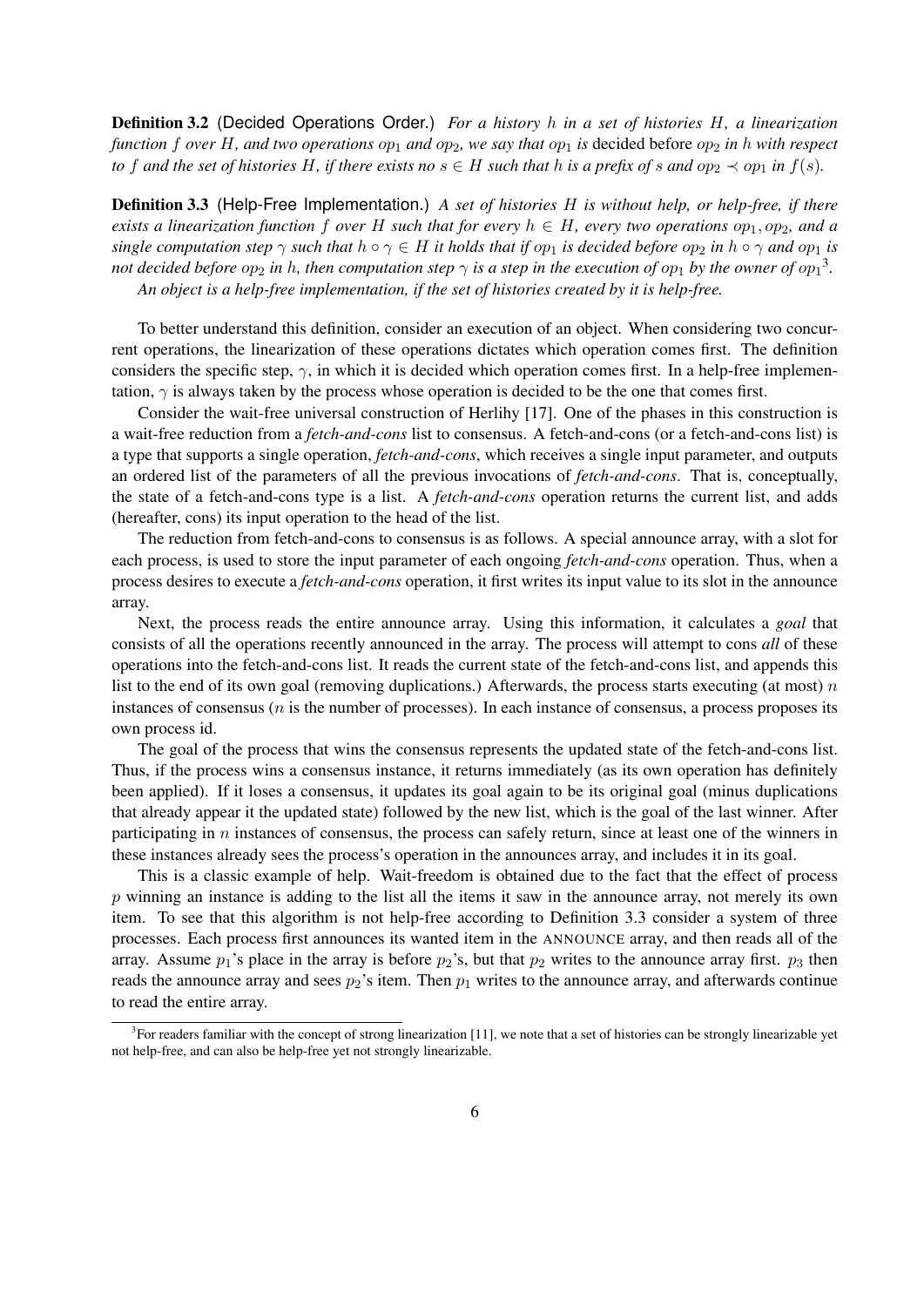At this point  $p_2$  is stalled, while  $p_1$  and  $p_3$  start competing in consensus. If the winner is  $p_1$ , then  $p_1$ 's item is added to the list before  $p_2$ 's item (since  $p_1$ 's place in the list is before  $p_2$ 's). If the winner is  $p_3$ , then the item of  $p_2$  is added to the list, but the item of  $p_1$  not as yet. Thus, a step of  $p_3$  can decide that the item of  $p_2$  is before that of  $p_1$ , and thus the fetch-and-cons operation of  $p_2$  comes before that of  $p_1$ . This contradicts help-freedom.

A system of two processes. In general, help is not required in a system with only two processes. The universal construction of [17] is help-free in such a system, and can be used to implement any type in a help-free wait-free manner. Accordingly, we concentrate on proving that help is required for systems with at least three processes.

## 3.3 General Observations

In this subsection we point out two facts regarding the decided operations order (Definition 3.2) that are useful to prove that some types cannot be both wait-free and help-free. The first fact is true for non help-free implementations as well, as it is derived directly from the linearizability criteria. It states that for completed operations, the decided order must comply with the partial order a history defines, and for future operations, the decided order cannot contradict partial orders that may apply later on.

## Observation 3.4 *In any history h:*

*(1) Once an operation is completed it must be decided before all operations that have not yet started.*

*(2) While an operation has not yet started it cannot be decided before any operation of a different process. (3) In particular, the order between two operations of two different processes cannot be decided as long as neither of these operations have started.*

The second fact is an application of the first observation for help-free implementations.

Claim 3.5 *In a help-free implementation in a system that includes at least three processes, for a given history h and a linearizarion function f, if an operation op*<sup>1</sup> *of a process p*<sup>1</sup> *is decided before an operation op*<sup>2</sup> *of a process p*2*, then op*<sup>1</sup> *must be decided before any future (not yet started) operation of any process.*

**Proof:** Immediately following *h*, allow  $p_2$  to run solo long enough to complete the execution of  $op_2$ . By Observation 3.4,  $op_2$  must now be decided before any future operation. Thus, by transitivity,  $op_1$  must be decided before any future operation as well. In a help-free implementation,  $op_1$  cannot be decided before a different operation as a result of a step of *p*2. Thus, *op*<sup>1</sup> must be decided before future operations already at *h*.

## 4 Exact Order Types

In this section we prove that some types cannot be implemented in a linearizable, wait-free, and help-free manner. Simply put: for some types, wait-freedom requires help. We first prove this result for systems that support only READ, WRITE, and CAS primitives. We later extend the proof to hold for systems that support the FETCH&ADD primitive as well. This section focuses on exact order types. Roughly speaking, these are types in which switching the order between two operations changes the results of future operations. An intuitive example for such a type is the FIFO queue. The exact location in which an item is enqueued is important, and will change the results of future dequeues operations.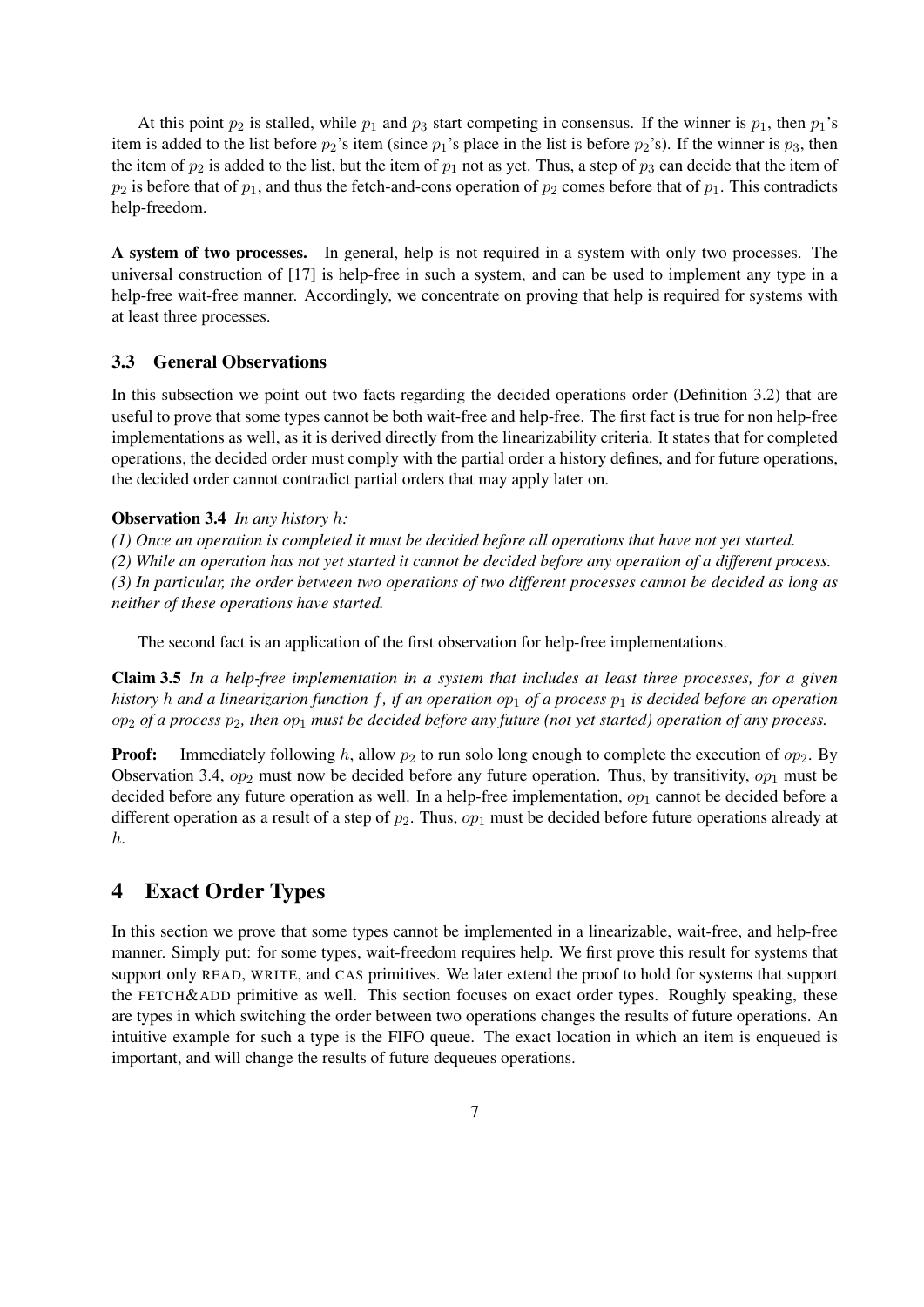In what follows we formally define exact order types. This definition uses the concept of a sequence of operations. If *S* is a sequence of operations, we denote by  $S(n)$  the first *n* operations in *S*, and by  $S_n$  the *n*-th operation in *S*. We denote by  $(S + op)$  a sequence that contains *S* and possibly also the operation *op*. That is,  $(S + op)$  is in fact a set of sequences that contains *S*, and also sequences that are similar to *S*, except that a single operation *op* is inserted in somewhere between (or before or after) the operations of *S*.

Definition 4.1 (Exact Order Types.) *An exact order type t is a type for which there exists an operation op, an infinite sequence of operations W, and a (finite or an infinite) sequence of operations R, such that for every integer*  $n \geq 0$  *there exists an integer*  $m \geq 1$ *, such that for at least one operation in*  $R(m)$ *, the result it returns in any execution in*  $W(n + 1) \circ (R(m) + op?)$  *differs from the result it returns in any execution in W*(*n*)  $\circ$  *op*  $\circ$  (*R*(*m*) + *W<sub><i>n*+1</sub>?).

Examples of such types are a queue, a stack, and the fetch-and-cons used in [17]. To gain some intuition about the definition, consider the queue. Let *op* be an ENQUEUE(1) operation, *W* be an infinite sequence of ENQUEUE(2) operations, and *R* be an infinite sequence of DEQUEUE operations. The queue is an exact order type, because the  $(n + 1)$ -st dequeue returns a different result in any execution that starts with  $n + 1$ ENQUEUE(2) operations compared to any execution that starts with *n* ENQUEUE(2) operations and then an  $ENOUEUE(1)$ .

More formally, let *n* be an integer, and set *m* to be  $n + 1$ . Executions in  $W(n + 1) \circ (R(m) + op)$ ? start with  $n + 1$  ENQUEUE(2) operations, followed by  $n + 1$  DEQUEUE operations. (There is possibly an ENQUEUE(1) somewhere between the dequeues, but not before any of the ENQUEUE(2).) Executions in  $W(n) \circ op \circ (R(m) + W_{n+1})$ ? start with *n* ENQUEUE(2) operations, then an ENQUEUE(1) operation, and then  $n + 1$  DEQUEUE operations. (Again, there is possibly an ENQUEUE(2) somewhere between the dequeues.) From the specification of the FIFO queue, the last DEQUEUE must return a different result in the first case (in which it must return 2) than in the second case (in which it must return 1).

We now turn to prove that any exact order type cannot be both help-free and wait-free. Let *Q* be a linearizable, help-free implementation of an exact order type. The reader may find it helpful to consider a FIFO queue as a concrete example throughout the proof. We will prove that *Q* is not wait-free. For convenience, we assume  $Q$  is lock-free, as otherwise, it is not wait-free and we are done. Let  $op_1$ ,  $W$ , and *R* be the operation and sequences of operations, respectively, guaranteed in the definition of exact order types. Consider a system of three processes,  $p_1$ ,  $p_2$ , and  $p_3$ . The program of process  $p_1$  is the operation  $op_1$ . The program of process  $p_2$  is the infinite sequence *W*. The program of process  $p_3$  is the (finite or infinite) sequence *R*. The operation of  $p_1$  is  $op_1$ , an operation of  $p_2$  is denoted  $op_2$ , and the first operation of  $p_3$  is denoted  $op_3$ .

We start by proving two claims that are true for any execution of *Q* in which  $p_1$ ,  $p_2$ , and  $p_3$  follow their respective programs. These claims are the only ones that directly involve the definition of exact order types. The rest of the proof considers a specific execution, and builds on these two claims.

Claim 4.2 *Let h be a history such that the first n operations are already decided to be the first n operations of*  $p_2$  (which are  $W(n)$ ), and  $p_3$  has not yet taken any step. (Denote the  $(n + 1)$ -st operation of  $p_2$  by  $op_2$ .) *(1.)* If in *h* op<sub>1</sub> is decided before  $op_3$ , then the order between  $op_1$  and  $op_2$  is already decided. *(2.) Similarly, if in h*  $op_2$  *is decided before*  $op_3$ *, then the order between*  $op_1$  *and*  $op_2$  *is already decided.* 

**Proof:** For convenience, we prove (1). The proof of (2) is symmetrical. Assume that in  $h$  op<sub>1</sub> is decided before *op*3, and let *m* be the integer corresponding to *n* by the definition of exact order types. Immediately after *h*, let *p*<sup>3</sup> run in a solo execution until it completes exactly *m* operations. Denote the history after this solo execution of  $p_3$  by  $h'$ , and consider the linearization of  $h'$ .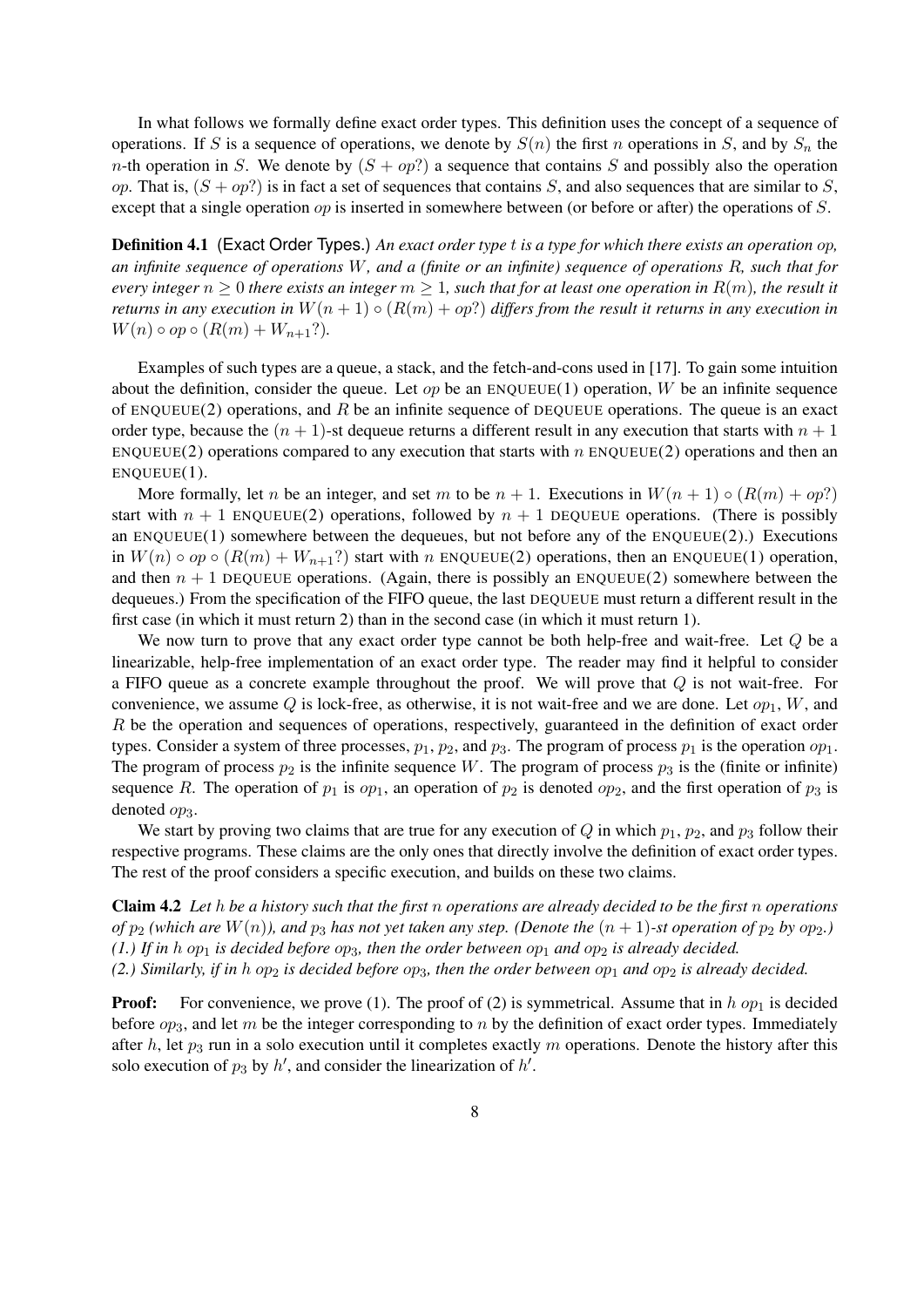The first *n* operations in the linearization must be *W*(*n*). The linearization must also include exactly *m* operations of  $p_3$  (which are  $R(m)$ ), and somewhere before them, it must also include  $op_1$ . The linearization may or may not include  $op_2$ . There are two cases. If the  $(n+1)$ -st operation in the linearization is  $op_1$ , then the linearization is in  $W(n) \circ op_1 \circ (R(m) + W_{n+1}$ ?), while if the  $n+1$ -st operation in the linearization is *op*<sub>2</sub>, then the linearization must be exactly  $W(n+1) \circ op_1 \circ R(m)$  which is in  $W(n+1) \circ (R(m) + op_1?)$ . We claim that whichever is the case, the order between  $op_1$  and  $op_2$  is already decided in  $h'$ .

To see this, consider any continuation  $h' \circ x$  of  $h'$ . Consider the linearization of  $h' \circ x$ . This linearization must also start with  $W(n)$ , must also include  $R(m)$ , and somewhere before  $R(m)$  it must include  $op_1$ . It may or may not include  $op_2$  somewhere before  $R_m$ . All the rest of the operations in  $h' \circ x$  must be linearized after  $R_m$ , because they where not yet started when  $R_m$  was completed. Thus, the linearization of  $h' \circ x$  must begin with a prefix that belongs to either  $W(n) \circ op_1 \circ (R(m) + W_{n+1}$ ?) or  $W(n+1) \circ (R(m) + op_1)$ ?. Mark this prefix as Prefix( $\text{Lin}(h' \circ x)$ ).

So far we have obtained that for every x such that  $h' \circ x$  is a continuation of  $h'$ , Prefix(Lin( $h' \circ x$ )) belongs to either  $W(n) \circ op_1 \circ (R(m) + W_{n+1}$ ?) or  $W(n+1) \circ (R(m) + op_1)$ ?. The next step is to show that for every *x*, Prefix( $Lin(h' \circ x)$ ) belongs to the same one of these sets. To do this, we consider the results of  $R(m)$  in  $h'$ .

In  $h'$ , the operations  $R(m)$  are already completed, and their results are set. By definition of exact order types, these results cannot be consistent with both  $W(n) \circ op_1 \circ (R(m) + W_{n+1})$ ?) and  $W(n+1) \circ (R(m) +$  $op_1$ ?). Thus, if the linearization of *h'* is in  $W(n) \circ op_1 \circ (R(m) + W_{n+1})$ , then the results of  $R(m)$  mean that for every *x*, Prefix(Lin( $h' \circ x$ )) cannot be in  $W(n + 1) \circ (R(m) + op_1?)$ , and thus must belong to *W*(*n*)  $\circ$  *op*<sub>1</sub>  $\circ$  (*R*(*m*) + *W*<sub>*n*+1</sub>?). Similarly, if the linearization of *h'* is in *W*(*n* + 1)  $\circ$  (*R*(*m*) + *op*<sub>1</sub>?), then for every *x*, Prefix( $\text{Lin}(h' \circ x)$ ) must be in  $W(n+1) \circ (R(m) + op_1?)$  as well.

Since the order between  $op_1$  and  $op_2$  is the same for each continuation of  $h'$ , it follows by definition that the order between  $op_1$  and  $op_2$  is already decided in  $h'$ . Since  $Q$  is a help-free implementation, then the order between *op*<sup>1</sup> and *op*<sup>2</sup> cannot be decided during the solo execution of *p*<sup>3</sup> which is the delta between *h* and  $h'$ . Thus, the order between  $op_1$  and  $op_2$  is already decided in  $h$ .

**Claim 4.3** Let *h*, *h'*, and *h''* be three histories, such that in all of them the first *n* operations are already *decided to be the first n operations of*  $p_2$  *(which are*  $W(n)$ *), and*  $p_3$  *has not yet taken any step. (Denote the*  $(n + 1)$ -st operation of  $p_2$  by  $op_2$ .) Furthermore, in h the order between  $op_1$  and  $op_2$  is not yet decided, in  $h'$  *op*<sub>1</sub> *is decided before*  $op_2$ *, and in*  $h''$   $op_2$  *is decided before*  $op_1$ *.* 

*(1.)*  $h'$  *and*  $h''$  *are distinguishable by*  $p_3$ *.* 

*(2.) h* and *h'* are distinguishable by at least one of  $p_2$  and  $p_3$ .

*(3.) h* and *h*<sup>*''*</sup> are distinguishable by at least one of  $p_1$  and  $p_3$ .

Remark 4.4 *(3.) is not needed in the proof, but is stated for completeness.*

**Proof:** Let *m* be the integer corresponding to *n* by the definition of exact order types. We start by proving (1). Since in *h'* op<sub>1</sub> is decided before op<sub>2</sub>, then in *h'* op<sub>1</sub> must also be decided before op<sub>3</sub> by Claim 3.5. Assume that immediately after *h'*  $p_3$  is run in a solo execution until it completes exactly *m* operations. The linearization of this execution must start with  $W(n)$ , followed by  $op_1$ . This linearization must also include the first *m* operations of  $p_3$  (which are  $R(m)$ , and it may or may not include  $op_2$ . Thus, the linearization must be in  $W(n) \circ op_1 \circ (R(m) + W_{n+1}$ ?).

Now assume that immediately after  $h'' p_3$  is run in a solo execution until it completes exactly m operations. This time, the linearization must be in  $W(n + 1) \circ (R(m) + op_1)$ . By the definition of exact order types, there is at least one operation in  $R(m)$ , that is, at least one operation of  $p_3$ , which returns a different result in these two executions. Thus,  $h'$  and  $h''$  are *distinguishable* by process  $p_3$ .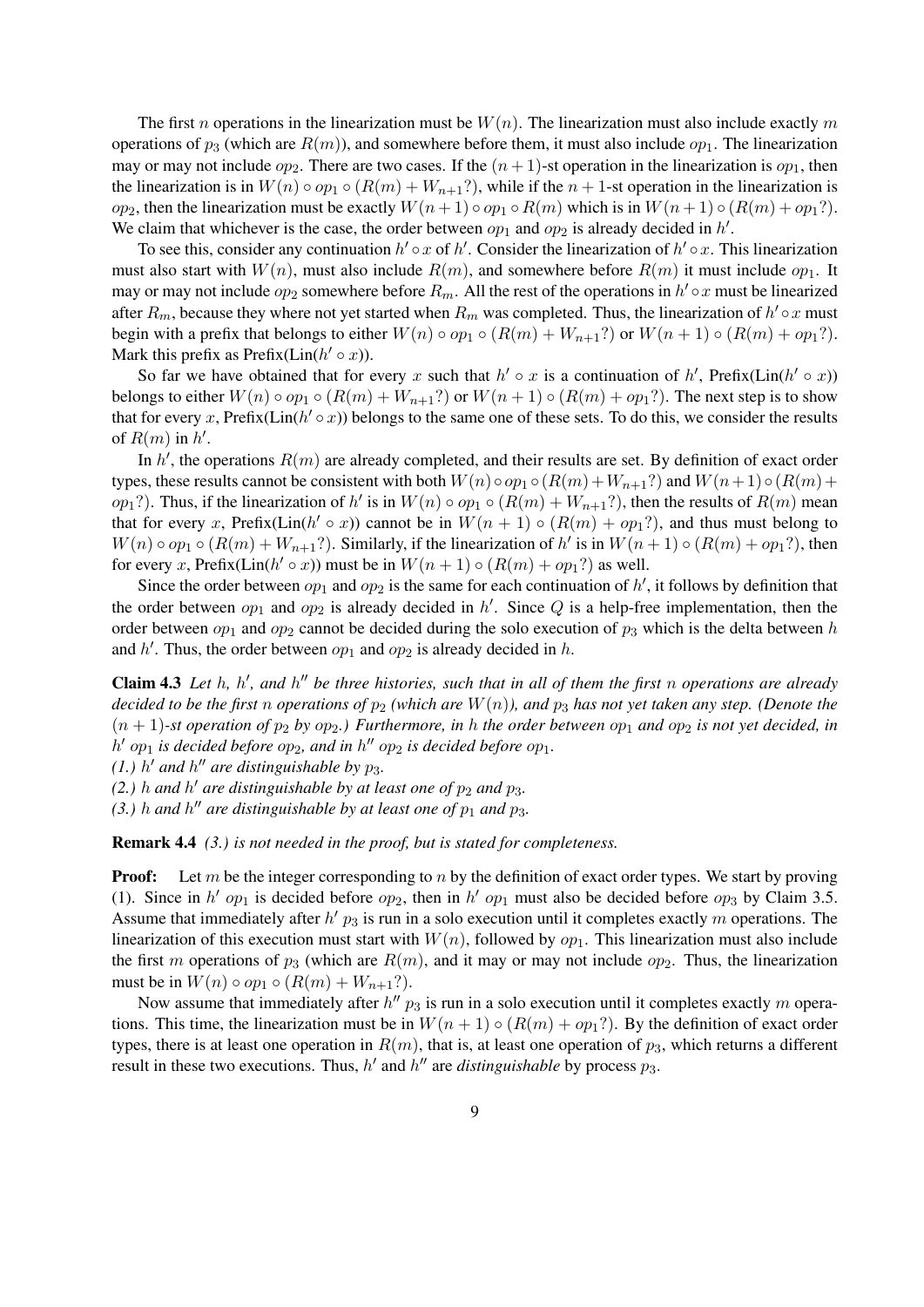|     | 1: $h = \epsilon$ ;                                     |                                                              |
|-----|---------------------------------------------------------|--------------------------------------------------------------|
|     | 2: $op_1$ = the single operation of $p_1$ ;             |                                                              |
|     | 3: while (true)                                         | $\triangleright$ main loop                                   |
| 4:  | $op_2$ = the first uncompleted operation of $p_2$ ;     |                                                              |
| 5:  | while (true)                                            | $\triangleright$ inner loop                                  |
| 6:  | if $op_1$ is not decided before $op_2$ in $h \circ p_1$ |                                                              |
| 7:  | $h = h \circ p_1$ ;                                     |                                                              |
| 8:  | continue;                                               | $\triangleright$ goto line 5                                 |
| 9:  | if $op_2$ is not decided before $op_1$ in $h \circ p_2$ |                                                              |
| 10: | $h = h \circ p_2;$                                      |                                                              |
| 11: | continue;                                               | $\triangleright$ goto line 5                                 |
| 12: | break:                                                  | $\triangleright$ goto line 13                                |
| 13: | $h = h \circ p_2$ ;                                     | $\triangleright$ this step will be proved to be a CAS        |
| 14: | $h = h \circ p_1$ ;                                     | $\triangleright$ this step will be proved to be a failed CAS |
| 15: | while $(op_2$ is not completed in h)                    | $\triangleright$ run $p_2$ until $op_2$ is completed         |
| 16: | $h = h \circ p_2$ ;                                     |                                                              |

Figure 1: The algorithm for constructing the history in the proof of Theorem 4.18.

We turn to prove (2). Assume that immediately after  $h'p_2$  is run until it completes  $op_2$ , and then  $p_3$  is run in a solo execution until it completes exactly *m* operations. The linearization of this execution must be exactly  $W(n) \circ op_1 \circ W_{n+1} \circ R(m)$  which is in  $W(n) \circ op_1 \circ (R(m) + W_{n+1})$ .

Now assume that immediately after *h p*<sub>2</sub> is run until it completes  $op_2$  and then  $p_3$  is run in a solo execution until it completes exactly  $m$  operations. At the point in time exactly after  $op_2$  is completed, and exactly before  $p_3$  starts executing  $op_3$ ,  $op_2$  is decided before  $op_3$  (Observation 3.4). Thus, by Claim 4.2, the order between  $op_1$  and  $op_2$  is already decided. Since the order is not decided in *h*, the implementation is wait-free, and  $p_1$  has not taken another step since  $h$ , it follows that  $op_2$  must be decided before  $op_1$ .

In other words, in the execution in which after  $h p_2$  completes  $op_2$  and then  $p_3$  completes exactly  $m$ operations,  $op_2$ , which is  $W_{n+1}$ , is decided before both  $op_3$  and  $op_1$ . Thus, the linearization of this execution must be in  $W(n + 1) \circ (R(m) + op_1)$ .

By the definition of exact order types, there is at least one operation in  $R(m)$ , that is, at least one operation of *p*3, which returns a different result in these two executions. Thus, *h* and *h ′* are *distinguishable* by at least one of the processes  $p_2$  and  $p_3$ . The proof of (3) is similar.

In the rest of the proof of the main theorem we build an infinite history  $h$ , such that the processes  $p_1, p_2$ , and  $p_3$  follow their respective programs, and  $p_1$  executes infinitely many (failed) CAS steps, yet never completes its operation, contradicting wait-freedom. The algorithm for constructing this history is depicted in Figure 1. In lines 5–12, *p*<sup>1</sup> and *p*<sup>2</sup> are scheduled to run their programs as long as it is not yet decided which of their operations comes first. Afterwards, the execution of  $Q$  is in a critical point. If  $p_1$  were to take a step, then  $op_1$  will be decided before  $op_2$ , and if  $p_2$  were to take a step, then  $op_2$  will be decided before  $op_1$ . We prove using indistinguishability arguments, that the next step by both  $p_1$  and  $p_2$  is a CAS (and that both steps access the same target register). Next (line 13),  $p_2$  executes its CAS, and then (line 14)  $p_1$  attempts a CAS as well, which is going to fail. Afterwards,  $p_2$  is scheduled to complete its operation, and then the above is repeated with  $p_2$ 's next operation.

It is shown that in iteration  $n + 1$  of the algorithm for constructing h, the n first operations are already decided to be the first *n* operations of  $p_2$  (that is,  $W(n)$ ), and iteration  $n + 1$  is a "competition" between  $op_1$  and  $W_{n+1}$ . Exact order types are used to show that the two possible results of this competition must be distinguishable from one another.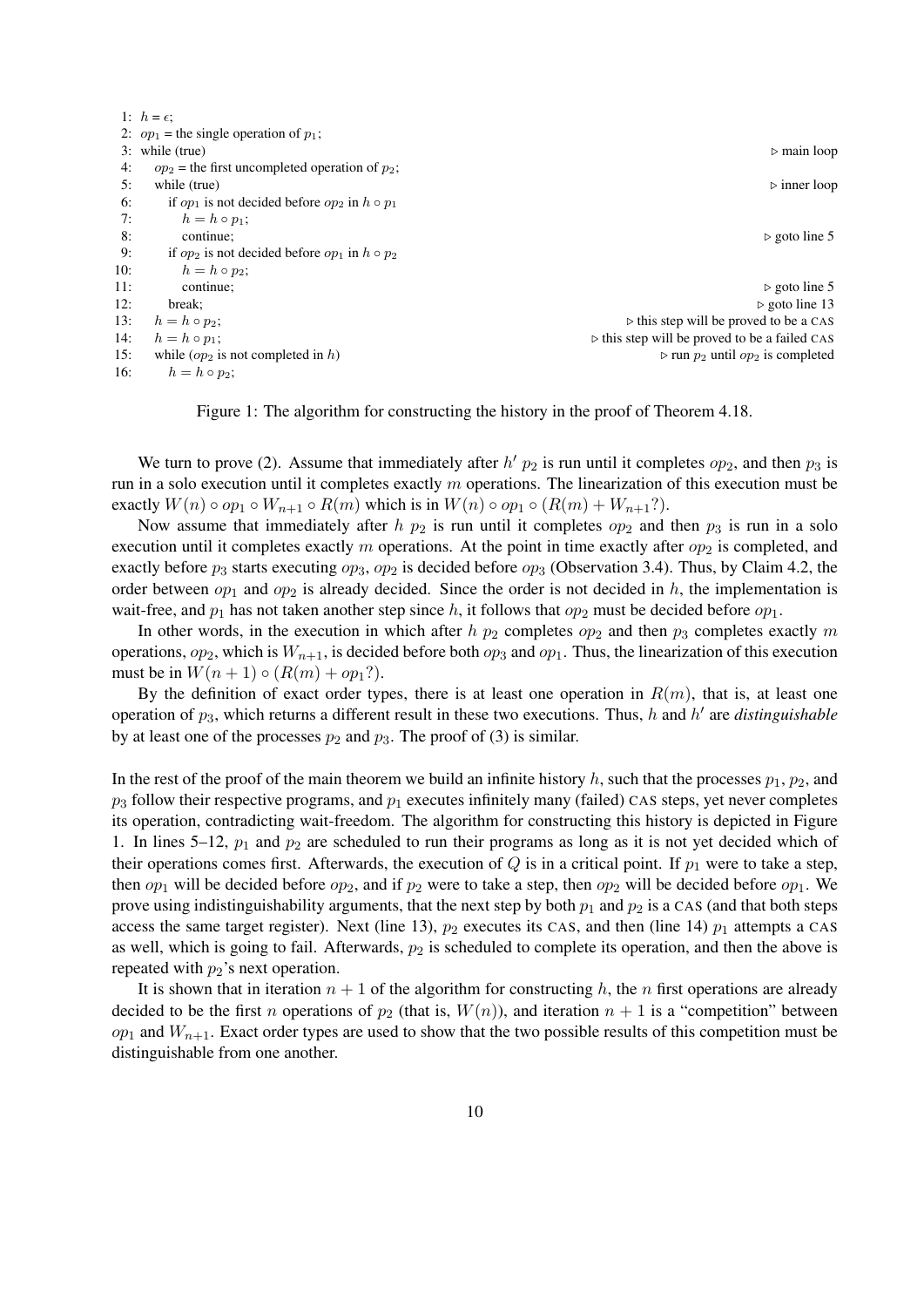We prove a series of claims on the execution of history *h*, which is a history of object *Q*. Most claims refer to the state of the execution of *Q* in specific points in the execution, described by a corresponding line in the algorithm given in Figure 1. These claims are proved by induction, where the induction variable is the iteration number of the main loop (lines 3–16). The induction hypothesis is that claims (4.5–4.16) are correct. Claim 4.5 is the only one to use the induction hypothesis directly. The other claims follow from Claim 4.5.

**Claim 4.5** *Immediately after line 4, it holds that 1) the order between*  $op_1$  *and*  $op_2$  *is not yet decided, and 2) all the operations of*  $p_2$  *prior to*  $op_2$  *are decided before*  $op_1$ *.* 

**Proof:** For the first iteration of the main loop, this is trivial because h is empty (Observation 3.4). For iteration  $i \geq 2$ , it follows from the induction hypothesis, Observation 4.13, and Claim 4.16.

**Observation 4.6** *The order between*  $op_1$  *and*  $op_2$  *cannot be decided during the inner loop (lines 5–12).* 

This follows from the fact that *Q* is help-free, and from inspecting the conditions in lines 6 and 9.

Observation 4.7 *Process p*<sup>3</sup> *never takes a step in h.*

**Claim 4.8** *The order between*  $op_1$  *and*  $op_2$  *must be decided before any one of*  $op_1$  *and*  $op_2$  *is completed.* 

**Proof:** If  $op_1$  is completed, then  $op_1$  must be decided before all future operations of  $p_3$  (Observation 3.4). All the operations of  $p_2$  prior to  $op_2$  are already decided before  $op_1$  (Claim 4.5), and by Observation 4.7,  $p_3$ hasn't taken any steps. Thus, by Claim 4.2, the order between  $op_1$  and  $op_2$  is already decided.

Similarly, if *op*<sub>2</sub> is completed, then *op*<sub>2</sub> must be decided before all future operations of *p*<sub>3</sub> (Observation 3.4). Again, all the operations of  $p_2$  prior to  $op_2$  are already decided before  $op_1$  (Claim 4.5), and by Observation 4.7,  $p_3$  hasn't taken any steps. Thus, by Claim 4.2, the order between  $op_1$  and  $op_2$  is already decided.

Claim 4.9 *The execution of the inner loop (lines 5–12) is finite.*

Proof: By combining Observation 4.6 and Claim 4.8, no operation in *Q* is completed in *h* during the execution of the inner loop. Since *Q* is lock-free, and each loop iteration adds a single step to *h*, this cannot last infinitely.

**Observation 4.10** *Immediately before line 13*  $op_1$  *is decided before*  $op_2$  *in*  $h \circ p_1$ *,*  $op_2$  *is decided before*  $op_1$ *in*  $h \circ p_2$ *, and, hence, the order of*  $op_1$  *and*  $op_2$  *is not decided in h.* 

From observing the code, the inner loop exits and line 13 is reached only if the next step of either  $p_1$  or  $p_2$ will decide the order. Since the queue algorithm is help-free, in  $h \circ p_1$ ,  $op_1$  is decided before  $op_2$ , and in  $h \circ p_2$ , *op*<sub>2</sub> is decided before *op*<sub>1</sub>.

## Claim 4.11 *Immediately before line 13 the following holds.*

*(1.) The next primitive step in the programs of both*  $p_1$  *and*  $p_2$  *is to the same memory location.* 

*(2.) The next primitive step in the programs of both*  $p_1$  *and*  $p_2$  *is a* CAS.

(3.) The expected-value of both the CAS operations of  $p_1$  and  $p_2$  is the value that appears in the designated *address.*

*(4.) The new-value of both the* CAS *operations is different than the expected-value.*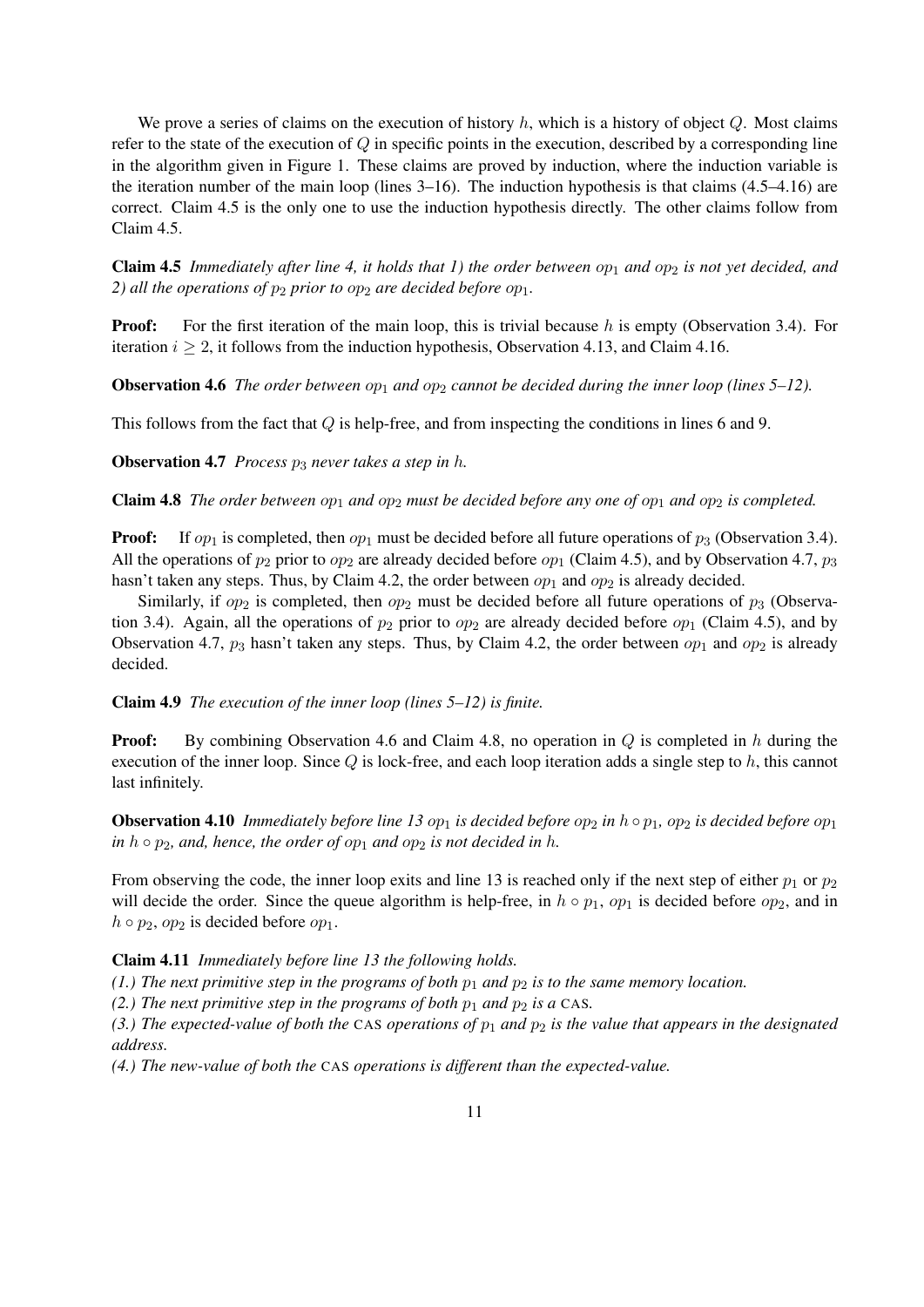**Proof:** By Observation 4.10, in  $h \circ p_1$ ,  $op_1$  is decided before  $op_2$ . It follows that  $op_1$  is decided before *op*<sub>2</sub> in *h*  $\circ$  *p*<sub>1</sub>  $\circ$  *p*<sub>2</sub> as well. Similarly, *op*<sub>2</sub> is decided before *op*<sub>1</sub> in *h*  $\circ$  *p*<sub>2</sub>  $\circ$  *p*<sub>1</sub>. By Claim 4.3 (1), it follows that  $h \circ p_1 \circ p_2$  must be *distinguishable* from  $h \circ p_2 \circ p_1$  by process  $p_3$ . It immediately follows that the next primitive step of both  $p_1$  and  $p_2$  is to the same memory location. Furthermore, the next step of both  $p_1$ and  $p_2$  cannot be a READ primitive. Also, it cannot be a CAS that does not change the shared memory, i.e., a CAS in which the expected-value is different than the value in the target address, or a CAS in which the expected-value and new-value are the same.

Thus, the next step by both  $p_1$  and  $p_2$  is either a WRITE primitive or a CAS which satisfies conditions (3) and (4) of the claim. It remains to show the next step is not a WRITE. Assume by way of contradiction the next step by  $p_1$  is a WRITE. Then,  $h \circ p_1$  is indistinguishable from  $h \circ p_2 \circ p_1$  to all process excluding  $p_2$ , again contradicting Claim 4.3 (1). A similar argument also shows that the next step of  $p_2$  cannot be a WRITE.

Claim 4.11 immediately implies:

**Corollary 4.12** *The primitive step*  $p_2$  *takes in line* 13 *is a successful* CAS, and the primitive step  $p_1$  takes in *line 14 is a failed* CAS*.*

**Observation 4.13** *Immediately after line 13,*  $op_2$  *is decided before*  $op_1$ *.* 

This follows immediately from Observation 4.10, and from line 13 of the algorithm for constructing *h*. Next, for convenience, we denote the first operation of *p*<sup>3</sup> as *op*3.

**Claim 4.14** *Immediately before line 13, the order between*  $op_1$  *and*  $op_3$  *is not yet decided.* 

**Proof:** Process  $p_3$  has not yet taken any steps (Observation 4.7), and thus its operation cannot be decided before *op*<sub>1</sub> (Observation 3.4). Assume by way of contradiction that *op*<sub>1</sub> is decided before *op*<sub>3</sub>. All the operations of  $p_2$  prior to  $op_2$  are already decided before  $op_1$  (Claim 4.5) and thus by Claim 4.2, the order between  $op_1$  and  $op_2$  is already decided. But the order between  $op_1$  and  $op_2$  is not yet decided before line 13 (Claim 4.5 and Observation 4.6), yielding contradiction.

Claim 4.15 *Immediately after completing line 16, the order between*  $op_1$  *and*  $op_3$  *is not yet decided.* 

**Proof:** By Claim 4.14, the order between  $op_1$  and  $op_3$  is not yet decided before line 13. Steps by  $p_2$ cannot decide the order between  $op_1$  and  $op_3$  in a help-free algorithm, and thus the only step which could potentially decide the order until after line 16 is the step  $p_1$  takes in line 14. Assume by way of contradiction this step decides the order between  $op_1$  and  $op_3$ .

If this step decides the order between  $op_1$  and  $op_3$  then after this step  $op_1$  must be decided before  $op_3$ . By Corollary 4.12, this step is a failed CAS. Thus, the state immediately before this step and the state immediately after this step are indistinguishable to all processes other than  $p_1$ . This contradicts Claim 4.3 (2).

**Claim 4.16** *Immediately after line 16, the order between*  $op_1$  *and the operation of*  $p_2$  *following*  $op_2$  *is not yet decided.*

**Proof:** The operation of  $p_2$  following  $op_2$  has not yet begun, and thus it cannot be decided before  $op_1$ (Observation 3.4). Assume by contradiction that  $op_1$  is decided before the next operation of  $p_2$ . Thus, by Claim 3.5, *op*<sup>1</sup> must be decided before all future operations of *p*3, including *op*3. But by Claim 4.15, *op*<sup>1</sup> is not yet decided before *op*3, yielding a contradiction.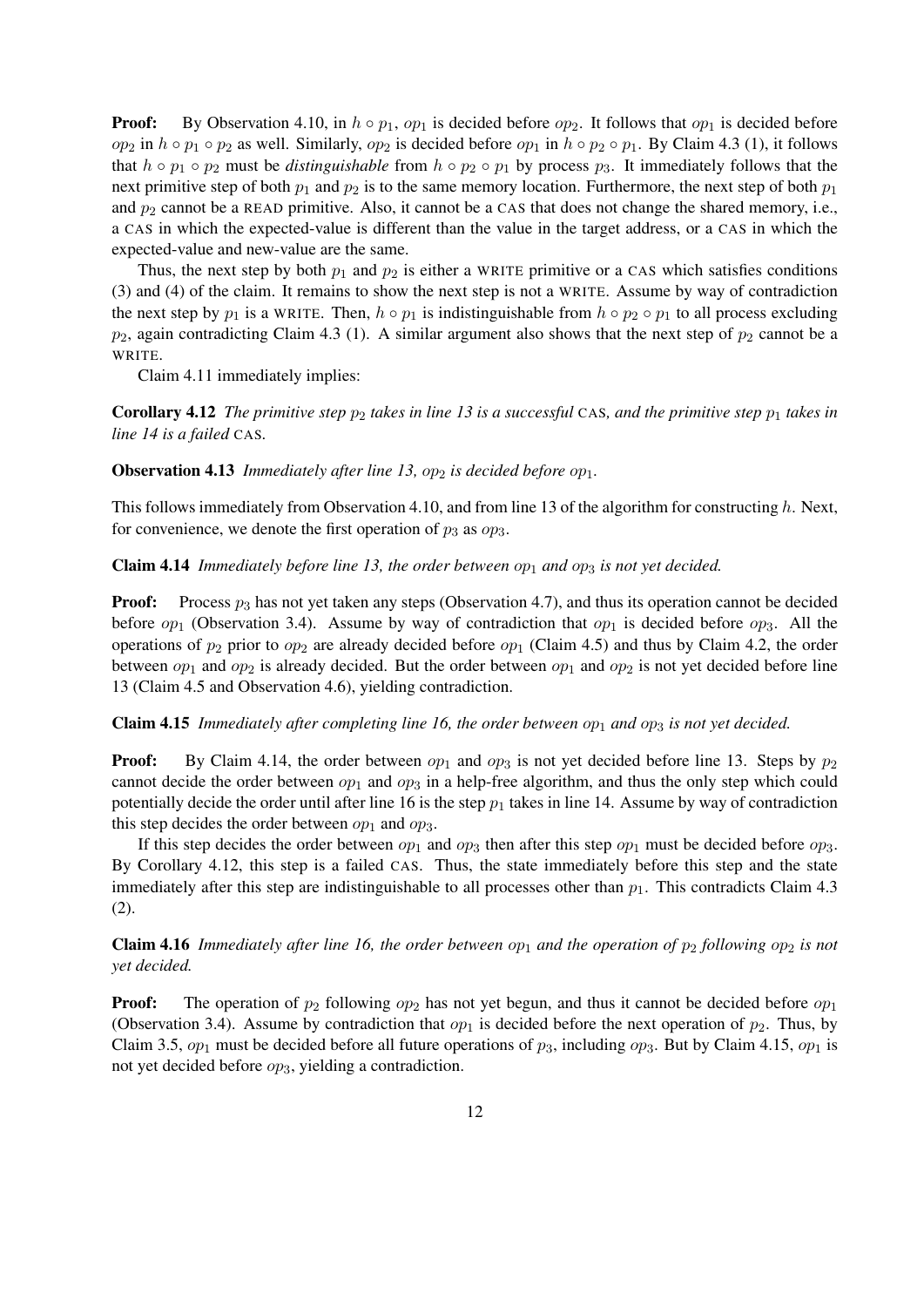## Corollary 4.17 *Q is not wait-free.*

**Proof:** By Claim 4.9, each execution of the inner loop is finite. Thus, there are infinitely many executions of the main loop. In each such execution,  $p_1$  takes at least a single step in line 14. Thus  $p_1$  takes infinitely many steps. Yet, by combining Claims 4.5, and 4.8,  $op<sub>1</sub>$  is not completed in any iteration of the main loop, which implies it is never completed. Thus, *Q* is not wait-free.

Since the assumptions on *Q* were that it is linearizable, help-free, and lock-free, we can rephrase Corollary 4.17 as follows.

### Theorem 4.18 *A wait-free linearizable implementation of an exact order type cannot be help-free.*

It is interesting to note that in history  $h$  built in this proof, process  $p_3$  never takes a step. Nevertheless, its existence is necessary for the proof. History *h* demonstrates that in a lock-free help-free linearizable implementation of an exact order type, a process may fail a CAS infinitely many times, while competing processes complete infinitely many operations. This is indeed a possible scenario in the lock-free help-free linearizable queue of Michael and Scott [22], where a process may never successfully ENQUEUE due to infinitely many other ENQUEUE operations.

#### 4.1 Generalizing the Proof To Cover the Fetch&Add Primitive

In the proof of Theorem 4.18, we assumed the allowed primitives were READ, WRITE, and CAS. Another primitive, not as widely supported in real machines, is the FETCH&ADD primitive. As we shall see in Section 5, when it comes to the question of wait-free help-free types, the FETCH&ADD primitive adds strength to the computation, in the sense that some types that cannot be implemented in a wait-free help-free manner using only the READ, WRITE, and CAS primitives, can be implemented in a wait-free help-free manner if the FETCH&ADD primitive is allowed (An example for such a type is the fetch&add type itself). However, in this subsection we claim that types such as the queue and stack cannot be implemented in a linearizable, help-free, wait-free manner, even if FETCH&ADD is available. In what follows we give this proof.

If we allow the FETCH&ADD primitive, yet leave the proof of Theorem 4.18 unchanged, the proof fails since Claim 4.11 fails. Originally, Claim 4.11 shows that immediately before line 13, the next steps in the programs of both  $p_1$  and  $p_2$  are CAS primitives to the same location. Furthermore, the claim shows that each of these CAS operations, if executed immediately, will modify the data structure. That is, the expected-value is the same as the value in the target address, and the new-value is different than the expected-value. Claim 4.11 proves this by elimination: it proves that the next steps of both  $p_1$  and  $p_2$  cannot be a READ, a WRITE, or a CAS that doesn't modify the data structure. This remains true when FETCH&ADD is allowed. However, a CAS that changes the data structure ceases to be the only remaining alternative.

We claim that immediately before line 13, it is impossible that the next steps of both  $p_1$  and  $p_2$  are FETCH&ADD, because then  $h \circ p_1 \circ p_2$  is indistinguishable from  $h \circ p_2 \circ p_1$  by  $p_3$ . After any of these two sequences, the order between  $op_1$  and  $op_2$  must be decided, and thus the first one of them must also be decided before all the future operations of *p*<sup>3</sup> (Claim 3.5). Thus, a long enough solo execution of *p*<sup>3</sup> will reveal which of one of  $op_1$  and  $op_2$  is linearized first, and the indistinguishability yields a contradiction.

Thus, immediately before line 13 it is impossible that the next steps of both  $p_1$  and  $p_2$  are FETCH&ADD. However, it is possible indeed that one of them is FETCH&ADD, and the other is a CAS. This foils the rest of the proof. To circumvent this problem, we add an extra process, denoted  $p_0$ . The program of  $p_0$  consists of a single operation, denoted  $op_0$ .

A solo execution of  $p_3$  should return different results if  $op_0$  is executed,  $op_1$  is executed, or  $op_2$  is executed. For instance, in the case of the FIFO queue,  $op_0$  can be  $ENQUEUE(0), op_1 ENQUEUE(1),$  and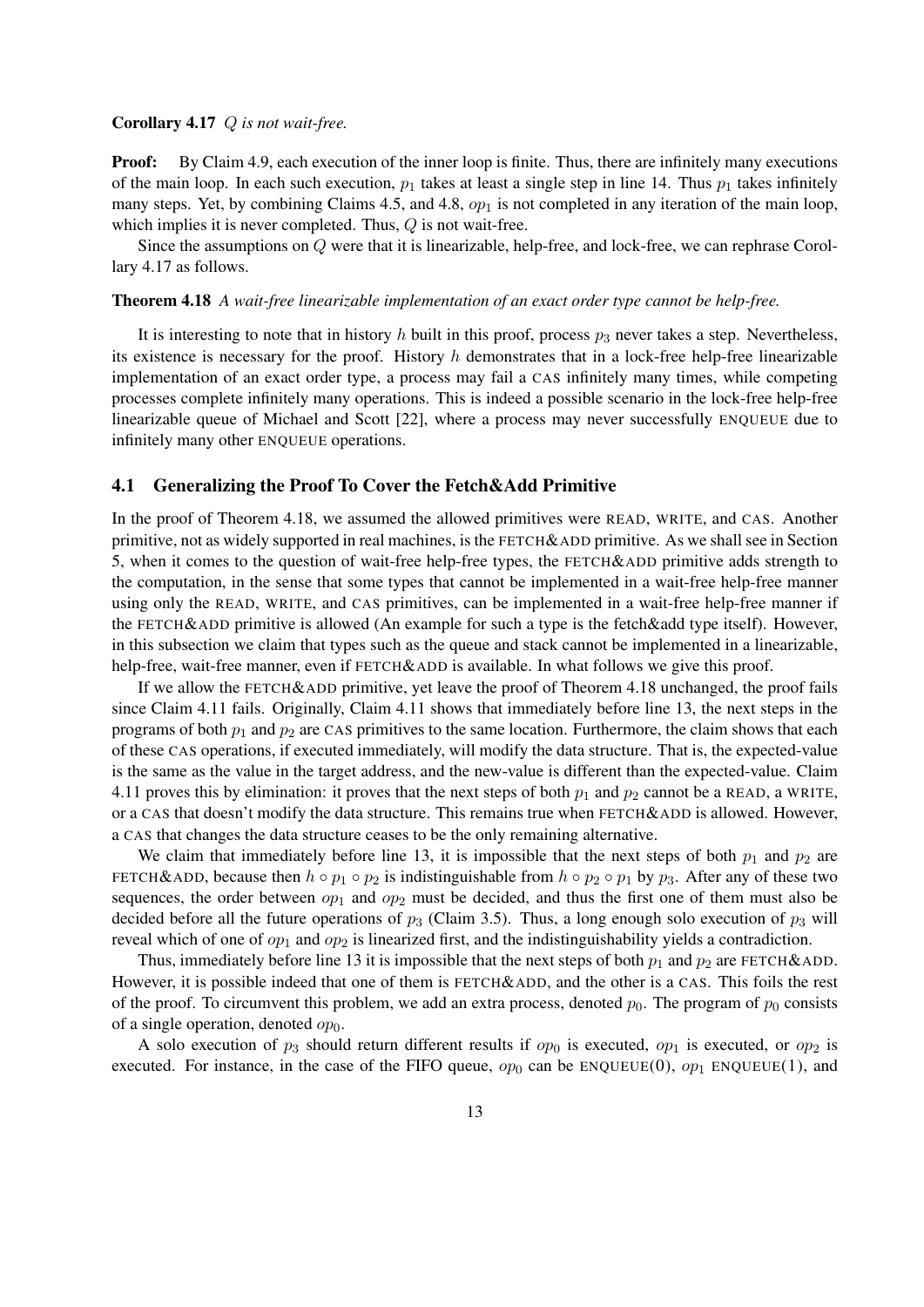$op<sub>2</sub>$  ENQUEUE(2). As before, the program of  $p<sub>2</sub>$  is an infinite sequence of ENQUEUE(2) operations. The program of  $p_3$  is an infinite sequence of DEQUEUE operations. In these settings, three process  $(p_0, p_1, p_2)$ "compete" to linearize their operation first in each iteration of the main-loop.

The inner loop (originally lines 5–12) is modified to advance the three processes. The conditions in lines 6 and 9 need not be changed; it is enough to check for each operation that it is not decided before one of the other two: at the first time an operation of  $op_0$ ,  $op_1$  and  $op_2$  is decided before another one of these three operations, it is also decided before the last one. To see this, assume without loss of generality that at the first time such a decision is made,  $op_1$  is decided before  $op_2$ . By Claim 3.5, it must also be decided before future operations of  $p_3$ . Run  $p_3$  long enough, and see which operation comes first. Since  $op_0$  is not yet decided before *op*1, and cannot be decided to be before it during a solo execution of *p*3, then *p*<sup>3</sup> must witness that  $op_1$  is the first linearized operation, which implies that  $op_1$  is decided before  $op_0$  as well.

Thus, after the inner loop, the order between  $op_0$ ,  $op_1$ , and  $op_2$  is not yet decided, but if any of the processes  $p_0$ ,  $p_1$  or  $p_2$  takes a step, its operation will be decided before the other two. As before, the next step of all of them must be to the same memory location. As before, their next steps cannot be a READ, a WRITE, or a CAS that does not change the memory. It is possible that the next step of one of them is FETCH&ADD, but as shown above, it is impossible that the next step of *two* of them is FETCH&ADD. Thus, the next step of at least one out of  $p_0$  and  $p_1$  must be a CAS. Next, we schedule  $p_2$  to take a step, and afterwards we schedule  $p_0$  or  $p_1$  (we choose the one whose next step is a CAS) to take is step. This step must be a failed CAS.

The proof continues similarly as before. The failed CAS cannot decide an operation before  $op_3$  because of indistinguishability. Process  $p_2$  runs to complete  $op_2$ , and the above is repeated with the next operation of  $p_2$ . In each iteration of the main loop, at least one of  $p_0$  and  $p_1$  takes a single step, but neither  $op_0$  or  $op_1$ is ever completed, and thus the data structure is not wait-free. The conclusion is that a queue (or a stack) cannot be linearizable, help-free, and wait-free, even if the FETCH&ADD primitive as available.

To generalize this result to a family of types, we need to slightly strengthen the requirements of exact order types. The current definition of exact order types implicitly implies a repeated "competition" between two threads, the result of which can be witnessed by a third thread. Extending this definition to imply a repeated competition of three threads yields the following definition.

Definition 4.19 (Extended Exact Order Types.) *An extended exact order type T is a type for which there exist two operations op*<sup>0</sup> *and op*1*, an infinite sequence of operations W, and a (finite or an infinite) sequence of operations R, such that for every integer*  $n \geq 0$  *there exists an integer*  $m \geq 1$ *, such that for at least one operation in*  $R(m)$ *, the value it returns in any execution in*  $W(n+1) \circ ((R(m) + op_0?) + op_1?)$  *differs from the value it returns in any execution in*  $W(n) \circ op_0 \circ ((R(m) + W_{n+1}) \circ op_1)$ *, and both differ from the value it returns in any execution in*  $W(n) \circ op_1 \circ ((R(m) + W_{n+1}?) + op_0?)$ .

## 5 Global View Types

In this section we investigate a different set of types, that can also not be obtained in a wait-free manner without using help. These are types that support an operation that returns some kind of a global view. We start by addressing a specific example: a single-scanner snapshot. We later identify accurately what other types belong to this group. The technique of the proof used here is similar to that of Section 4, but the details are different and more complicated.

The single scanner snapshot type supports two operations: UPDATE and SCAN. Each process is associated with a single register entry, which is initially set to *⊥*. An UPDATE operation modifies the value of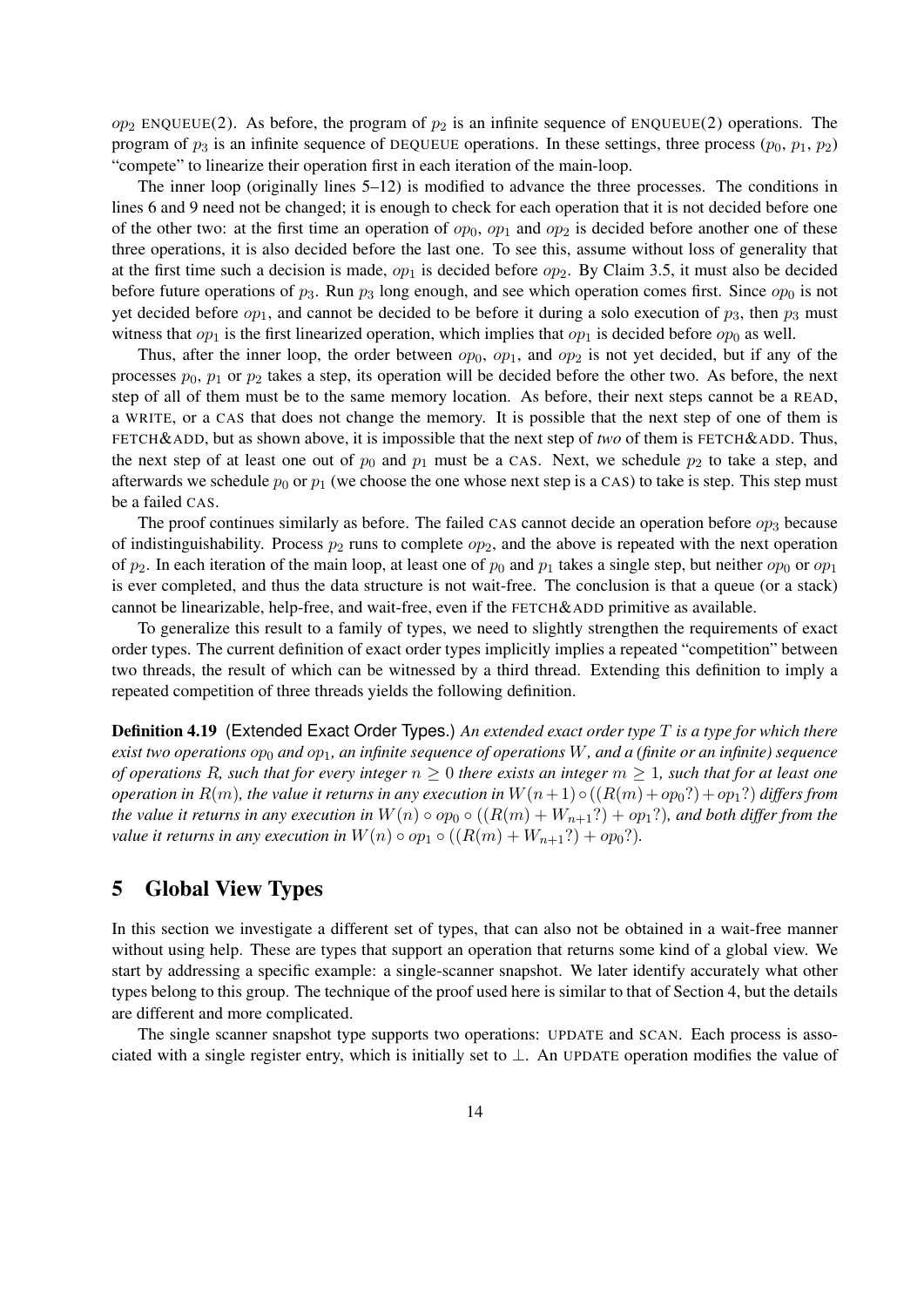the register associated with the updater, and a SCAN operation returns an atomic view (snapshot) of all the registers. This variant is referred to as a single-writer snapshot, unlike a mulit-writer snapshot object that allows any process to write to any of the shared registers. In a single scanner snapshot, only a single SCAN operation is allowed at any given moment<sup>4</sup>.

Let *S* be a linearizable, help-free implementation of a single scanner snapshot. We prove that *S* is not wait-free. For convenience, we assume *S* is lock-free, as otherwise, it is not wait-free and we are done. Consider a system of three processes,  $p_1$ ,  $p_2$ , and  $p_3$ . The program of  $p_1$  is a single UPDATE(0) operation, the program of  $p_2$  is an infinite sequence alternating between UPDATE(0) and UPDATE(1) operations, and the program of process  $p_3$  is an infinite sequence of SCAN operations.

Again, we build an infinite history  $h$ , such that processes  $p_1$ ,  $p_2$ , and  $p_3$  follow their respective programs. This time, we show that in *h* either  $p_1$  executes infinitely many (failed) CAS steps, yet never completes its operation (as before), or alternatively, that starting at some point, neither  $p_1$  nor  $p_2$  complete any more operations, but at least one of them executes infinitely many steps.

The algorithm for constructing this history is depicted in Figure 2. In every iteration, the operations of  $p_1, p_2, p_3$  are denoted  $op_1, op_2, op_3$  respectively. In lines 6–13, processes  $p_1$  and  $p_2$  are scheduled to run their programs as long as neither  $op_1$  nor  $op_2$  is decided before  $op_3$ . After the loop is ended, if  $p_1$  takes another step  $op_1$  will be decided before  $op_3$ , and if  $p_2$  takes another step then  $op_2$  will be decided before  $op_3$ .

Then, in lines 14–15,  $p_3$  is run as much as possible without changing the property achieved at the end of the previous loop. That is, when the loop of lines  $14-15$  is stopped, it is still true that 1) if  $p_1$  takes another step then  $op_1$  will be decided before  $op_3$ , and 2) if  $p_2$  takes another step then  $op_2$  will be decided before  $op_3$ . However, if  $p_3$  will take another step, then at least one of (1) and (2) will no longer hold.

Now, the execution is divided into two cases. The first possibility is that if  $p_3$  takes another step, both (1) and (2) will cease to hold simultaneously. In this case, similarly to the proof of Theorem 4.18, we show that both the CAS operations of  $p_1$  and  $p_2$  are to the same address, we allow  $p_2$  to successfully executes its CAS, and let  $p_1$  attempt its CAS and fail. Afterwards both  $op_2$  and  $op_3$  are completed, and we repeat the process with the next operations of  $p_2$  and  $p_3$ .

The other possibility is that the next step of  $p_3$  only causes one of the conditions (1) and (2) to cease to hold. Then, we allow  $p_3$  to take the next step, and afterwards schedule the process (either  $p_1$  or  $p_2$ ) that can take a step without causing its operation to be decided before *op*3. We prove this step is not a "real" progress, and cannot be the last step in the operation. Afterwards we allow  $op_3$  to be completed, and repeat the process with the next operation of *p*3.

Throughout the proof we avoid using the fact that a SCAN (*op*3) returns a different result when it is linearized after  $op_1$  and before  $op_2$  compared to when it is linearized before  $op_2$  and after  $op_1$ . We rely only on the fact that  $op_3$  returns three different results if it is linearized before both UPDATE operations, before one of them, or after both. This more general approach slightly complicates the proof in a few places, but it makes the proof hold for additional types. In particular, this way the proof also holds for an increment object.

We use a similar inductive process as we did when proving Theorem 4.18: we prove a series of claims on the execution of history *h*, which is a history of object *S*. These claims are proved by induction, where the induction variable is the iteration number of the main loop (lines 2–27). The induction hypothesis is that claims (5.1–5.16) are correct. Claim 5.1 is the only one to use the induction hypothesis directly, while the other claims follow from it.

<sup>4</sup> Formally, the type is a snapshot, and a single-scanner implementation is a constrained implementation of it, in the sense that its correctness is only guaranteed as long as no two SCAN operations are executed concurrently.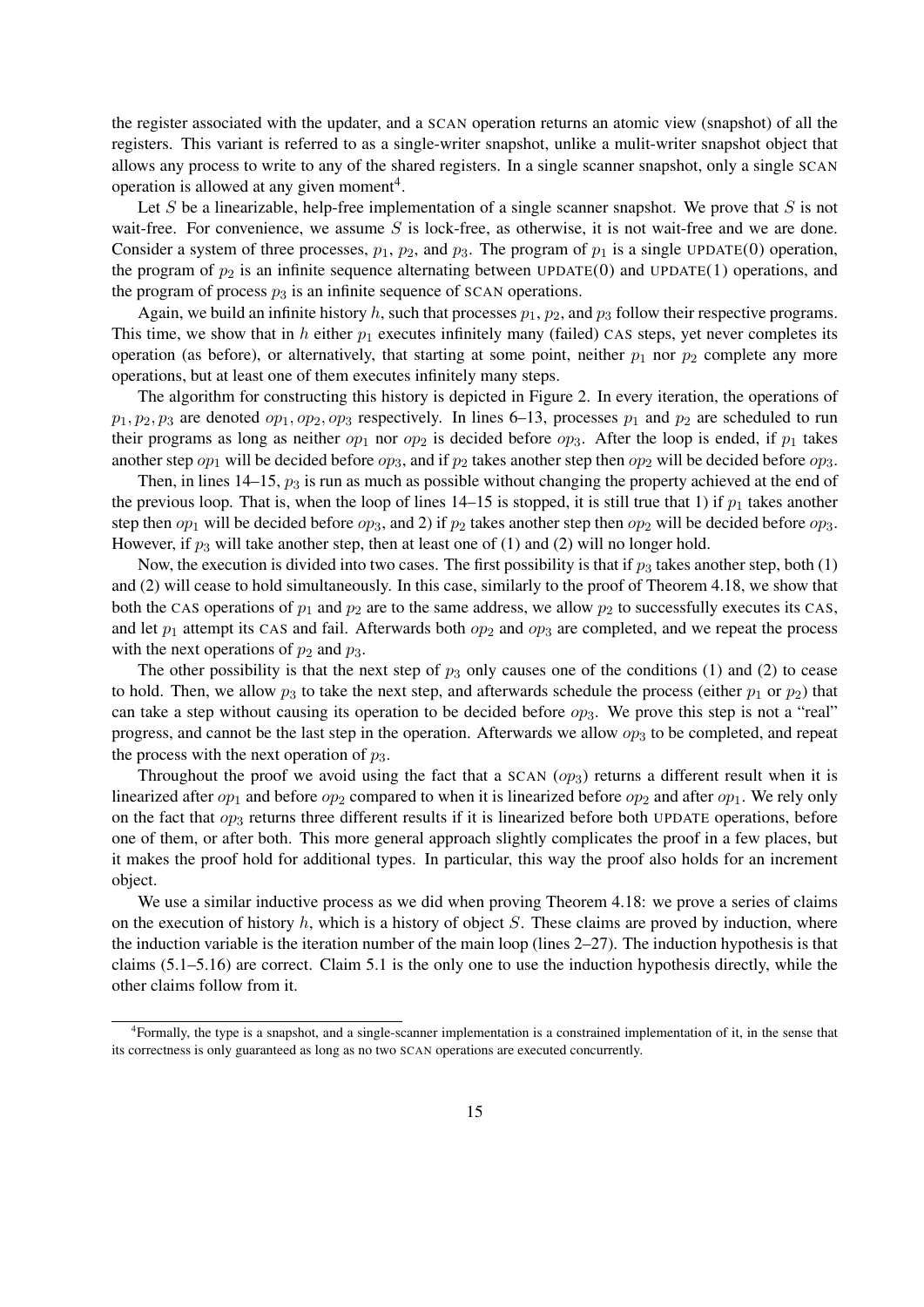1:  $h = \epsilon$ ; 2: while (true)  $\rho$  main loop 3:  $op_1$  = the first uncompleted operation of  $p_1$ ; 4:  $op_2$  = the first uncompleted operation of  $p_2$ ; 5:  $op_3$  = the first uncompleted operation of  $p_3$ ;  $\triangleright$  scan operation 6: while (true) **⊳** first inner loop **⊳** first inner loop 7: if  $op_1$  is not decided before  $op_3$  in  $h \circ p_1$ <br>8:  $h = h \circ p_1$ : 8:  $h = h \circ p_1;$ <br>9: continue: 9: continue;  $\rho$  goto line 6 10: if  $op_2$  is not decided before  $op_3$  in  $h \circ p_2$ 11:  $h = h \circ p_2$ ;<br>12: continue; 12: continue; **⊳** goto line 6 13: break; *⊳* goto line 14 14: while  $(op_1$  is decided before  $op_3$  in  $h \circ p_3 \circ p_1$  and  $op_2$  is decided before  $op_3$  in  $h \circ p_3 \circ p_2$  > second inner loop 15:  $h = h \circ p_3$ 16: if  $(op_1$  is not decided before  $op_3$  in  $h \circ p_3 \circ p_1$  and  $op_2$  is not decided before  $op_3$  in  $h \circ p_3 \circ p_2$ ) 17:  $h = h \circ p_2$ ;<br>
18:  $h = h \circ p_1$ ;<br>
18:  $h = h \circ p_1$ ; 18:  $h = h \circ p_1$ ;<br>  $\Rightarrow$  this step will be proved to be a failed CAS<br>  $\Rightarrow$  run *p*<sub>2</sub> until *op*<sub>2</sub> is completed<br>  $\Rightarrow$  run *p*<sub>2</sub> until *op*<sub>2</sub> is completed 19: while  $(op_2$  is not completed in *h*)  $\rangle$  *p n p*<sub>2</sub> until *op*<sub>2</sub> is completed 20:  $h = h \circ p_2$ : 20:  $h = h \circ p_2;$ <br>21: else 21:  $else$ <br>22:  $L$ Let  $k \in \{1, 2\}$  satisfy  $op_k$  is not decided before  $op_3$  in  $h \circ p_3 \circ p_k$ 23: Let  $j \in \{1, 2\}$  satisfy  $op_j$  is decided before  $op_3$  in  $h \circ p_3 \circ p_j$ 24:  $h = h \circ p_3$ ; 25:  $h = h \circ p_k$ ; 26: while  $(op_3$  is not completed in *h*)  $\rangle$ **<sup>26</sup>** run *p*<sub>3</sub> until  $op_3$  is completed 27:  $h = h \circ p_3;$ 

Figure 2: The algorithm for constructing the history in the proof of Theorem 5.19.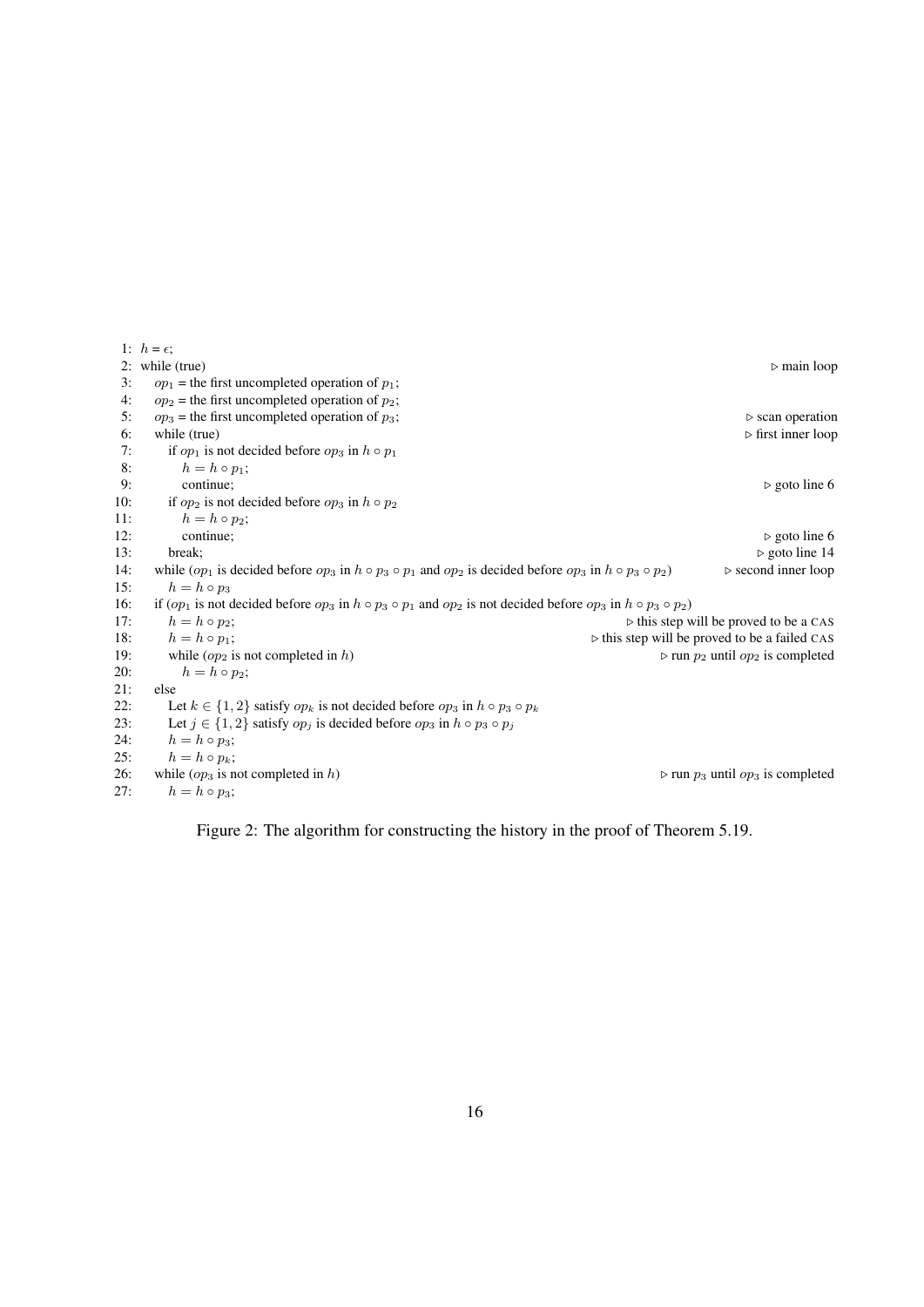Claim 5.1 *Immediately after line 5, it holds that 1) the operation op*<sup>3</sup> *has not yet started, 2) the order between*  $op_1$  *and*  $op_3$  *is not yet decided, 3) the order between*  $op_2$  *and*  $op_3$  *is not yet decided.* 

**Proof:** For the first iteration, none of the operations has started, thus the claim holds by Observation 3.4. For iteration  $i \geq 2$ , the claim follows from the induction hypothesis and Claim 5.16.

**Claim 5.2** *Immediately before line 14, it holds that 1) the operation*  $op_1$  *is not decided before any operation by either*  $p_2$  *or*  $p_3$ , 2) the operation  $op_2$  *is not decided before any operation by either*  $p_1$  *or*  $p_3$ *, and 3) the operation*  $op_3$  *is not decided before any operation by either*  $p_1$  *or*  $p_2$ *.* 

Loosely speaking, this claim states that no new ordering is decided during the execution of the first inner loop (lines 6–13).

**Proof:** By Claim 5.1(1),  $op_3$  has not yet started after line 5. Since  $p_3$  never advances in lines 6–13 then  $op_3$  has not yet started immediately before line 14. Thus,  $op_3$  cannot be decided before any operation of a different process (Observation 3.4), and we obtain (3).

We now turn to prove (1). First, we observe that before line 14,  $op_1$  is not decided before  $op_3$ : by Claim 5.1(2), the operation  $op_1$  is not decided before  $op_3$  after line 5; the condition in line 7 guarantees that  $op_1$  is not decided before  $op_3$  as result of line 8, and the fact that the algorithm is help-free guarantees  $op_1$  is not decided before *op*<sub>3</sub> as result of line 11.

Second, we claim  $op_1$  is not decided before any operation of  $p_2$ . Assume by way of contradiction that  $op_1$  is decided before an operation *op* of  $p_2$ . Thus,  $op_1$  must be decided before all future operations of  $p_3$ (Claim 3.5), including *op*3. We just proved that *op*<sup>1</sup> is not decided before *op*3, yielding a contradiction. Therefore,  $op_1$  cannot be decided before any operation of  $p_2$ .

Finally, we claim that  $op_1$  is not decided before any future operation of  $p_3$ . Assume by way of contradiction that  $op_1$  is decided before an operation  $op$  of  $p_3$ . Using again Claim 3.5,  $op_1$  must be decided before all future operations of  $p_2$ , yielding contradiction.

Thus, we have shown that immediately before line 14, the operation  $op_1$  is not decided before  $op_3$ , not decided before any operation of  $p_2$ , and not decided before any (future) operation of  $p_3$  as well, and (1) is proved. Condition (2) is proven the same way as (1).

#### Claim 5.3 *No operation in h is completed during the execution of the first inner loop (lines 6–13).*

**Proof:** By Claim 5.2, neither  $op_1$  nor  $op_2$  are decided before  $op_3$  immediately before line 14. However, at the same point, *op*<sup>3</sup> has not yet begun (by Claim 5.1 and observing the code). If *op*<sup>1</sup> (or *op*2) were completed immediately before line 14, then by Observation 3.4, it must have been decided before the future operation  $op_3$ . Thus, neither  $op_1$  nor  $op_2$  are completed immediately before line 14. Since only  $p_1$  and  $p_2$ take steps during the first inner loop and they do not complete their operations, it follows that no operation is completed.

## Claim 5.4 *No operation in h is completed during the execution of the second inner loop (lines 14–15).*

Proof: By Claim 5.2, neither  $op_1$  nor  $op_2$  are decided before  $op_3$  immediately before line 14. The operation *op*<sup>3</sup> itself has not yet begun before line 14. The condition in line 14 guarantees that *op*<sup>3</sup> will not be decided before *op*<sup>1</sup> or *op*<sup>2</sup> during the execution of the second inner loop, since after the second inner loop is over, a single step by *p*<sup>1</sup> (*p*2) will decide *op*<sup>1</sup> (*op*2) before *op*3. Thus, after the second inner loop, the order between  $op_3$  and  $op_1$  and the order between  $op_3$  and  $op_2$  are not yet decided. In what follows we show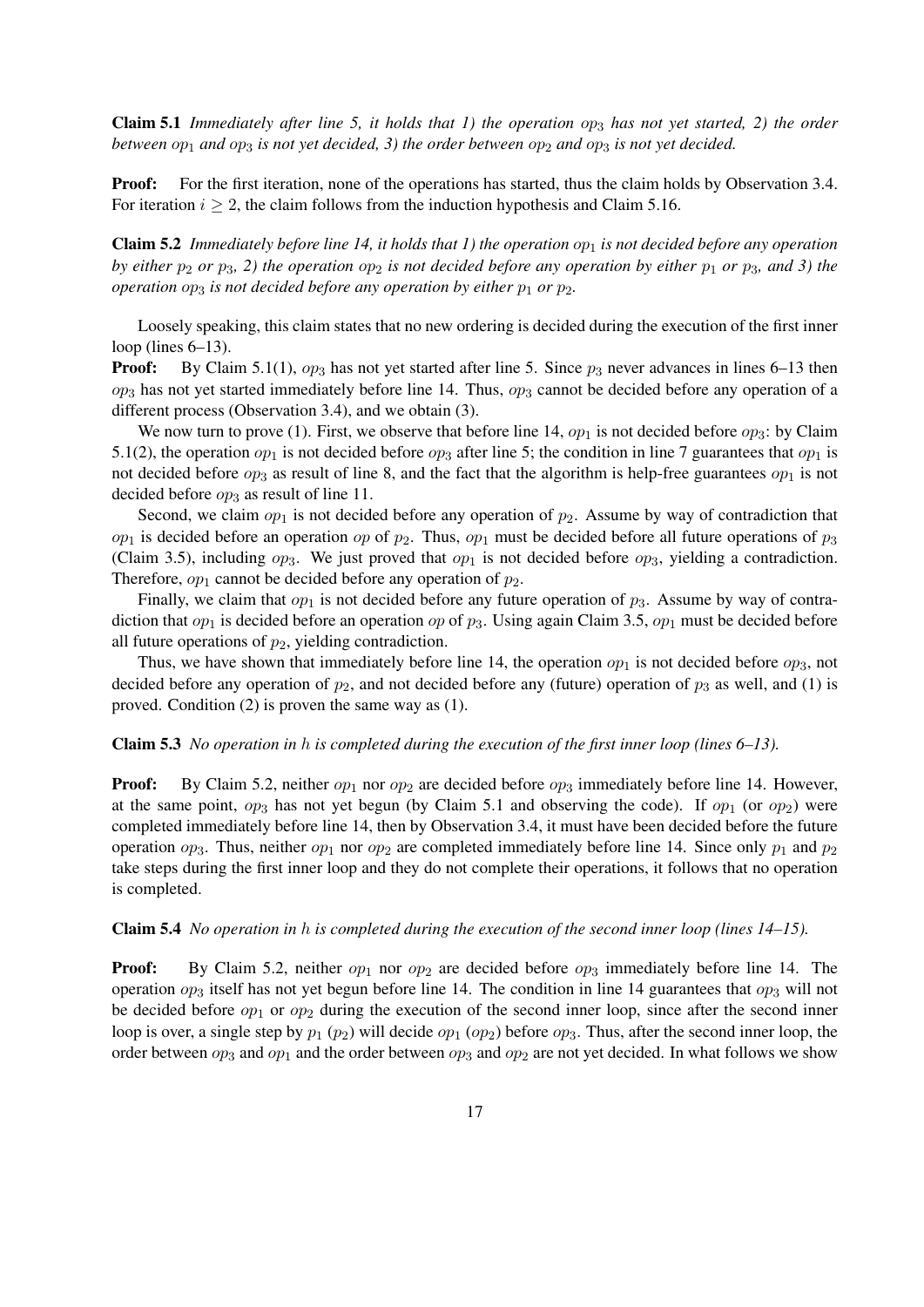that *op*<sup>3</sup> cannot be completed before these orders are decided, and thus reach the conclusion that *op*<sup>3</sup> cannot complete during the execution of the second inner loop.

The result of  $op_3$  depends on the orders between  $op_3$  and  $op_2$ , and between  $op_3$  and  $op_1$ : the operation  $op_3$  returns a certain result if  $op_3$  is linearized before both  $op_1$  and  $op_2$ , a different result if  $op_3$  is linearized after both the other operations, and yet a different result than both previous results if  $op_3$  is linearized before only one of  $op_1$  and  $op_2$ .

It follows that if the result of  $op_3$  is consistent with none of  $op_1$  and  $op_2$  linearized before it, then  $op_3$ must already be decided before both  $op_1$  and  $op_2$ . If the result is consistent with both  $op_1$  and  $op_2$  being linearized after *op*3, then both must already be decided before *op*3. Next, we claim that if the result is consistent with  $op_3$  being linearized before exactly one of  $op_1$  and  $op_2$ , then it must already be decided before each one. Assume by way of contradiction  $op_3$  is not yet decided before either  $op_1$  or  $op_2$ , but returns a result consistent with being linearized before exactly one of them.

According to the condition of line 14, after the second loop is completed, at least one of  $op_1$  and  $op_2$  will be decided before  $op_3$  if its owner process will take one step. Let the owner take this step, and its operation (either *op*<sub>1</sub> or *op*<sub>2</sub>) is now decided before  $op_3$ . Thus,  $op_3$  must now be decided before the other operation (one of  $op_1$  and  $op_2$ ). However, in a help-free implementation  $op_3$  cannot be decided before another operation as a result of a step taken by a process other than *p*3, and thus *op*<sup>3</sup> must have been decided before either *op*<sup>1</sup> or *op*<sup>2</sup> before the second inner loop was completed, which yields a contradiction.

To conclude,  $op_3$  cannot be completed before the order is decided, which means  $op_3$  cannot be completed during the second inner loop. No other operation can be completed during the second inner loop as  $p_3$  is the only process that advances in that loop.

### Claim 5.5 *The executions of the first inner loop (lines 6–13) and second inner loop (lines 14–15) are finite.*

**Proof:** In each iteration of the first and second inner loops, a process advances a step in *h*. The history *h* is a history of the lock-free object *S*, and thus an infinite execution without completing an operation is impossible. By Claims 5.3 and 5.4, no operation is completed in these two loops, and thus their execution must be finite.

Claim 5.6 *Immediately before line 16, it holds that 1) the operation op*<sup>1</sup> *is not decided before any operation by either*  $p_2$  *or*  $p_3$ *, and 2) the operation*  $op_2$  *is not decided before any operation by either*  $p_1$  *or*  $p_3$ *.* 

**Proof:** These conditions have already been shown to hold before line 14 (Claim 5.2). The only process that takes steps in the second inner loop (lines  $14-15$ ) is  $p_3$ . In a help-free algorithm, steps by  $p_3$  can only decide an operation of *p*<sup>3</sup> before any other operation.

**Observation 5.7** If the condition in line 16 is true, then immediately before line 17, the operation  $op_1$  is decided before op<sub>3</sub> in  $h \circ p_1$ , the operation op<sub>1</sub> is not decided before op<sub>3</sub> in  $h \circ p_3 \circ p_1$ , the operation op<sub>2</sub> is *decided before*  $op_3$  *in*  $h \circ p_2$ *, and the operation*  $op_2$  *is not decided before*  $op_3$  *in*  $h \circ p_3 \circ p_2$ *.* 

Claim 5.8 *If the condition in line 16 is true, then immediately before line 17 the following holds.*

 $(1)$  The next primitive step in the programs of  $p_1$ ,  $p_2$ , and  $p_3$  is to the same memory location.

*(2.) The next primitive step in the programs of both*  $p_1$  *and*  $p_2$  *is a* CAS.

*(3.) The expected-value of both the* CAS *operations of p*<sup>1</sup> *and p*<sup>2</sup> *is the value that appears in the designated address.*

*(4.) The new-value of both the* CAS *operations is different than the expected-value.*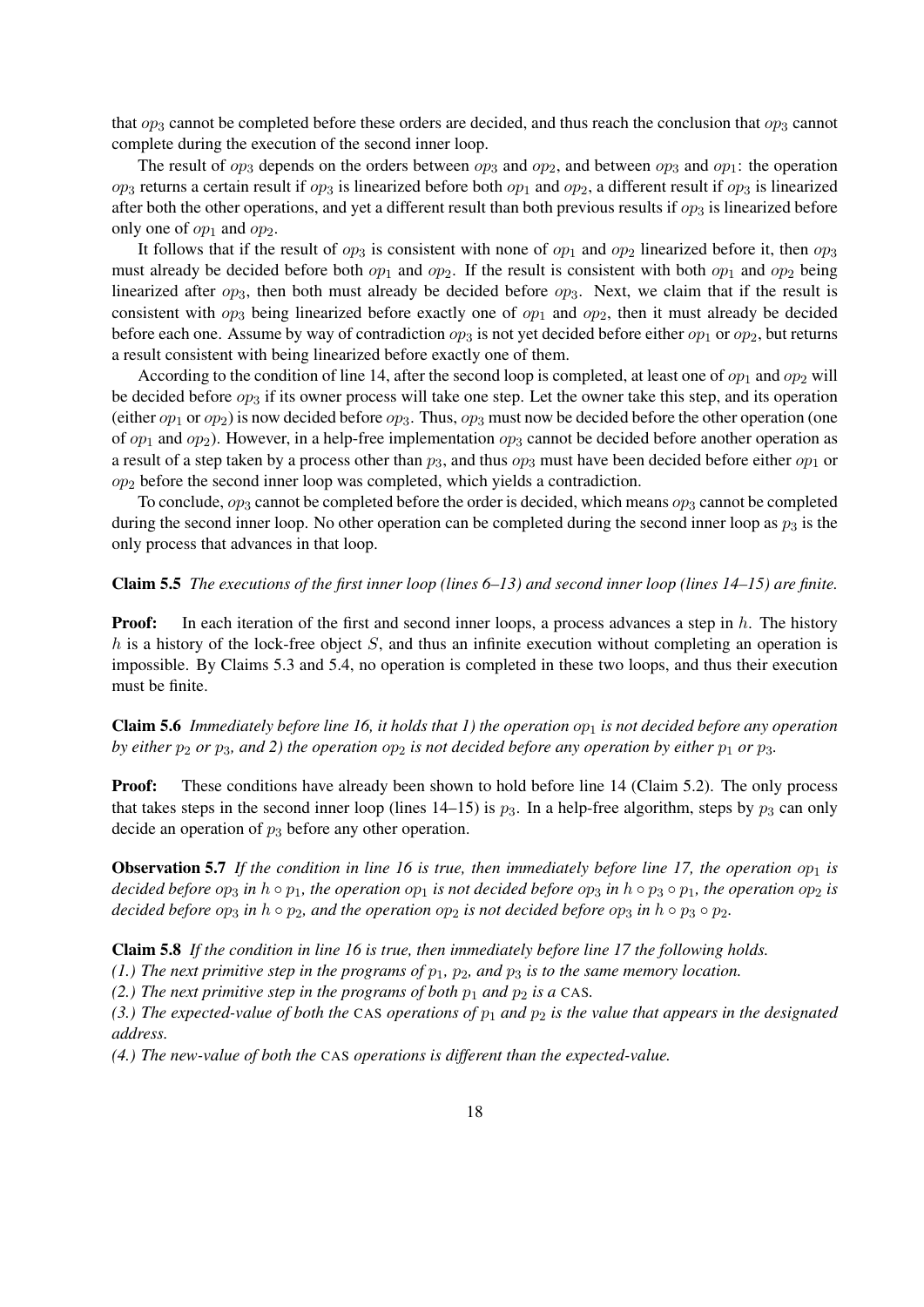**Proof:** By Observation 5.7, in  $h \circ p_1 \circ p_3$ , the operation  $op_1$  is decided before  $op_3$ , while in  $h \circ p_3 \circ p_1$ , the operation  $op_1$  is not decided before  $op_3$ . Thus, in an execution in which  $p_3$  runs solo and completes  $op_3$ immediately after  $h \circ p_1 \circ p_3$  it must return a different result than in an execution in which  $p_3$  runs solo and completes  $op_3$  immediately after  $h \circ p_3 \circ p_1$  (because each operation by  $p_1$  changes the return value of  $op_3$ ). Thus,  $h \circ p_3 \circ p_1$  and  $h \circ p_1 \circ p_3$  must be distinguishable, and thus the next primitive step in the programs of both *p*<sup>1</sup> and *p*<sup>3</sup> must be to the same memory location. Similarly, the next primitive step in the programs of both  $p_2$  and  $p_3$  must be to the same memory location, and (1) is proved.

As mentioned,  $op_3$ 's result is different if  $p_3$  completes  $op_3$  solo immediately after  $h \circ p_1$  than  $op_3$ 's result if  $p_3$  completes  $op_3$  solo immediately after  $h \circ p_3 \circ p_1$ . Thus, the next primitive step by the program of  $p_1$ cannot be a READ, otherwise the two executions will be indistinguishable by *p*3. Similarly, the next primitive step of  $p_1$  cannot be a CAS that does not change the shared memory (i.e., a CAS in which the expected-value is different from the value in the target address, or a CAS in which the expected-value and the new-value are the same.) The symmetric argument for  $p_2$  demonstrates that the next step in the program of  $p_2$  cannot be a READ or a CAS that does not change the shared memory as well.

Thus, the next steps of both  $p_1$  and  $p_2$  are either a WRITE, or a CAS that satisfies (3) and (4). It remains to show the next steps are not a WRITE. Assume by way of contradiction that the next step by  $p_1$  is a WRITE. Thus,  $h \circ p_2 \circ p_1$  is indistinguishable from  $h \circ p_1$  to all processes excluding  $p_2$ . Assume that after either one of these two histories,  $p_1$  runs solo and completes the execution of  $op_1$ , and immediately afterwards, *p*<sup>3</sup> runs solo and completes the execution of *op*3. If *p*<sup>2</sup> executes the next step following *h*, then *op*<sup>3</sup> should return a result consistent with an execution in which both  $op_1$  and  $op_2$  are already completed. In the other case, in which the step following *h* is taken by *p*1, *op*<sup>3</sup> should return a result consistent with an execution in which  $op_1$  is completed and  $op_2$  is not. Since both of these results are different, but the histories are indistinguishable to  $p_3$ , we reach a contradiction. Thus, in h, the next step by  $p_1$  is not a WRITE, and similarly, the next step by  $p_2$  is also not a WRITE.

Claim 5.8 immediately implies:

Corollary 5.9 *If the condition in line 16 is true, then the primitive step p*<sup>2</sup> *takes in line 17 is a successful* CAS*, and the primitive step p*<sup>1</sup> *takes in line 18 is a failed* CAS*.*

**Claim 5.10** If the condition in line 16 is true, then immediately after line 18, the operation  $op_1$  is not decided *before any operation of p*3*.*

**Proof:** Immediately before line 16, the operation  $op_1$  is not decided before any operation of  $p_3$  by claim 5.6. In a help-free implementation such as *S*, an operation can only be decided before another operation following a step of its owner process. Following this rule, the only step which could potentially decide *op*<sup>1</sup> before any operation of  $p_3$  is the step  $p_1$  takes at line 18. By Corollary 5.9, this step is a failed CAS. Thus the state before this step and after this step are indistinguishable to all processes excluding  $p_1$ . Assume by way of contradiction that this failed CAS decides  $op_1$  to be before an operation  $op$  of  $p_3$ . If  $p_3$  is run solo right before the failed CAS of *p*1, and this run is continued until *op* is completed, the result of *op* should be consistent with *op*<sup>1</sup> not yet executed (since *op*<sup>1</sup> cannot be decided before *op* in a help-free implementation during a solo execution of  $p_3$ ); If  $p_3$  is run solo right after the failed CAS of  $p_1$ , and this run is continued until *op* is completed, the result of *op* should be consistent with  $op_1$  already executed. These two scenarios are indistinguishable by  $p_3$ , yet the results are different according to the semantics of the specification and the respective programs, yielding a contradiction.

**Corollary 5.11** If the condition in line 16 is true, then immediately after line 18, the operation  $op_1$  is not *yet completed.*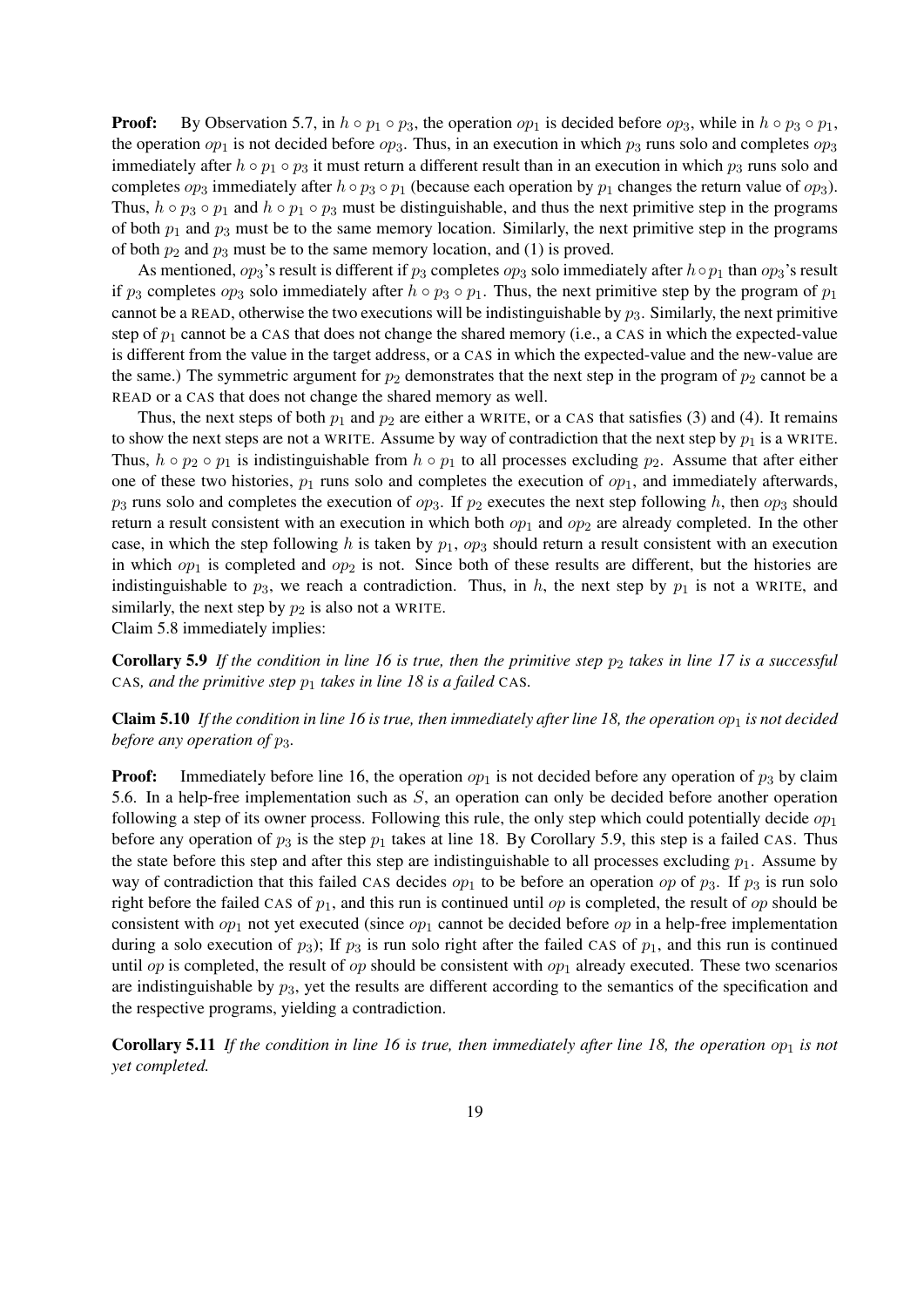**Proof:** Immediately after line 18, the operation  $op_1$  is not decided before any operation of  $p_3$  (Claim 5.10). Were  $op_1$  completed, then by Observation 3.4, it must have also been decided before all future operations of *p*<sup>3</sup> that have not started yet.

**Claim 5.12** If the condition in line 16 is false, then immediately after line 25, the order between  $op_i$  and  $op_3$  *is not yet decided. Furthermore, the order between*  $op_j$  *and any of the future operation by*  $p_3$  *is not decided as well.*

**Proof:** Immediately before line 14 the order between  $op_i$  and  $op_3$ , or between  $op_j$  and any future operation of  $p_3$  is not yet decided (Claim 5.2). In lines 14–15,  $p_3$  is the only process to advance. By the condition in line 14,  $op_3$  is not decided before neither  $op_1$  or  $op_2$  during the execution of the second inner loop. Furthermore, by the condition in line 16, and by the definition of  $op_j$ ,  $op_3$  is not decided before  $op_j$  after line 24.  $p_j$  did not make any step since line 14, and thus  $op_j$  cannot be decided before  $op_3$  or any future operation of  $p_3$ .

#### Observation 5.13 *If the condition in line 16 is false, then immediately after line 25, op<sup>j</sup> is not yet completed.*

The above is true because  $op_j$  did not execute a step since line 14, and was not completed at the time (Claim 5.3).

Claim 5.14 *If the condition in line 16 is false, then immediately after line 25, op<sup>k</sup> is not decided before any operation of p*3*.*

Proof: According to the condition of line 16 and the definition of *k*, after line 25 *op<sup>k</sup>* is not decided before  $op_3$ . Immediately after line 25, the order between  $op_3$  and  $op_j$  is not yet decided (Claim 5.12). Thus, *op<sup>k</sup>* is not decided before *op<sup>j</sup>* (because *op<sup>j</sup>* may still be before *op*3, which in turn may still be before *opk*). Assume by contradiction that after line 25,  $op_k$  is decided before some operation  $op$  of  $p_3$ . Note that  $op_j$  is not decided before *op* at this point (Claim 5.12). Let *p*<sup>3</sup> run solo until *op* is completed.

We claim that after such a run, *op* is decided before  $op_j$ . It is already assumed (contradictively) that  $op<sub>k</sub>$  is decided before  $op$ ; no future operations of  $p<sub>k</sub>$  (operations not yet started) can be decided before the already completed *op* (Observation 3.4); all operations of *p<sup>j</sup>* before *op* were completed before *op* has begun, and are thus before it.

Thus, for every operation  $O \neq op_j$  the order between *O* and *op* is already decided. According to the semantics of the specification, *op* returns a different result if  $op_j$  is before *op* than if  $op_j$  is after *op*, given that the relative order between *op* and all other operations is fixed. Consequently, once *op* is completed, the order between *op<sup>j</sup>* and *op* must also be decided. However, *op<sup>j</sup>* cannot be decided before *op*: it was not decided before  $op$  immediately after line 25 and  $p_j$  has not taken a step since. The only remaining possibility is that *op* is decided before *op<sup>j</sup>* .

If *op* is indeed decided before  $op_j$  then by transitivity  $op_k$  is decided before  $op_j$ . However, since  $p_3$  is not the owner of  $op_k$ , then a solo execution of  $p_3$  cannot decide  $op_k$  to be before  $op_j$  in the help-free *S*, yielding a contradiction.

### Corollary 5.15 *If the condition in line 16 is false, then immediately after line 25, op<sup>k</sup> is not yet completed.*

**Proof:** Immediately after line 25, the operation  $op_k$  is not decided before any operation of  $p_3$  (Claim 5.14). Were  $op_k$  completed, then by Observation 3.4 it must have been decided before all future operations of *p*<sup>3</sup> that have not started yet.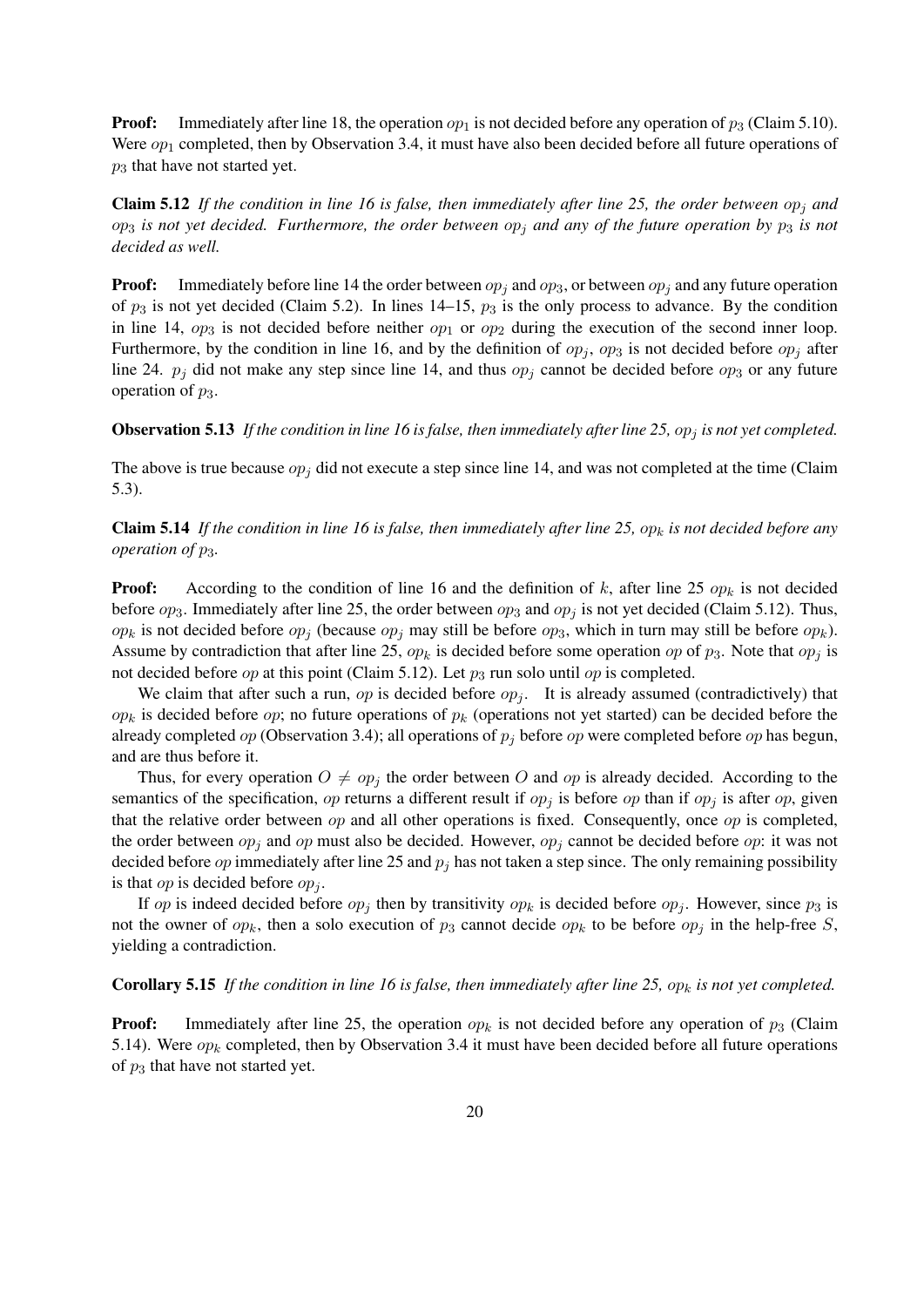**Claim 5.16** *Immediately after exiting the loop of lines 26–27, it holds that 1) the operation*  $p_3$  *has completed operation op*<sup>3</sup> *and has not yet started the next operation, 2) the operation op*<sup>1</sup> *has not yet completed, 3) the order between op*<sup>1</sup> *and any future operation of p*<sup>3</sup> *is not yet decided, and 4) the order between the first uncompleted operation of*  $p_2$  *and any future operation of*  $p_3$  *is not yet decided.* 

**Proof:** By Claim 5.4,  $op_3$  is not completed in lines 14–15. In lines 16–25,  $p_3$  takes at most one step (line 24), because  $op_3$  is not completed in lines 14–15, the step must be a step of  $op_3$ , and not of the next operation of *p*3. The code of lines 26–27 ensures *p*<sup>3</sup> will complete *op*<sup>3</sup> if it is not yet completed, but will not start the next operation, guaranteeing (1).

Now, divide into two cases. If the condition in line 16 is true, then  $op<sub>2</sub>$  is completed in lines 19–20. Thus, the first uncompleted operation of  $p_2$  has not yet begun. The order between two operations that have not yet begun cannot be decided (Observation 3.4), and we get  $(4)$ . The operation  $op_1$  has not yet completed by Corollary 5.11, giving (2). The operation  $op_1$  was not decided before any operation of  $p_3$  after line 18 (Claim 5.10). Process  $p_1$  did not take another step since line 18 and *S* is a help-free implementation, thus  $op_1$  is not decided before any operation of  $p_3$ . Any future operation of  $p_3$  cannot be decided before  $op_1$  by Observation 3.4, and thus we get (3).

If the condition in line 16 is false, then  $op_1$  and  $op_2$  are  $op_j$  and  $op_k$  (not necessarily in that order). Immediately after line 25,  $op_k$  is not decided before any operation of  $p_3$  (Claim 5.14),  $op_k$  is not completed (Corollary 5.15),  $op_j$  is not decided before any operation of  $p_3$  (Claim 5.12), and  $op_j$  is not completed (Observation 5.13)). In lines 26–27 only  $p_3$  may progress, thus both  $op_1$  and  $op_2$  cannot be completed (guaranteeing (2)), and cannot be decided before any other operation since *S* is help-free (guaranteeing (3) and (4)).

## Claim 5.17 *Every iteration of the main loop (lines 2–27) is finite.*

**Proof:** In every iteration of the main loop, the executions of the first inner loop (lines 6–13) and second inner loop (lines 14–15) are finite (Claim 5.5). The other two inner loops (lines 19–20 and 26–27) run a single process exclusively until it completes its operation, which always takes a finite number of execution steps in a lock-free algorithm. Thus, each execution of an inner loop is finite, as every iteration of the main loop is finite.

#### Claim 5.18 *S is not wait-free.*

**Proof:** By Claim 5.17, each iteration of the main loop is finite. It follows that when history h is constructed following the algorithm in Figure 2 the main loop is run infinitely many times. Thus, we consider two cases. The first case is that the condition in line 16 is true only a finite number of times (in a finite number of iterations of the main loop). In this case, We consider the part of history *h* created since after the last iteration in which the condition in line 16 is true. If the condition is never true, we consider the entire history *h*. In this part of the history, neither  $p_1$  nor  $p_2$  complete any operation: in each iteration these operations are not completed until after line 25 (Corollary 5.15, Observation 5.13), and only  $p_3$  makes progress in lines 26–27. On the other hand, in each iteration at least one of  $p_1$  and  $p_2$  takes at least one step - in line 25. This contradicts wait-freedom.

The second case is that the condition in line 16 is true infinitely many times. In this case,  $op_1$  is never completed (Claim 5.16 (2)), yet *p*<sup>1</sup> takes infinitely many steps: each time the condition in line 16 is true, *p*<sup>1</sup> takes a step in line 18, also contradicting wait-freedom.

Since the assumptions on *S* were that it is linearizable, help-free, and lock-free, we can rephrase Claim 5.18 as follows.

Theorem 5.19 *A wait-free linearizable single-scanner snapshot implementation cannot be help-free.*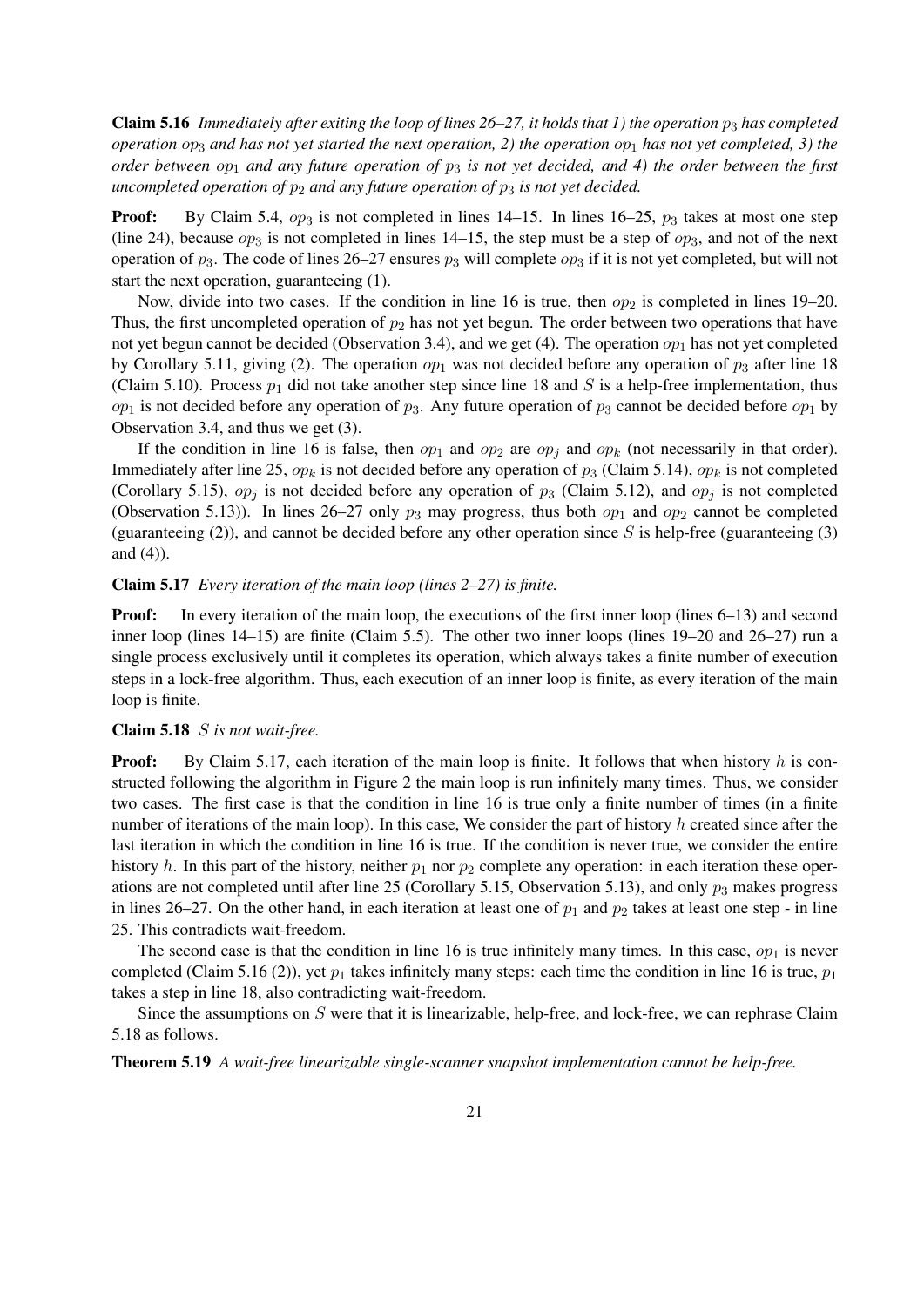### 5.1 From Single Scanner Snapshot to Global View Types

The first natural observation is that if a wait-free linearizable single-scanner snapshot cannot be implemented without help, then this conclusion holds for more general snapshot variants as well, such as the multiplescanner snapshot object, or simply the snapshot object. However, we can generalize the result further. The proof relies on the fact that for every SCAN, its result changes if it is linearized before *op*<sup>1</sup> and *op*2, compared to when it is linearized after the first of  $op_1$  and  $op_2$ , and compared to when it is linearized after both.

In what follows, we generalize this result to global view types. Similarly to the proof above, we think of a single operation *op* (similar to *op*<sub>1</sub> of  $p_1$ ), an infinite sequence of operations **Modifiers** (similar to the infinite UPDATE sequence of *op*2, and an infinite sequence of operations Views (similar to the infinite SCAN sequence of  $p_3$ ).

Next, a certain property that holds for every *modifier* and every *view* operation is needed. Specifically, this property states that the view returns a different result if another (either modifier or the *op* operation) is added before it, and yet a different result if both the modifier and *op* are added before it. For this purpose, we define three sets of sequential histories for each pair of modifier and view. *Set*<sup>0</sup> is histories in which the view is after the specified modifier, but not after any other modifier, and not after *op* either. *Set*<sup>1</sup> is histories in which either  $op$  or one more modifier is before the view, and  $Set_2$  is the histories in which both the one more modifier and *op* are before the view. The definition follows.

Definition 5.20 (Modifiers-Viewers Sets.) *Given a single operation denoted op, an infinite sequence of operations denoted Modifiers, and an infinite sequence of operations denoted Views, for every pair of integers*  $i > 0$  *and*  $j > 1$  *we define the following three* modifier-i-view-j *sets.* 

*Set*<sup>0</sup> *is the set of all sequential histories h that include the first i Modifiers operations in their relative order, include the first j Views operations in their relative order, include no other operation and the last operation in h is in Views.*

*Set*<sup>1</sup> *is the set of all sequential histories h that include the first i Modifiers operations in their relative order, include the first j Views operations in their relative order, include op or include the*  $(i + 1)$ -st *operation of Modifiers somewhere after the first i operations of Modifiers but not both, include no other operations, and the last operation in h is in Views.*

*Set*<sub>2</sub> *is the set of all sequential histories h that include the first*  $i + 1$  *operations of* **Modifiers** *in their relative order, include the first j operations of Views in their relative order, include op, include no other operations, and the last operation in h is in Views.*

The interests we have in these sets relies in the result of the last (view) operation in each history. Specifically, for our proof to hold, if two histories *h* and *h ′* belong to two different modifier-i-view-j set, then the results of their last operation should be different. We use the following definition to help formalize this.

Definition 5.21 (Modifiers-Viewers Result Sets.) *Given a single operation denoted op, an infinite sequence of operations denoted Modifiers, and an infinite sequence of operations denoted Views, for every pair of integers*  $i \geq 0$  *and*  $j \geq 1$  *we define the following three* modifier-i-view-j-results *sets as follows:*  $RS_i = \{r | r \text{ is the returned value of the last (view) operation in a history } h \in Set_i \}$ 

Definition 5.22 (Global View Types.) *A type t, for which there exists an operation op, an infinite sequence of operations Modifiers and an infinite sequence of operations Views, such that for every pair of integers*  $i \geq 0$  *and*  $j \geq 1$  *the three modifier-i-view-j-results sets are disjoint sets, is called a Global View Type.* 

Using this definition, Theorem 5.19 is generalized as follows: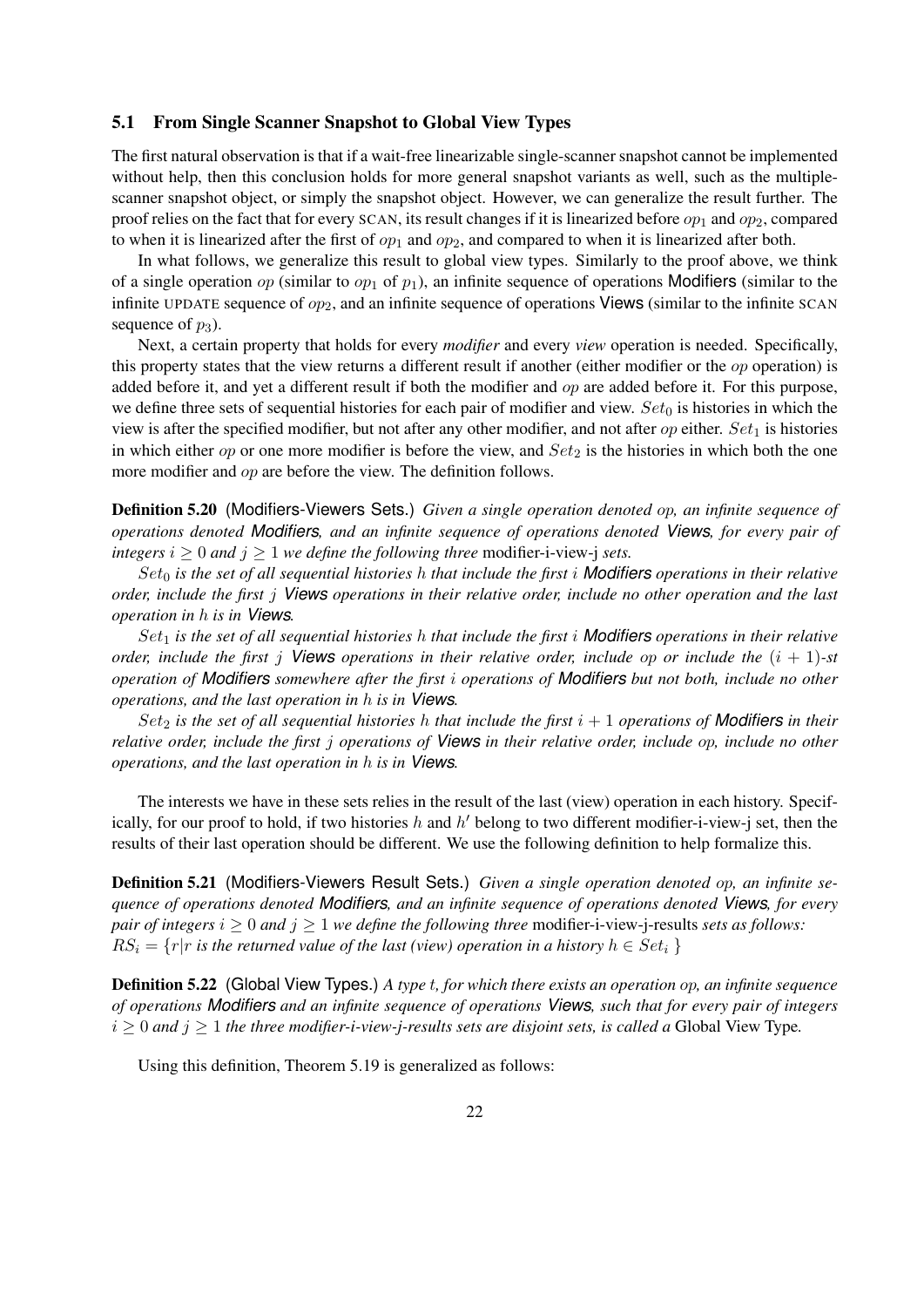## Theorem 5.23 *A global view type has no linearizable, wait-free, help-free implementation.*

Both snapshot objects and increment objects are such types.<sup>5</sup> Another interesting type is the fetch&increment type, which is sometimes used as a primitive. This type supports only a single operation, which returns the previous integer value and increments it by one. In the type of the fetch&increment, *op*, the Modifiers sequence, and the Views sequence, all consists only fetch&increment operations. Its easy to see that for every pair *i* and *j*, the three results sets are disjoint, because each set contains histories with a different number of operations. Finally, the fetch-and-cons object, used in [17], is another example of a type that satisfies the condition in theorem 5.23.

## 6 Max Registers

In this section we turn our attention to systems that support only the READ and WRITE primitives, (without the CAS primitive). We prove that for such systems, help is often required even to enable lock-freedom. We prove this for the *max-register* type [3]. A max-register type supports two operations, WRITEMAX and READMAX. A WRITEMAX operation receives as an input a non-negative integer, and has no output result. A READMAX operation returns the largest value written so far, or 0, if no WRITEMAX operations were executed prior to the READMAX. If the CAS primitive is allowed, then there is a help-free wait-free max-register implementation. (See Subsection 7.2.)

Assume by way of contradiction that *M* is a linearizable, help-free, lock-free max-register implementation. Consider a system of five processes,  $p_1$ ,  $p_2$ ,  $p_3$ ,  $p_4$ , and  $p_5$ . The programs of processes  $p_1$ ,  $p_2$ , and  $p_3$  all consists of a single operation, which is WRITEMAX(1), WRITEMAX(2), and WRITEMAX(3) respectively. The programs of processes  $p_4$  and  $p_5$  are both a single READMAX operation. We denote the operations of  $p_1$ ,  $p_2$ , and  $p_3$  by  $W_1$ ,  $W_2$ , and  $W_3$  respectively. We denote the operations of  $p_4$  and  $p_5$  by  $R_1$  and  $R_2$ respectively.

In the proof we build a history  $h$ , such that processes  $p_1$ ,  $p_2$ ,  $p_3$ ,  $p_4$ , and  $p_5$  follow their respective programs. We show this yields a contradiction to help-freedom. The algorithm for constructing this history is depicted in Figure 3. Processes  $p_1$ ,  $p_2$  are scheduled to run their programs as long as their operations are not decided before  $R_1$ . Process  $p_4$  is scheduled to run its program as long is it can make a step without deciding its operation before  $W_1$ , or alternatively, without deciding its operation before  $W_2$ . We prove that during the execution of the main loop, no operation is ever decided before any other operation. We also prove that the execution of the main loop must be finite.

Afterwards, the execution of *M* is in a critical point. If  $p_1$  were to take a step, then  $W_1$  will be decided before  $R_1$ ; if  $p_2$  were to take a step, then  $W_2$  will be decided before  $R_1$ ; and if  $p_4$  were to take a step, then  $R_1$  will be decided before both  $W_1$  and  $W_2$ . We will prove using indistinguishability arguments that this yields a contradiction.

Claim 6.1 *During the execution of the main loop (lines 2–15), no operation is decided before any other operation.*

**Proof:** The proof is by induction on the iteration number of the main loop. The induction hypothesis for iteration *i* is that no operation is decided before another operation during the execution of the first *i −* 1 iterations. For the first iteration this is trivial. We assume that the hypothesis is correct for iteration *i*, and prove that it holds for iteration  $i + 1$  as well. That is, we prove that given that no operation is decided in the first *i −* 1 iterations, no operation is decided in iteration *i*.

<sup>&</sup>lt;sup>5</sup>An increment object supports two operations, INCREMENT and GET.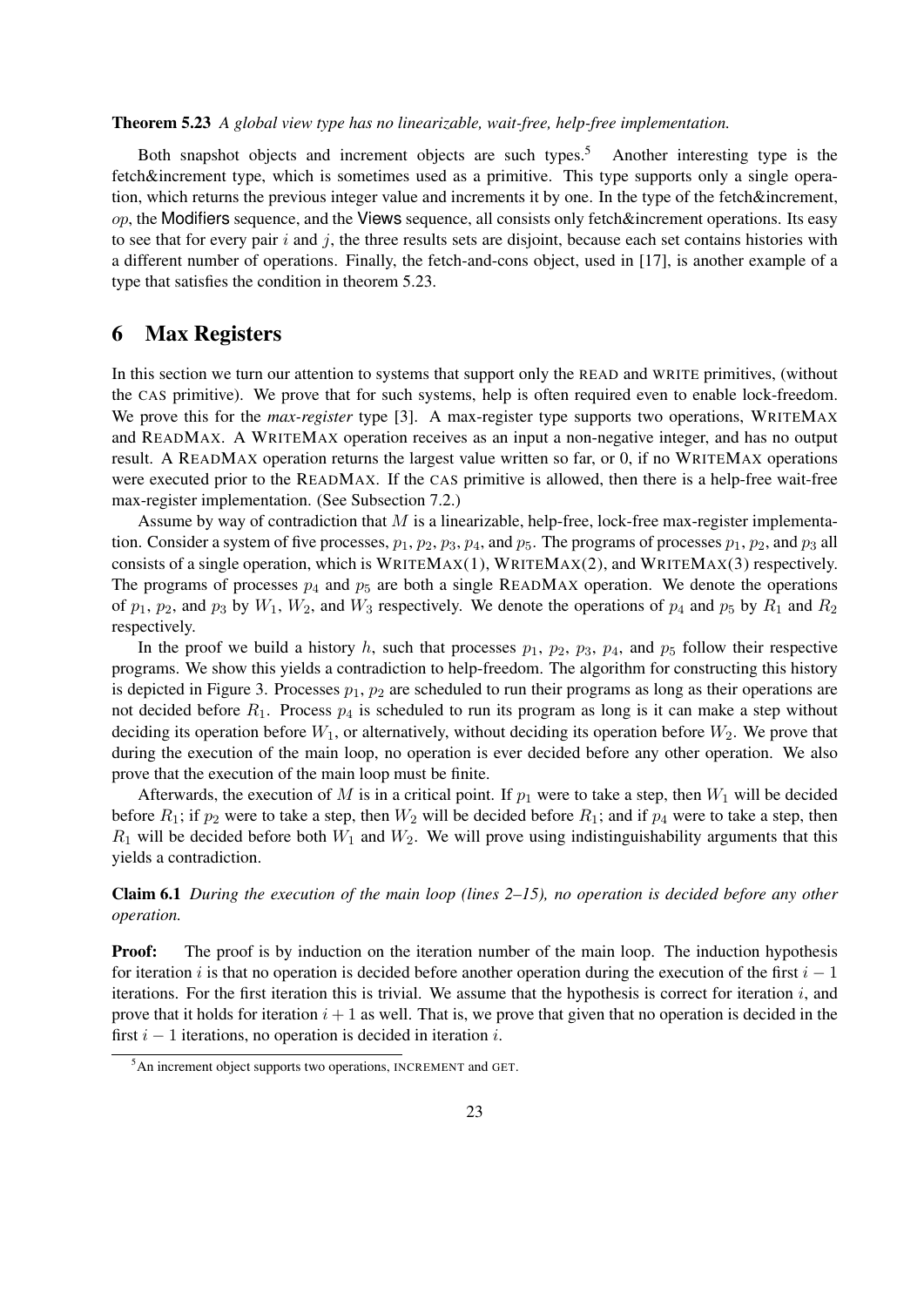|     | 1: $h = \epsilon$ ;                                   |                                                                       |
|-----|-------------------------------------------------------|-----------------------------------------------------------------------|
|     | 2: while (true)                                       | $\triangleright$ main loop                                            |
| 3:  | if $W_1$ is not decided before $R_1$ in $h \circ p_1$ |                                                                       |
| 4:  | $h = h \circ p_1$ ;                                   |                                                                       |
| 5:  | continue:                                             | $\triangleright$ goto line 2                                          |
| 6:  | if $W_2$ is not decided before $R_1$ in $h \circ p_2$ |                                                                       |
| 7:  | $h = h \circ p_2$ ;                                   |                                                                       |
| 8:  | continue:                                             | $\triangleright$ goto line 2                                          |
| 9:  | if $R_1$ is not decided before $W_1$ in $h \circ p_4$ |                                                                       |
| 10: | $h = h \circ p_4$ ;                                   |                                                                       |
| 11: | continue:                                             | $\triangleright$ goto line 2                                          |
| 12: | if $R_1$ is not decided before $W_2$ in $h \circ p_4$ |                                                                       |
| 13: | $h = h \circ p_4;$                                    |                                                                       |
| 14: | continue:                                             | $\triangleright$ goto line 2                                          |
| 15: | break;                                                | $\triangleright$ goto line 16                                         |
| 16: | Contradiction                                         | $\triangleright$ reaching this line immediately yields contradiction. |
|     |                                                       |                                                                       |

Figure 3: The algorithm for constructing the history in the proof of Theorem 6.6.

Before the execution of the main loop, no operation is decided before any other operation because *h* is empty (Observation 3.4). By the induction hypothesis, no operation was decided during the first *i −* 1 iterations of the main loop. It follows that if an operation is decided before another operation during iteration *i* of the main loop, then it must be the first time any operation is decided before a different operation in *h*. If this indeed happens, then it must be in one of the lines: 4,7,10, or 13. We go over them one by one, and prove that an execution of none of them can be the first time an operation is decided before a different operation.

Assume by way of contradiction that the execution of line 4 in iteration *i* is the first time in which an operation is decided before a different operation. Because *M* is a help-free algorithm, the operation that is decided before a different operation must be *W*1. Since *W*<sup>1</sup> is now decided before a different operation, and since  $W_3$  is not yet decided, then in particular,  $W_1$  must be decided before  $W_3$  (Claim 3.5).

At this point, let  $p_3$  run solo until completing  $W_3$ . We consider two cases. The first case is that after this run of  $p_3$ ,  $W_3$  is decided before  $R_1$ . If this is the case, then by transitivity,  $W_1$  must also be decided before  $R_1$ . However, in a help-free algorithm  $W_1$  cannot be decided before  $R_1$  during a solo execution of  $p_3$ . It follows that  $W_1$  was already decided before  $R_1$  prior to this solo execution. Thus,  $W_1$  must be decided before  $R_1$  in the execution of line 4. But this contradicts the condition in line 3, and thus the first case is impossible.

The second case is that after the solo run of  $p_3$  which completes  $W_3$ ,  $W_3$  is not decided before  $R_1$ . If  $W_3$ is not decided before  $R_1$  after the completion of  $W_3$ , then it follows that  $W_3$  can never be decided before  $R_1$ in a help-free algorithm (because any such future decision cannot be inside the execution of  $W_3$ , and will thus be help.) Thus,  $R_1$  cannot possibly return any value  $\geq 3$ : returning such a value would indicate it is after  $W_3$  (because  $W_3$  is decided to be the first operation that writes a value  $\geq 3$ , as no other operation that writes a value  $\geq$  3 has even started, and  $W_3$  is already completed). But if  $R_1$  cannot possibly return a value  $\geq$  3, then  $R_1$  is decided before  $W_3$ . However,  $R_1$  cannot be decided before another operation during the execution of line 4 or during the solo execution of  $p_3$  in a help-free algorithm. Since we assumed that line 4 is the first time any operation is decided before any other operation, this yields a contradiction, making the second case impossible as well.

Thus, we have established that line 4 in iteration *i* of the main-loop cannot decide any operation before any other operation. The argument for line 7 is similar. We move on to consider line 10.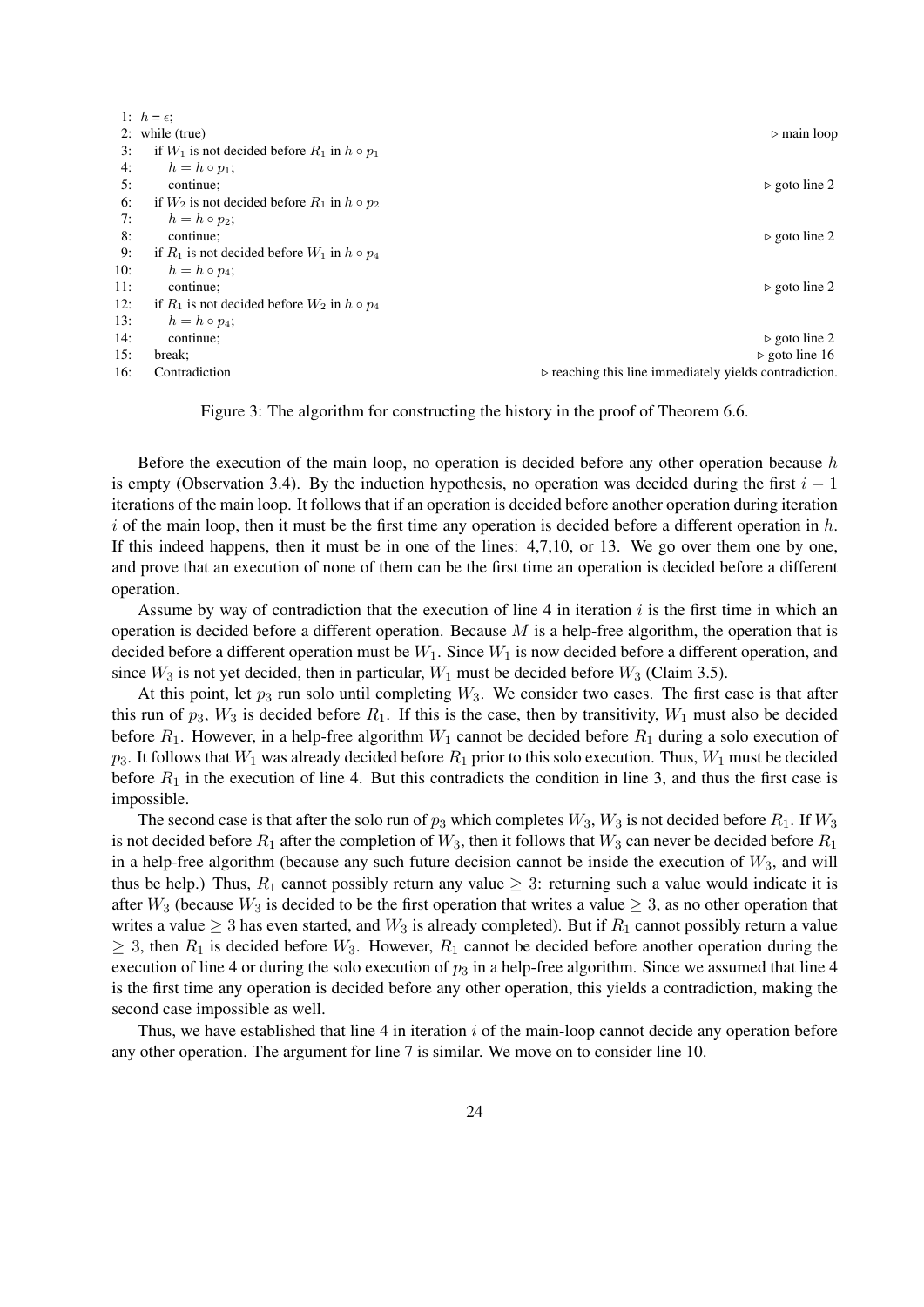Assume by way of contradiction that the execution of line 10 in iteration *i* is the first time in which an operation is decided before a different operation. Because *M* is a help-free algorithm, the operation that is decided before a different operation must be *R*1. Since *R*<sup>1</sup> is now decided before a different operation, and since  $R_2$  is not yet decided, then in particular,  $R_1$  must be decided before  $R_2$  (Claim 3.5).

At this point, let  $p_5$  run solo until completing  $R_2$ . We consider two cases. The first case is that  $R_2$ returns 0. If this is the case, then  $R_2$  is decided before both  $W_1$  and  $W_2$ , and by transitivity,  $R_1$  is decided before  $W_1$  and  $W_2$  as well. However,  $R_1$  cannot be decided before  $W_1$  in a help-free algorithm during a solo execution of  $p_5$ . It follows that  $R_1$  was already decided before  $W_1$  before this solo execution. Thus,  $R_1$ must be decided before  $W_1$  in the execution of line 10. But this contradicts the condition in line 9, and thus the first case is impossible.

The second case is that  $R_2$  returns a value greater than 0. In such a case, either  $W_1$  or  $W_2$  must be decided before  $R_2$  (depending on the value returned). But both  $W_1$  and  $W_2$  cannot be decided before  $R_2$  during the solo execution of  $p_5$ , or during the execution of line 10, in a help-free algorithm. Since we assumed line 10 is the first time any operation is decided before any other operation, then this yields a contradiction, making the second case impossible as well.

Thus, we have established that line 10 in iteration *i* of the main-loop cannot decide any operation before any other operation. The argument for line 13 is similar, and the proof is complete.

Corollary 6.2 *No operation is completed during the execution of the main loop (lines 2–15).*

**Proof:** By Claim 6.1, no operation is decided before any other operation during the execution of the main loop. By Observation 3.4, an operation that is already completed must be decided before all operations that have not yet started. Since there are operations that are never started  $(W_3, R_2)$ , but no operation is decided before any operation, then no operation can be completed during the execution of the main loop.

Corollary 6.3 *The execution of the main loop (lines 2–15) is finite.*

**Proof:** In each iteration of the main loop excluding the last one, a process takes a step in M. However, during the execution the main loop no operation is completed. (Corollary 6.2.) Since *M* is a lock-free implementation then this cannot continue infinitely, and thus the execution of the main loop is finite.

Observation 6.4 *Immediately before line 16 the order of any two operations is not yet decided. Furthermore, immediately before line 16, it holds that 1) in*  $h \circ p_1$ *, the operation*  $W_1$  *is decided before*  $R_1$ *, 2) in h*  $\circ$  *p*<sub>2</sub>*, the operation*  $W_2$  *is decided before*  $R_1$ *, and* 3) *in h*  $\circ$  *p*<sub>4</sub>*, the operation*  $R_1$  *is decided before both*  $W_1$ *and*  $W_2$ *.* 

From Claim 6.1 the order between any two operations is not decided immediately before line 16. From observing the code, the main loop exits and line 16 is reached only if (1), (2), and (3) hold.

Claim 6.5 *Reaching line 16 yields contradiction.*

**Proof:** By Observation 6.4, in  $h \circ p_1 \circ p_4$ , the operation  $W_1$  is decided before  $R_1$ , and in  $h \circ p_4 \circ p_1$ , the operation  $R_1$  is decided before both  $W_1$  and  $W_2$ . It follows that  $h \circ p_1 \circ p_4$  and  $h \circ p_4 \circ p_1$  must be distinguishable to process  $p_4$ , since if  $p_4$  continues to run solo after  $h \circ p_4 \circ p_1$  then  $R_1$  must return 0, and if *p*<sub>1</sub> runs solo after *h*  $\circ$  *p*<sub>1</sub>  $\circ$  *p*<sub>4</sub> then *R*<sub>1</sub> must return at least 1. It follows that the next steps of both *p*<sub>1</sub> and *p*<sub>4</sub> must be to the same memory address. Furthermore, to enable distinguishability by  $p_4$ , the next step by  $p_1$ must be a WRITE, and the next step by *p*<sup>4</sup> must be a READ.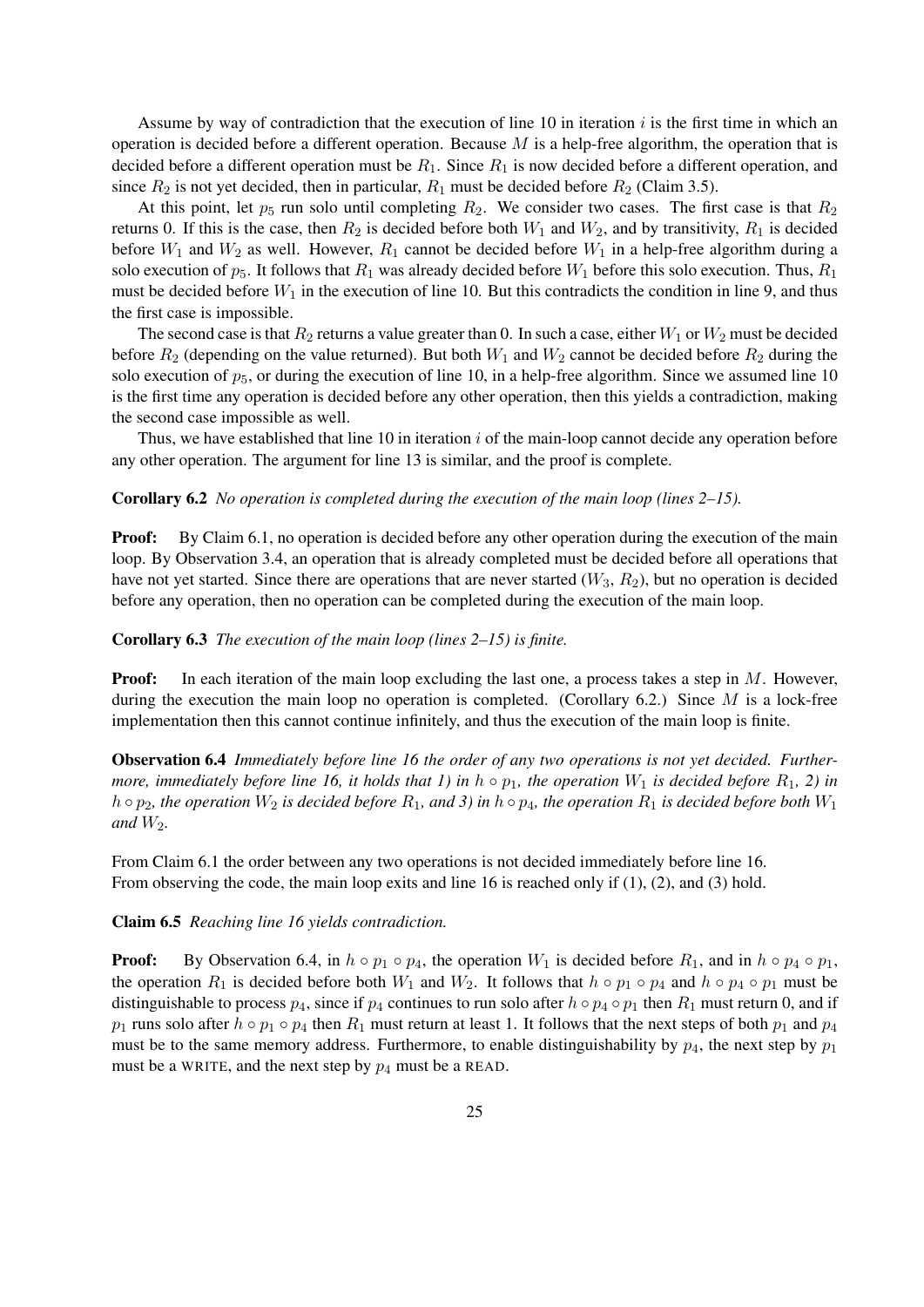For similar reasons, the next step of  $p_2$  must also be a WRITE to the same memory address. Thus, the next step by both  $p_1$  and  $p_2$  is a WRITE to the same location. Thus,  $h \circ p_2 \circ p_1$  and  $h \circ p_1$  are indistinguishable to  $p_4$ . Since in  $h \circ p_2 \circ p_1$  the operation  $W_2$  is decided before  $R_1$ , a solo execution by  $p_4$  starting from that point until  $R_1$  is completed must cause  $R_1$  to return 2. Since this is indistinguishable to  $p_4$  from  $h \circ p_1$ , then a solo execution of  $p_4$  immediately after  $h \circ p_1$  must also return 2. However, this would imply  $W_2$  is decided before  $R_1$ . But  $W_2$  is not decided before  $R_1$  in *h* (Observation 6.4), and cannot be decided before it during a step of  $p_1$  or during the solo execution of  $p_4$  in a help-free algorithm, yielding a contradiction.

Theorem 6.6 *A lock-free implementation of a max-register using only* READ *and* WRITE *primitives cannot be help-free.*

**Proof:** We assumed a lock-free help-free implementation of a max-register using only READ and WRITE primitives. However, while examining the algorithm for constructing history *h* depicted in Figure 3, we reached the conclusion that the main-loop execution must be finite (Corollary 6.3), but also the conclusion that line 16 can never be reached (Claim 6.5). This yields contradiction, and proves the Theorem.

## 7 Types that Do Not Require Help

In this section, we establish that some types can be implemented in a wait-free manner without using help. Loosely speaking, if the type operations dependency is weak enough then no help is required. As a trivial example, consider the *vacuous type*. A vacuous object supports only one operation, NO-OP, which receives no input parameters and returns no output parameters (void). Thus, the result of a NO-OP does not depend on the execution of any previous operations. Consequently, there is no operations dependency at all in the vacuous type. It can trivially be implemented by simply returning void without executing any computation steps, and without employing help.

## 7.1 A Help-Free Wait-Free Set

As a more interesting example, consider the *set* type of a finite domain. The set type supports three operations, INSERT, DELETE, and CONTAINS. Each of the operations receives a single input parameter which is a key in the set domain, and returns a boolean value. An INSERT operation adds the given key to the set and returns true if the key is not already in the set, otherwise it does nothing and returns false. A DELETE operation removes a key from the set and returns true if the key is present in the set, otherwise it does nothing and returns false. A CONTAINS operation returns true if and only if the input key exists in the set.

Consider the following wait-free help-free set implementation given in Figure 4. The implementation uses an array with a bit for every key in the set domain. Initially, all bits are set to zero, and the set is empty. To insert a key to the set, a process performs a CAS operation that changes the bit from zero to one. If the CAS succeeds, the process returns true. If the CAS fails, that means that the key is already in the set, and the process returns false. Deletion is executed symmetrically by CASing from one to zero, and contains reads the appropriate bit and returns true if and only if it is set to one.

In this set algorithm, it is easy to specify the linearization point of each operation. In fact, every operation consists of only a single computation step, which is the linearization point of that operation. For any type, an obstruction-free implementation in which the linearization point of every operation can be specified as a step in the execution of *the same* operation is help-free.

The function *f* that proves such an implementation is help-free is derived naturally from the linearization points. For each given history, the operations are ordered according to the order of the execution of their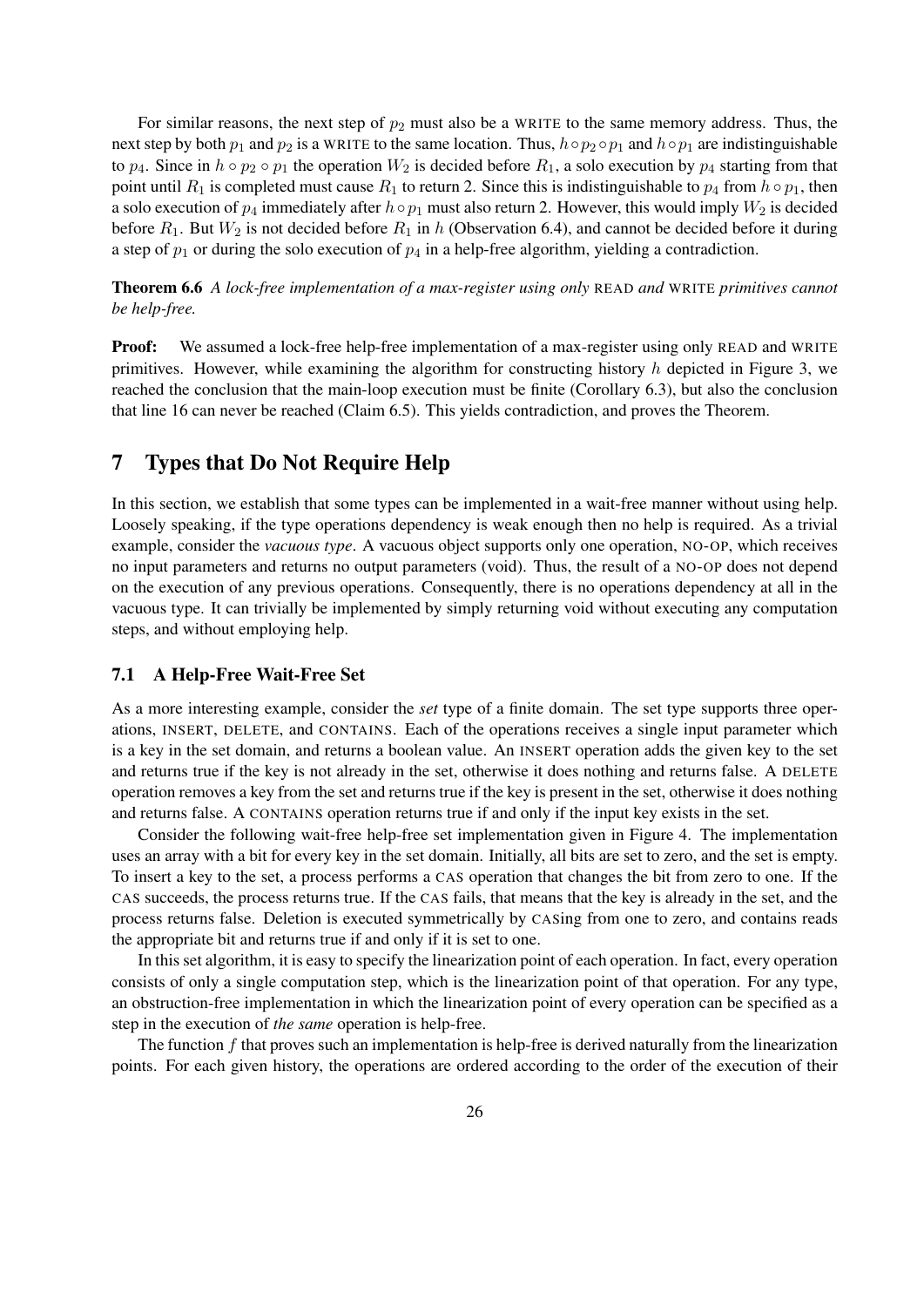



linearization points. Consider a type *T*, an obstruction-free implementation of it *O*, and the corresponding set of histories *H*. Assume the code of *O* specifies the linearization point of each operation at the execution of a specific computation step of the same operation. Let *f* be the linearization function derived from this specification.

**Claim 7.1** *For every*  $h \in H$ *, every two operations*  $op_1, op_2$ *, and a single computation step*  $\gamma$  *such that*  $h\circ\gamma\in H$ , it holds that if  $op_1$  is decided before  $op_2$  in  $h\circ\gamma$  and  $op_1$  is not decided before  $op_2$  in h, then  $\gamma$ *is the linearization point of*  $op_1$ *.* 

As a direct result,  $\gamma$  is executed by the owner of  $op_1$ , and thus *O* is help-free.

**Proof:** First, we observe that  $op_1$  is not yet linearized in h. If it were, then the order between  $op_1$  and  $op_2$ would have already been decided: were  $op_2$  linearized before  $op_1$  then  $op_2$  would have been decided before  $op_1$ , and were  $op_1$  linearized before  $op_2$  or  $op_1$  is linearized and  $op_2$  not, then  $op_1$  would have been decided before  $op_2$ . Thus,  $op_1$  cannot be linearized in *h*.

Second, we observe that  $op_1$  is linearized in  $h \circ \gamma$ . Were it not, then a solo execution of the owner of  $op_2$ until the linearization of  $op_2$  would have linearized  $op_2$  before  $op_1$ , contradicting the assumption that  $op_1$  is decided before  $op_2$  in  $h \circ \gamma$ .

## 7.2 A Help-Free Wait-Free Max Register

In Section 6 we proved that a lock-free max register cannot be help-free if only READS and WRITES are available. In this subsection we show that a help-free wait-free max register is possible when using the CAS primitive. The implementation uses a shared integer, denoted value, initialized to zero. This integer holds the current max value. The implementation is given in Figure 5.

A WRITEMAX operation first reads the shared integer value. If it is greater than or equal to the input key, then the operation simply returns. Otherwise it tries by a CAS to replace the old (smaller) value with the operation's input key. If the CAS succeeds, the operation returns. Otherwise the operation starts again from the beginning. This implementation is wait-free because each time the CAS fails, the shared value grows by at least one. Thus, a WRITEMAX(*x*) operation is guaranteed to return after a maximum of *x* iterations. A READMAX operation simply reads the value and returns it.

Help-Freedom is proved similarly to the wait-free help-free set, using Claim 7.1. In the given max register implementation, the linearization point of every operation can be specified as a step in the execution of *the same* operation, and thus it is help-free. The linearization point of a WRITEMAX operation is always its last computation step. This is either reading the value variable (if the read value is greater than the input key), or the CAS (if the CAS succeeds). The linearization point of a READMAX is reading the value.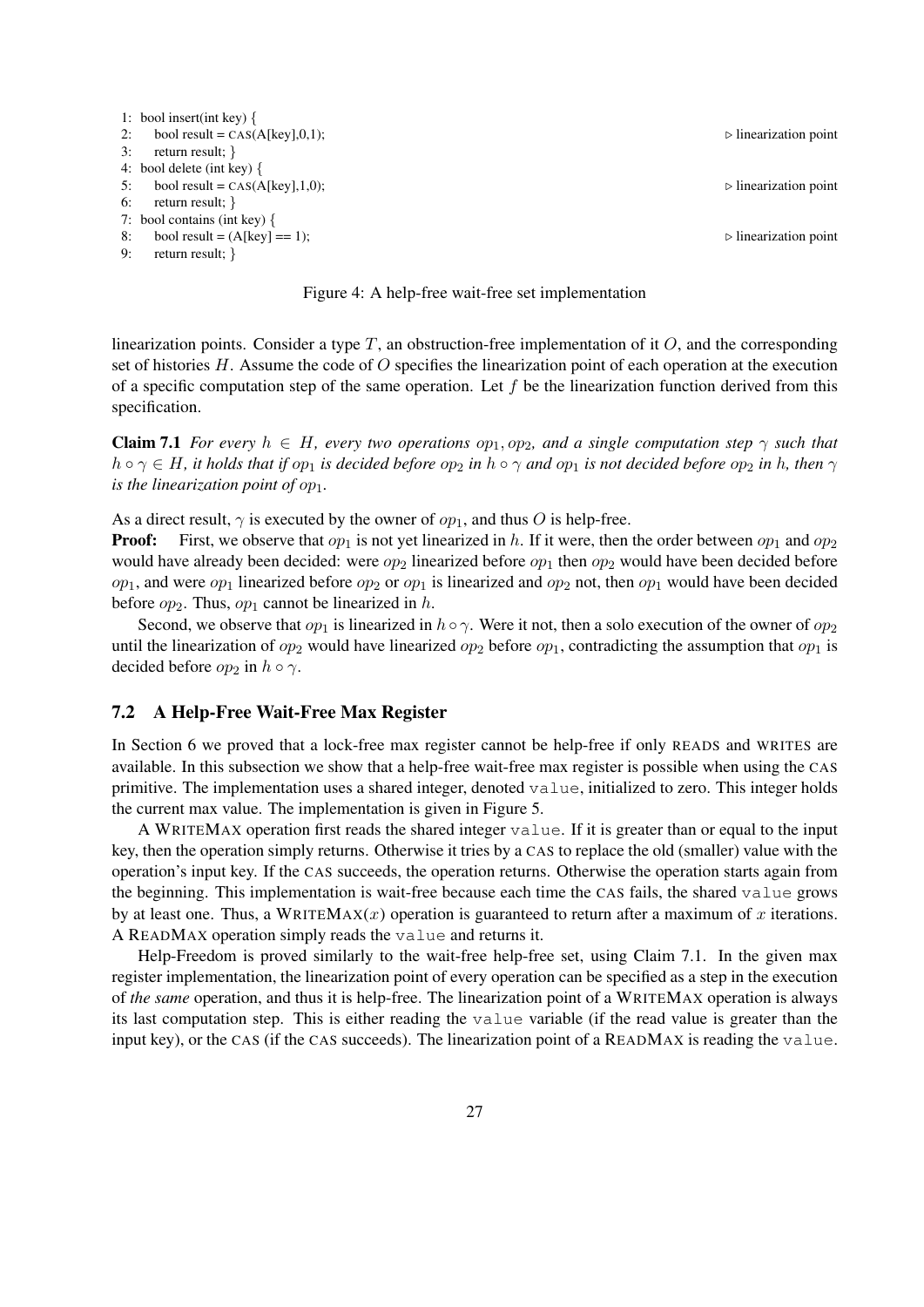```
1: void WriteMax(int key) {
2: while(true) {
3: int local = value; \rho linearization point if value ≥ key
4: if (local \geq key)5: return;
6: if (CAS(value, local, key)); ▷ linearization point if the CAS succeeds
7: return;
8: } }
9: int ReadMax() {
10: int result = value; \rho linearization point
11: return result;
12: }
```


## 8 A Universality of Fetch-And-Cons

A fetch-and-cons object allows a process to atomically add (con) an item to the beginning of a list and return the items following it. In this section, we show that fetch-and-cons is universal with respect to helpfree wait-free linearizable objects. That is, given a help-free wait-free atomic fetch-and-cons primitive, one can implement any type in a linearizable wait-free help-free manner. Not surprisingly for a universal object, both Theorems 4.18 and 5.23 hold for fetch-and-cons and show it cannot be implemented in a help-free wait-free manner. Before demonstrating the universality of fetch-and-cons, we shortly discuss the strength of different primitives when it comes to overcoming indistinguishability problems.

Consider two processes,  $p_1$  and  $p_2$ , at a certain point in an execution. Consider only their immediate next computation step. With this regard, there are five possible states: 1) neither have yet taken its next step, 2)  $p_1$  has taken its next step and  $p_2$  has not, 3)  $p_2$  has taken its next step and  $p_1$  has not, 4)  $p_1$  has taken its next step, and afterwards  $p_2$  has taken its next step, and 5)  $p_2$  has taken its next step, and afterwards  $p_1$ has taken its next step. Different primitives can be measured by their ability to support distinguishability between each of these five possibilities. Perfect distinguishability allows each process in the system to know exactly which one of the five scenarios occurred.

Using such a metric, we can state that a system supporting only READ and WRITE is weaker than a system that also supports CAS. When both  $p_1$  and  $p_2$  are attempting a CAS at the same memory location, it is possible for every process in the system to distinguish between (4) and (5), while also distinguishing between (3) and (4). This is impossible when using only READ and WRITE. Still, a CAS is not perfect: for example, it is still impossible to distinguish between (2), (3) and (4) at the same time.

FETCH&ADD adds more strength to the system. When both  $p_1$  and  $p_2$  execute FECTH&ADD, in which they add different values to the same location, it is possible for every process in the system to distinguish between (1), (2), (3), and (4). In fact,  $FETCH\&ADD$  is almost perfect: its only weakness is that it does not allow processes other than  $p_1$  and  $p_2$  to distinguish between (4) and (5). By contrast, fetch-and-cons is perfect: it allows every process in the system to distinguish between all five possibilities. Intuitively, this is the source of its strength.

To show that fetch-and-cons is indeed universal, we use a known wait-free reduction from any sequential object to fetch-and-cons, described in detail in [17]. We claim that the reduction is help-free. In essence, each process executes every operation in two parts. First, the process calls fetch-and-cons to add the description of the operation (such as  $ENQUEUE(2)$ ) to the head of the list, and gets all the operations that preceded it. This fetch-and-cons is the linearization point of the operation.

Second, the process computes the results of its operation by examining all the operations from the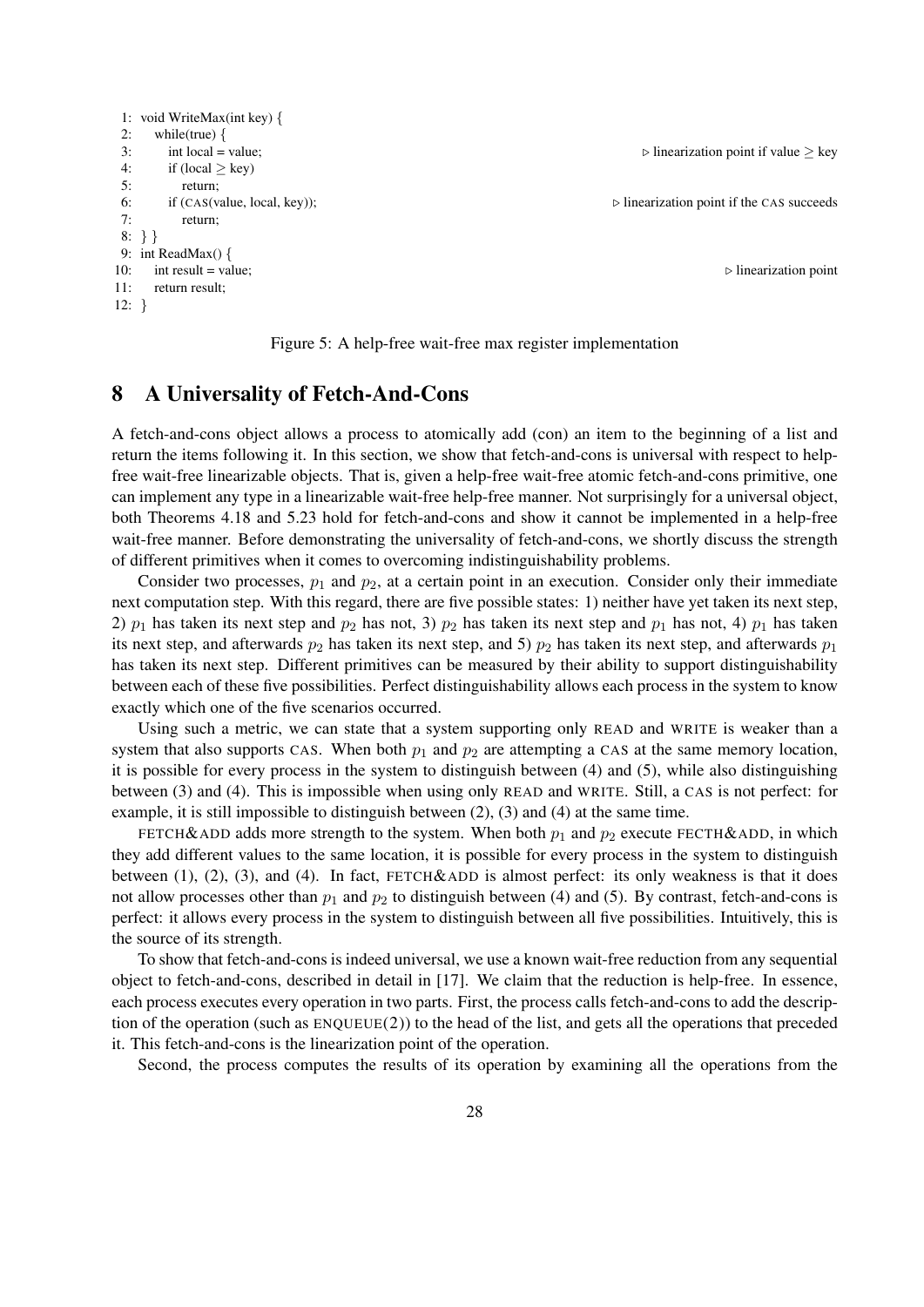beginning of the execution, and thus determining the "state" prior to its own operation and the appropriate result. Note that since every operation is linearized in its own fetch-and-cons step, then this reduction is help-free by Claim 7.1.

## 9 Discussion

This paper studies the fundamental notion of help for wait-free concurrent algorithms. It formalizes the notion, and presents conditions under which concurrent data structures must use help to obtain wait-freedom.

We view our contribution as a lower-bound type of result, which sheds light on a key element that implementations of certain object types must contain. As such, we hope it will have a significant impact on both research and design of concurrent data structures. First, we believe it can lead to modularity in designs of implementations that are shown to require a helping mechanism in order to be wait-free, by allowing to pinpoint the place where help occurs.

Second, we ask whether our definition of help can be improved in any sense, and expect this to be an important line of further research. We think that our proposed definition is a good one, but there exist other possible definitions as well. An open question is how various formalizations of this notion relate to each other. Another important open problem is to find a definition for the other notion of help, as we distinguish in the introduction. Such a definition should capture the mechanisms that allow a process to set the ground for its own operation by possibly assisting another operation, for the sole purpose of completing its own operation. In this paper we do not refer to the latter as help, as captured by our definition.

An additional open problem is the further characterizations of families of data structures that require help to obtain wait-freedom. For example, we conjecture that *perturbable objects* [18] cannot have waitfree help-free implementations when using only READ and WRITE primitives, but the proof would need to substantially extend our arguments for the max register type.

Acknowledgements: The authors thank Nir Shavit for intriguing discussions, and the anonymous referees of a previous version of the paper for helpful comments.The first author is supported in part by ISF Grant 1696/14. The second and third authors are supported in part by ISF Grant 274/14.

## References

- [1] Yehuda Afek, Hagit Attiya, Danny Dolev, Eli Gafni, Michael Merritt, and Nir Shavit. Atomic snapshots of shared memory. *J. ACM*, 40(4):873–890, September 1993.
- [2] Dan Alistarh, Keren Censor-Hillel, and Nir Shavit. Are lock-free concurrent algorithms practically wait-free? In *Symposium on Theory of Computing, (STOC)*, pages 714–723, 2014.
- [3] James Aspnes, Hagit Attiya, and Keren Censor-Hillel. Polylogarithmic concurrent data structures from monotone circuits. *J. ACM*, 59(1):2:1–2:24, March 2012.
- [4] Hagit Attiya and Jennifer Welch. *Distributed Computing: Fundamentals, Simulations and Advanced Topics (2nd edition)*. John Wiley Interscience, March 2004.
- [5] Greg Barnes. A method for implementing lock-free shared-data structures. In *SPAA*, pages 261–270, 1993.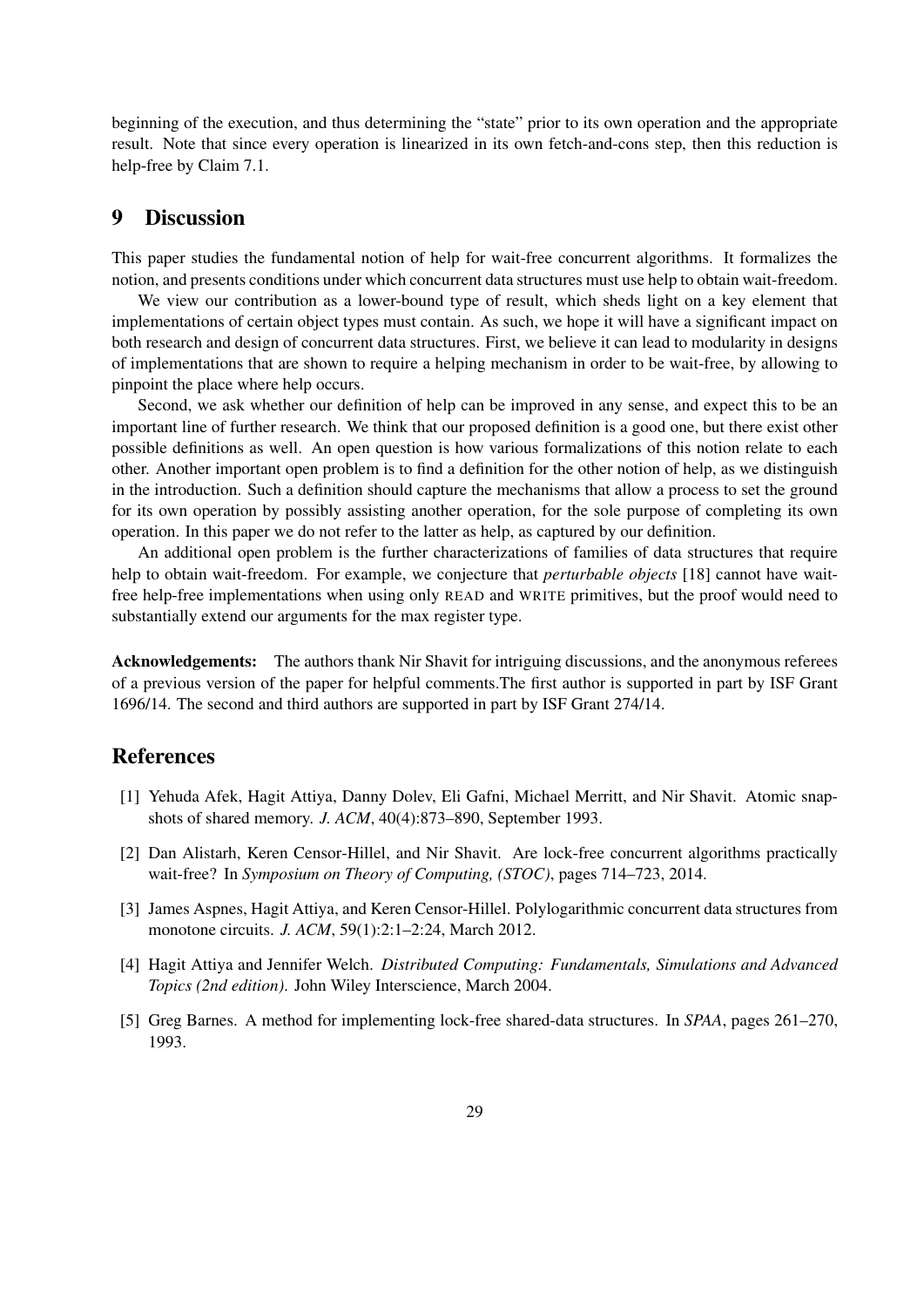- [6] Faith Ellen, Panagiota Fatourou, Eleftherios Kosmas, Alessia Milani, and Corentin Travers. Universal constructions that ensure disjoint-access parallelism and wait-freedom. In *Proceedings of the 31st ACM Symposium on Principles of Distributed Computing (PODC)*, pages 115–124, 2012.
- [7] Faith Ellen, Danny Hendler, and Nir Shavit. On the inherent sequentiality of concurrent objects. *SIAM J. Comput.*, 41(3):519–536, 2012.
- [8] Panagiota Fatourou and Nikolaos D. Kallimanis. A highly-efficient wait-free universal construction. In *SPAA*, pages 325–334, 2011.
- [9] Faith Ellen Fich, Victor Luchangco, Mark Moir, and Nir Shavit. Obstruction-free algorithms can be practically wait-free. In *19th International Symposium on Distributed Computing (DISC)*, pages 78–92, 2005.
- [10] Michael J. Fischer, Nancy A. Lynch, and Michael S. Paterson. Impossibility of distributed consensus with one faulty process. *J. ACM*, 32(2):374–382, April 1985.
- [11] Wojciech M. Golab, Lisa Higham, and Philipp Woelfel. Linearizable implementations do not suffice for randomized distributed computation. In *Proceedings of the 43rd ACM Symposium on Theory of Computing, STOC 2011, San Jose, CA, USA, 6-8 June 2011*, pages 373–382, 2011.
- [12] Maurice Herlihy. A methodology for implementing highly concurrent data structures. In *Proceedings of the Second ACM SIGPLAN Symposium on Principles & Practice of Parallel Programming (PPOPP)*, pages 197–206, 1990.
- [13] Maurice Herlihy. Wait-free synchronization. *ACM Trans. Program. Lang. Syst.*, 13(1):124–149, January 1991.
- [14] Maurice Herlihy and Nir Shavit. *The Art of Multiprocessor Programming*. Morgan Kaufmann, 2008.
- [15] Maurice Herlihy and Nir Shavit. On the nature of progress. In *Proceedings of the 15th International Conference on Principles of Distributed Systems (OPODIS)*, pages 313–328, 2011.
- [16] Maurice Herlihy and Jeannette M. Wing. Linearizability: A correctness condition for concurrent objects. *ACM Trans. Program. Lang. Syst.*, 12(3):463–492, 1990.
- [17] Maurice P. Herlihy. Impossibility and universality results for wait-free synchronization. In *Proceedings of the Seventh Annual ACM Symposium on Principles of Distributed Computing (PODC)*, pages 276– 290, 1988.
- [18] Prasad Jayanti, King Tan, and Sam Toueg. Time and space lower bounds for nonblocking implementations. *SIAM J. Comput.*, 30(2):438–456, 2000.
- [19] Alex Kogan and Erez Petrank. Wait-free queues with multiple enqueuers and dequeuers. In *PPOPP*, pages 223–234, 2011.
- [20] Alex Kogan and Erez Petrank. A methodology for creating fast wait-free data structures. In *PPOPP*, pages 141–150, 2012.
- [21] Leslie Lamport. A new solution of dijkstra's concurrent programming problem. *Commun. ACM*, 17(8):453–455, August 1974.